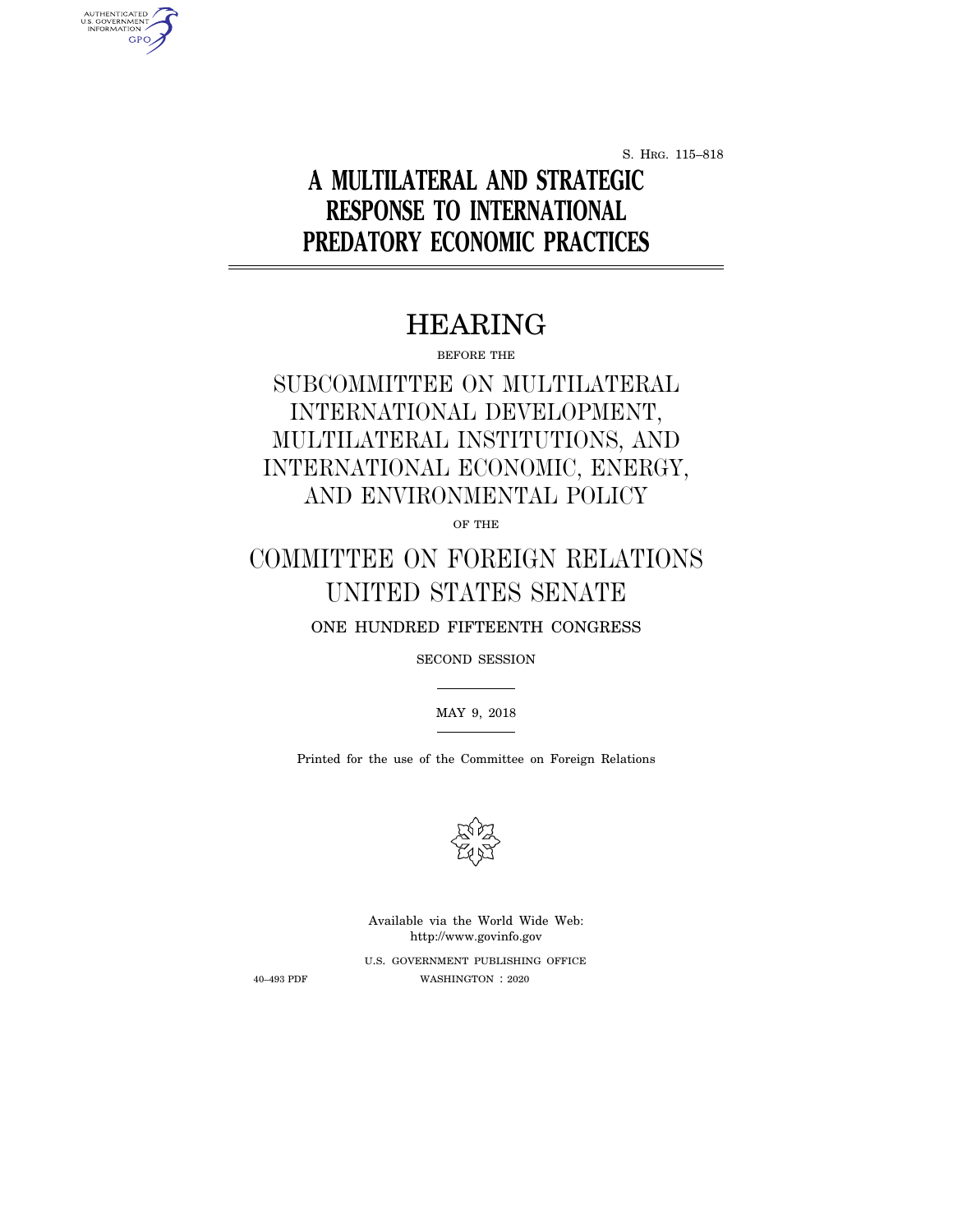#### COMMITTEE ON FOREIGN RELATIONS

BOB CORKER, Tennessee, *Chairman*

JAMES E. RISCH, Idaho MARCO RUBIO, Florida RON JOHNSON, Wisconsin JEFF FLAKE, Arizona CORY GARDNER, Colorado TODD YOUNG, Indiana JOHN BARRASSO, Wyoming JOHNNY ISAKSON, Georgia ROB PORTMAN, Ohio RAND PAUL, Kentucky

ROBERT MENENDEZ, New Jersey BENJAMIN L. CARDIN, Maryland JEANNE SHAHEEN, New Hampshire CHRISTOPHER A. COONS, Delaware TOM UDALL, New Mexico CHRISTOPHER MURPHY, Connecticut TIM KAINE, Virginia EDWARD J. MARKEY, Massachusetts JEFF MERKLEY, Oregon CORY A. BOOKER, New Jersey

TODD WOMACK, *Staff Director* JESSICA LEWIS, *Democratic Staff Director* JOHN DUTTON, *Chief Clerk*

#### SUBCOMMITTEE ON MULTILATERAL INTERNATIONAL DEVELOPMENT, MULTILATERAL INSTITUTIONS, AND INTERNATIONAL ECONOMIC, ENERGY, AND ENVIRONMENTAL POLICY

TODD YOUNG, Indiana, *Chairman*

JEFF FLAKE, Arizona CORY GARDNER, Colorado JOHN BARRASSO, Wyoming ROB PORTMAN, Ohio

JEFF MERKLEY, Oregon TOM UDALL, New Mexico CHRISTOPHER A. COONS, Delaware EDWARD J. MARKEY, Massachusetts

(II)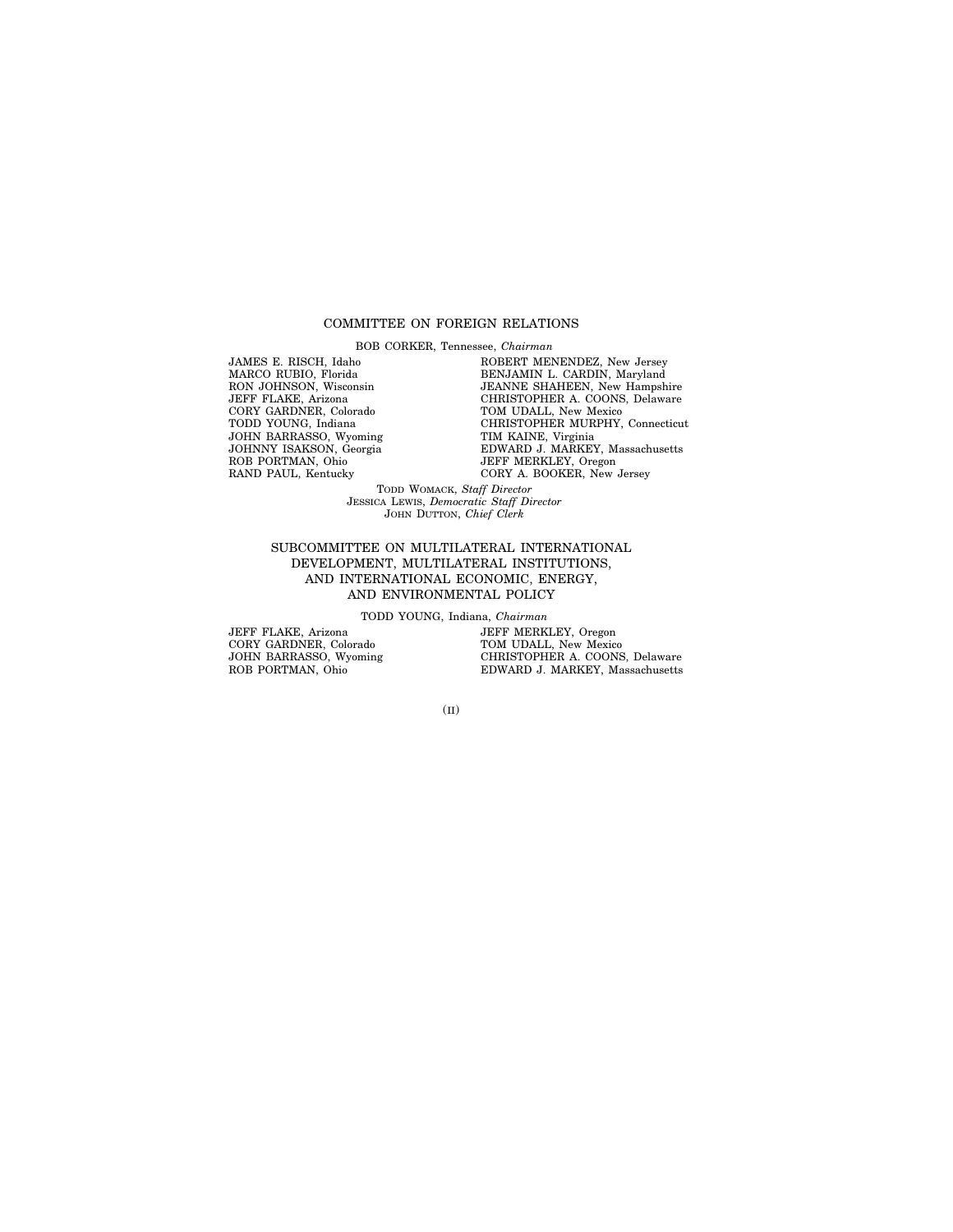### C O N T E N T S  $\begin{tabular}{l} \multicolumn{2}{c} {\textbf{1}}\\ \multicolumn{2}{c} {\textbf{2}}\\ \multicolumn{2}{c} {\textbf{3}}\\ \multicolumn{2}{c} {\textbf{4}}\\ \multicolumn{2}{c} {\textbf{5}}\\ \multicolumn{2}{c} {\textbf{6}}\\ \multicolumn{2}{c} {\textbf{6}}\\ \multicolumn{2}{c} {\textbf{7}}\\ \multicolumn{2}{c} {\textbf{8}}\\ \multicolumn{2}{c} {\textbf{9}}\\ \multicolumn{2}{c} {\textbf{1}}\\ \multicolumn{2}{c} {\textbf{1}}\\ \multicolumn{2}{c} {\textbf{1}}\\ \multicolumn$

|                                                                              | Page     |
|------------------------------------------------------------------------------|----------|
|                                                                              |          |
|                                                                              | 4        |
| Goodman, Matthew P., Simon Chair in Political Economy, Center for Stra-      |          |
|                                                                              | 4<br>6   |
| Wessel, Michael, Commissioner, United States-China Economic and Security     | 13<br>15 |
| Glas, Kimberly, Executive Director, The Bluegreen Alliance, Washington, DC   | 24<br>26 |
| Atkinson, Ph.D., Robert D., President, Information Technology and Innovation | 29<br>31 |
|                                                                              |          |

(III)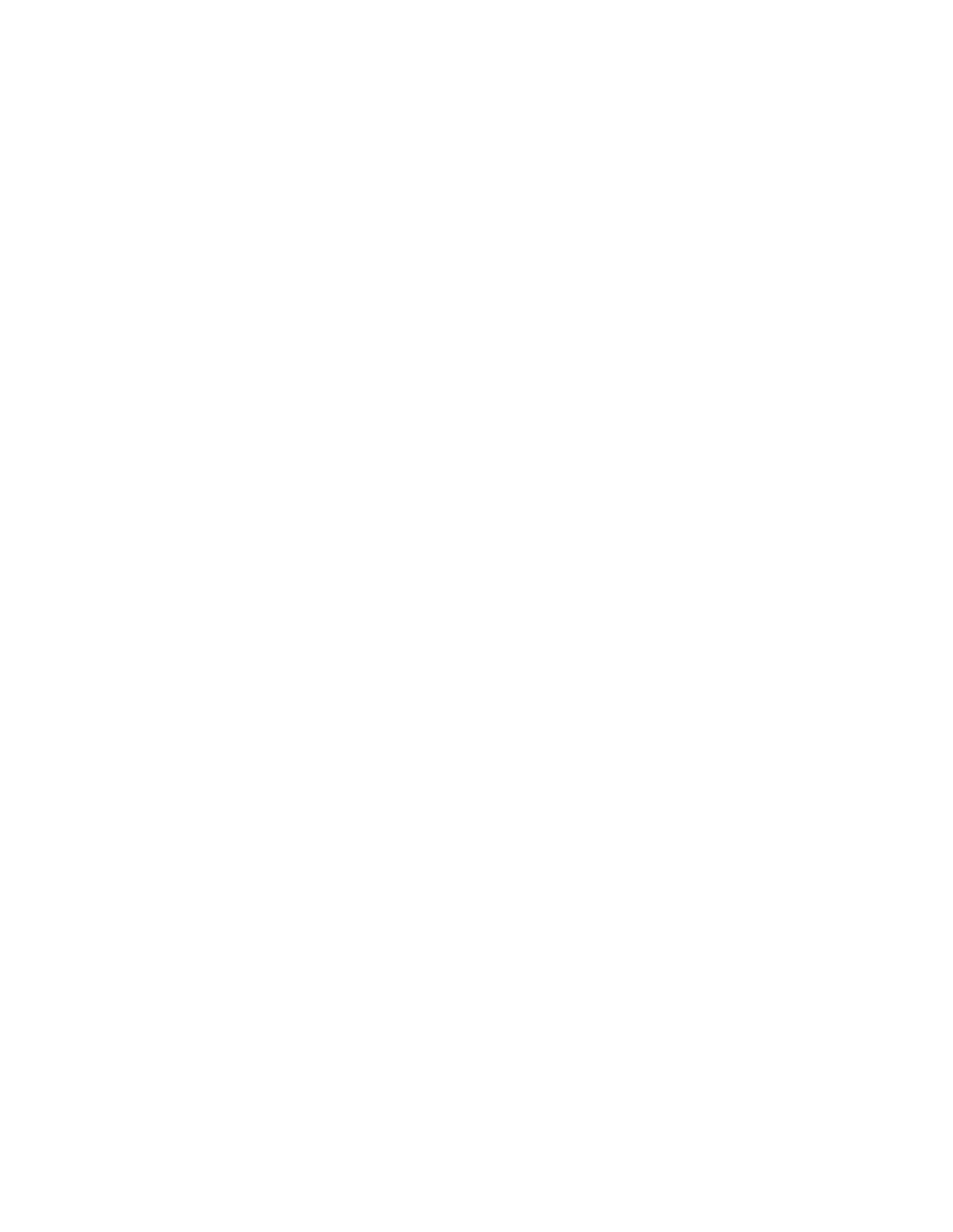### **A MULTILATERAL AND STRATEGIC RESPONSE TO INTERNATIONAL PREDATORY ECONOMIC PRACTICES**

#### **WEDNESDAY, MAY 9, 2018**

U.S. SENATE,

SUBCOMMITTEE ON MULTILATERAL INTERNATIONAL DEVELOPMENT, MULTILATERAL INSTITUTIONS, AND INTERNATIONAL ECONOMIC, ENERGY, AND ENVIRONMENTAL POLICY, COMMITTEE ON FOREIGN RELATIONS,

*Washington, DC.* 

The subcommittee met, pursuant to notice, at 2:30 p.m., in room SD–419, Dirksen Senate Office Building, Hon. Todd Young, chairman of the subcommittee, presiding.

Present: Senators Young [presiding], Gardner, and Merkley.

#### **OPENING STATEMENT OF HON. TODD YOUNG, U.S. SENATOR FROM INDIANA**

Senator YOUNG. Good afternoon. This hearing of the Senate Foreign Relations Subcommittee on Multilateral International Development, Multilateral Institutions, and International Economic, Energy, and Environmental Policy will come to order.

I want to thank the ranking member, Senator Merkley. I am grateful, once again, for our continued bipartisanship on a range of issues.

The title for today's hearing is, ''A Multilateral and Strategic Response to International Predatory Economic Practices.''

This hearing falls squarely within this subcommittee's jurisdiction, which includes multilateral institutions and international economic policy. Today, we have an impressive group of experts joining us to discuss this important issue. Our witnesses today include Mr. Matthew Goodman, the Simon Chair in Political Economy at the Center for Strategic and International Studies; Mr. Michael Wessel, a commissioner with the U.S.-China Economic and Security Commission; Ms. Kimberly Glas, Executive Director of the BlueGreen Alliance; and Dr. Robert Atkinson, President of the Information Technology and Innovation Foundation. Welcome.

Given the excellent group of experts, I am eager to hear from each of you. Before we do so, however, allow me to make a few comments to frame and catalyze our discussion this afternoon.

Let me state up front my premise for this hearing. I believe America's national security rests largely on an economic foundation, and that predatory economic practices by China and others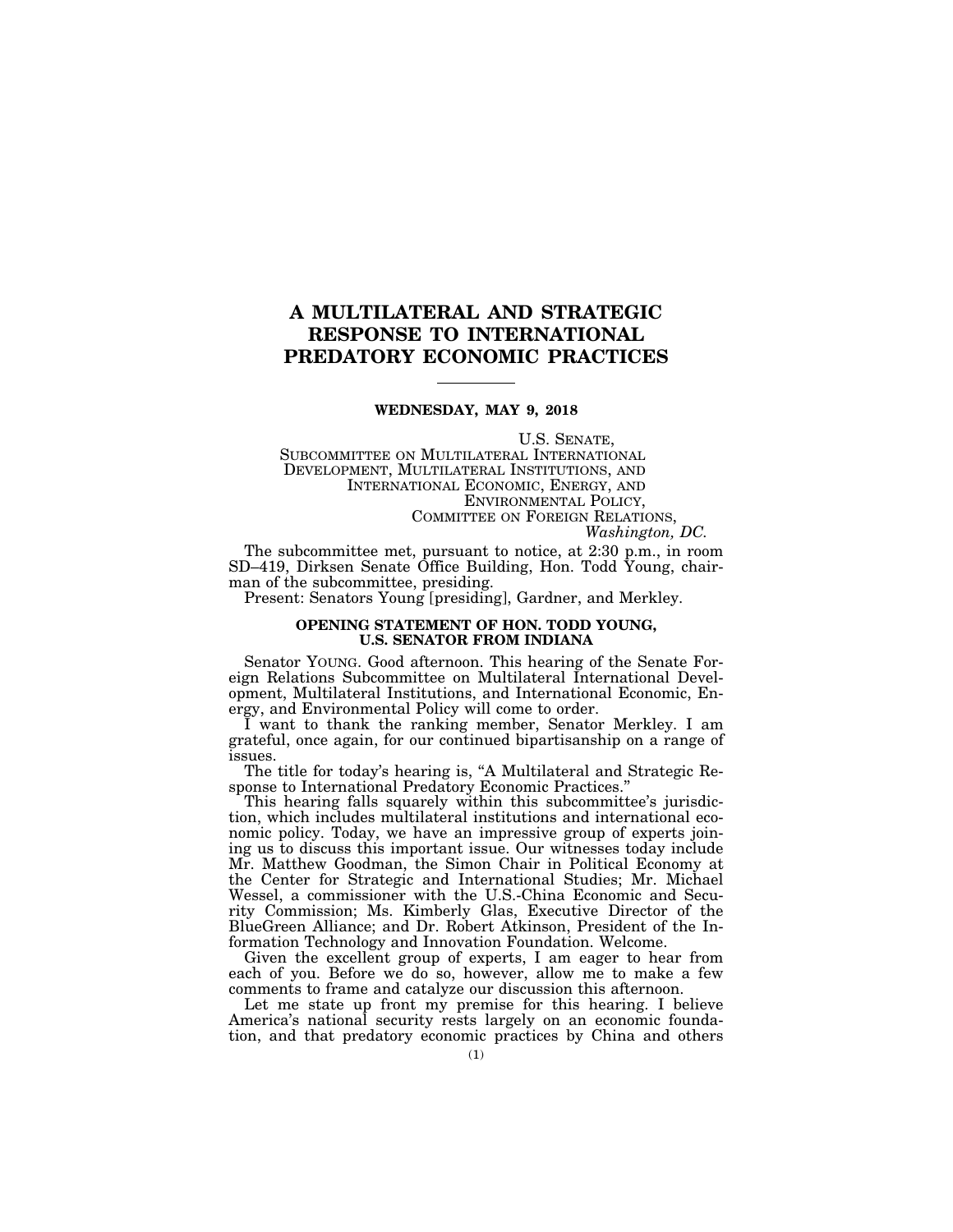have undermined that foundation for years. If left unaddressed, these predatory practices will further endanger not only the prosperity of Americans, but also our security. That is why I believe we need to respond in a smart, multilateral, and strategic manner.

That requires us, as you write in your prepared statement, Mr. Goodman, to start with a coolheaded analysis of the challenges and opportunities that face the United States.

It is clear that China is not the only country engaged in predatory economic practices. However, China's predatory economic practices are unique in their scope, nature, severity, and consequences.

As you wrote in your prepared statement, Dr. Atkinson, China is in its own league when it comes to fielding predatory economic and trade policies and practices. Dr. Atkinson, you summarized quite nicely the challenges that many Hoosiers and Hoosier companies have confronted in dealing with China. I have seen it firsthand. You write, "China has deployed a vast panoply of innovation mercantilist practices that seek to unfairly advantage Chinese advanced-industry producers.''

These practices have included forced technology transfer and forced local production as a condition of market access, theft of intellectual property, curtailment and even outright denial of access to Chinese markets in certain sectors, manipulations of technology standards, special benefits for state-owned enterprises, capricious cases to force foreign companies to license technology at a discount, massive subsidies, and government-subsidized acquisitions of, or investments in, foreign enterprises. And that is not a comprehensive list.

These deliberate and systematic practices by Beijing have not only hurt our economy, American businesses, and American workers. They have also undermined, as I started with, our national security.

As someone who served in the U.S. Marine Corps, I know the U.S. military depends primarily on two things if we are going to maintain our superiority: number one, the quality of American service members; and number two, the maintenance of the U.S. military's technological advantages.

Through a variety of means, including outright and systematic theft, China's predatory economic practices have eroded and continue to erode our military's technological superiority. In some key defense capabilities, China now fields military equipment and weapons that are as advanced or more advanced than what American service members have.

As Chairman of the Joint Chiefs of Staff, General Joe Dunford has said our military's competitive advantage has eroded, and it is no longer as decisive as it was some years ago.

Now, that is deeply concerning and, of course, not acceptable to we Americans. That eroding American military superiority makes conflict with China more likely and decreases the likelihood that America would prevail in the event of a military conflict.

So, in short, to reiterate, both our prosperity and our security are at stake. What is also at stake is something more general, more systematic. It is the rules-based international economic order that helped the United States flourish for years, that the United States, incidentally, helped establish, that has served U.S. interests, and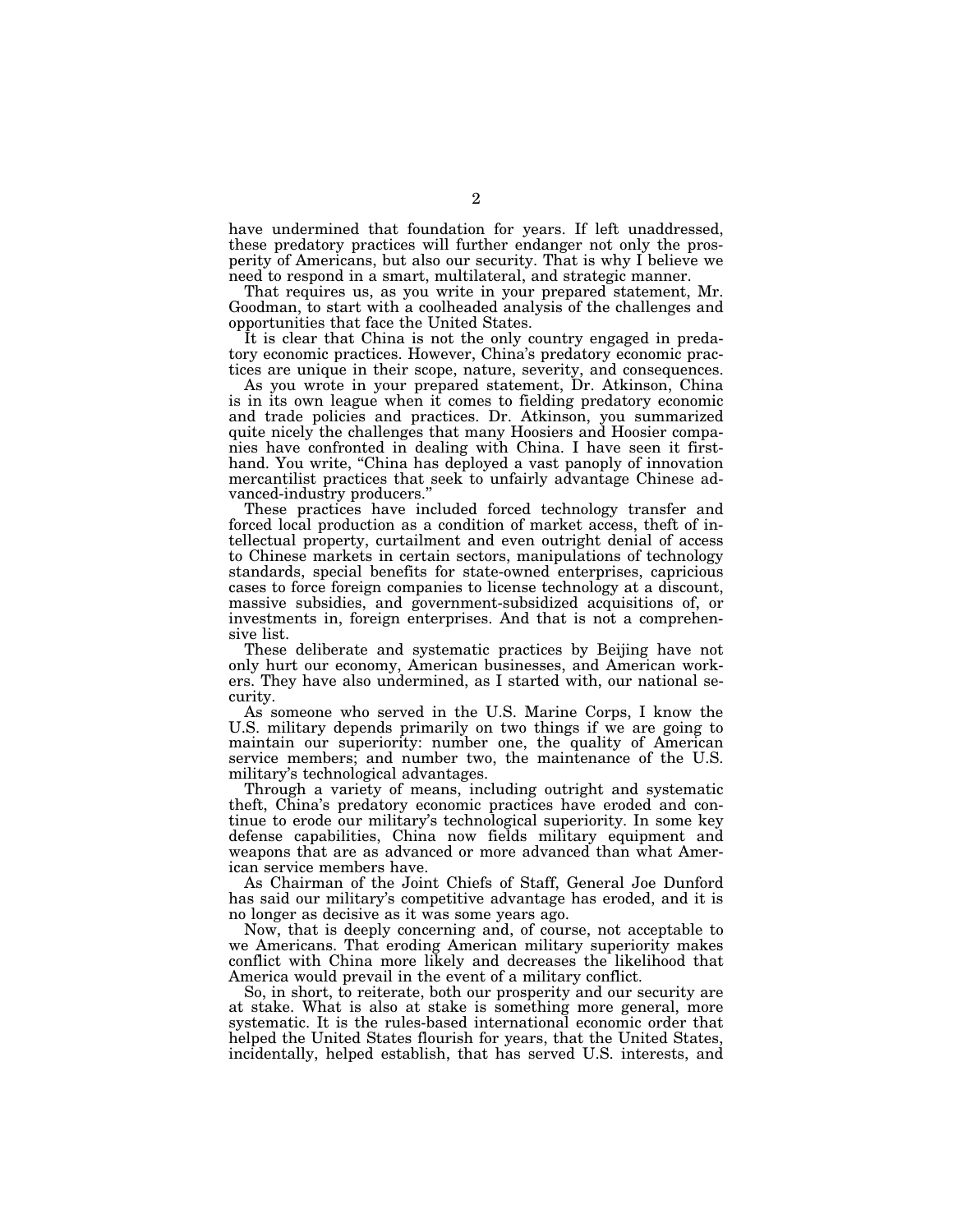that has enabled the largest expansion in prosperity in world history.

However, if we are candid, we must admit, as Thomas Duesterberg did in his Wall Street Journal article last month, that efforts to integrate China into the postwar system and to encourage political liberalization have not met expectations. China has failed to fulfill its obligations and commitments.

And as you write, Mr. Wessel, the U.S. has essentially failed to address Chinese industrial policy since its membership in the WTO.

Now is the time to change course. Based on this diagnosis, we must ask how best to respond to this fundamental and historic challenge.

Now, that is why Senators Merkley, Rubio, and Coons joined me in introducing last month the bipartisan National Economic Security Strategy Act of 2018. This legislation would create a statutory requirement for the periodic production and submission to Congress of a national economic security strategy. This would complement and support the National Security Strategy with more focus on U.S. economic interests.

This is not about undercutting our free market economy or promoting excessive government intrusion in the private sector. Far from it. The Federal Government has an appropriately limited but still important role in facilitating the ability of the United States to compete successfully in the international economy that is so vital to our prosperity and our security.

We want that Federal role to be as optimal as possible. We want it to be thoughtful, effective, not reflexive, uncoordinated, ad hoc, and counterproductive. That is something Republicans and Democrats alike can agree on, I know.

In many cases, that means catalyzing and empowering the private sector. It also means habitually and effectively standing up for Americans and American companies when they confront predatory economic and trade practices. It also means identifying allies and partners who have similarly suffered from Beijing's predatory economic practices in building an international multilateral coalition to apply maximal pressure to persuade Beijing to end its predatory practices.

As you write in your prepared statement, Mr. Wessel, the entire world economy has been impacted by China's predatory international economic and business practices, and that provides an opportunity for coalition-building to address China's policies and practices.

In short, and as I conclude, the goal of our legislation is to ensure Federal policies, statutes, regulations, and procedures are optimally designed and implemented to facilitate the competitiveness, prosperity, and security of the United States.

That is why I believe our legislation is so important, and why I look forward to advancing it. I also look forward to hearing the assessments of our witnesses regarding our legislation.

So with those thoughts in mind,  $I$  would now like to call on our ranking member, Senator Merkley, for his opening remarks.

Senator Merkley.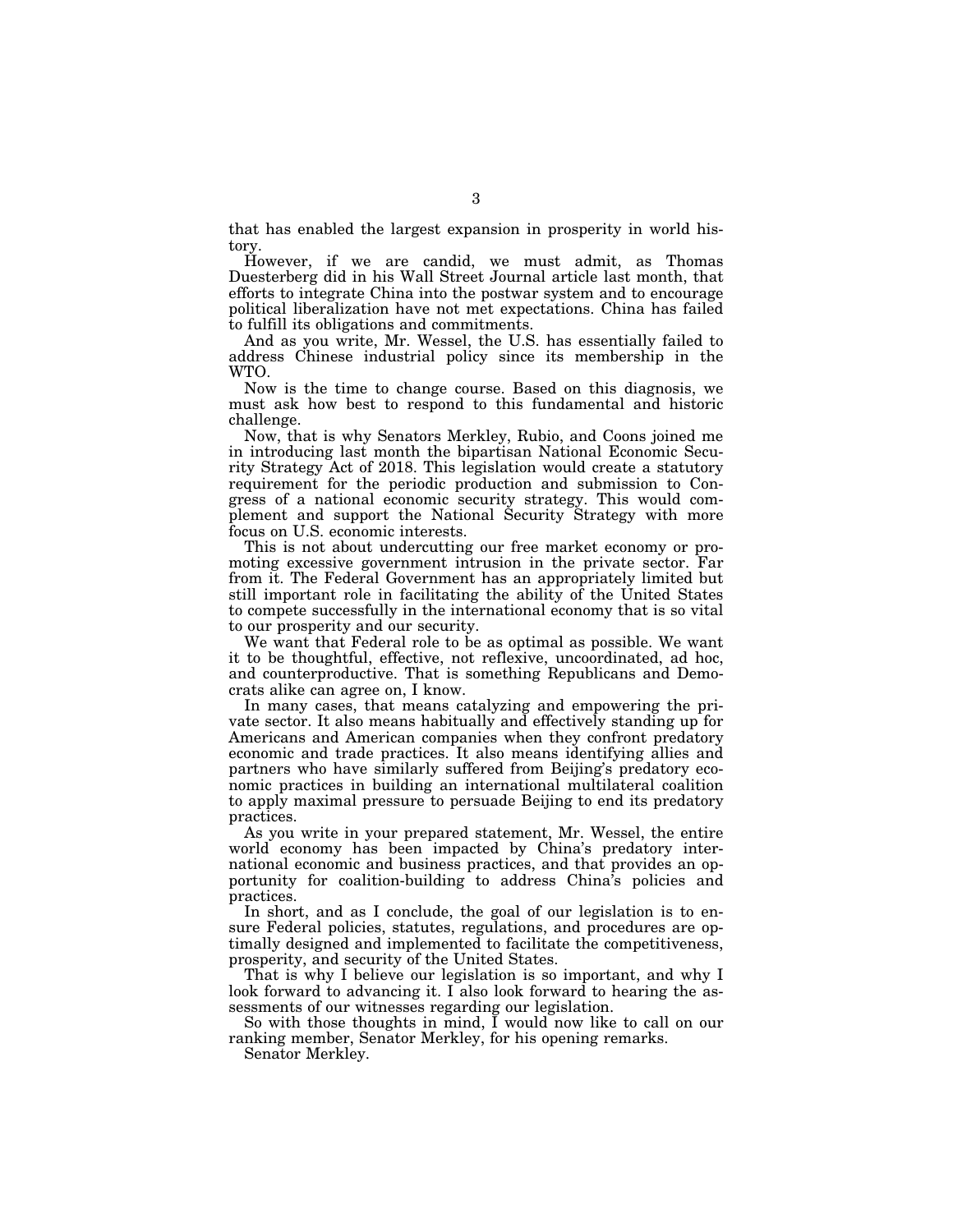#### **STATEMENT OF HON. JEFF MERKLEY, U.S. SENATOR FROM OREGON**

Senator MERKLEY. Thank you, Chairman Young. It is a pleasure to be here with you, working in a bipartisan way to look out for America's interests and to protect American workers from being hurt by international predatory economic practices.

What really makes America great is our entrepreneurial spirit, looking at problems as challenges and challenges as opportunities. We are problem-solvers. We believe in innovation to improve technology and to improve standards for the social impacts of manufacturing, trade, investment, and other business activities.

As Americans are focused on product innovation, some predatory nations are instead focused on gaming trade and finance systems. Our businesses and workers can outcompete anyone on a level playing field, but all too often, the field is not level.

China is not the only country engaged in predatory economic practices, but it is a clear leader in flouting international standards and ignoring agreements and terms that get in the way of its drive to control markets.

Too often in negotiating trade agreements, we have been mesmerized, almost hypnotized, by the mirage of bountiful Chinese consumer markets, and we have ignored, failed to understand, or failed to adequately respond to aggressive and often illegal barriers that China has erected to protect its own markets, to steal American intellectual property, and to disrupt world markets with a flood of goods and services subsidized by the Chinese Government in a whole host of ways.

American companies and workers should not be penalized for adhering to fair, humane, responsible labor and environmental standards, to name just a few. It should not be our goal to race to the bottom. We need to, therefore, make sure that rules in trade, rules that relate to labor standards and environmental standards, are fairly enforced.

I look forward to hearing from our witnesses today and to continue working with my colleague, Chairman Young, on how we can proceed to ensure that the American entrepreneurial spirit does well and that our businesses thrive.

Senator YOUNG. Thank you, Senator Merkley.

Once again, I want to welcome all our expert witnesses. Your full written statements will be included in the record. I would ask each of you to summarize your statements here today within 5 minutes, so that we can engage in an extended Q&A period.

Let us go in the order that I announced you, please.

Mr. Goodman.

#### **STATEMENT OF MATTHEW P. GOODMAN, SIMON CHAIR IN PO-LITICAL ECONOMY, CENTER FOR STRATEGIC AND INTER-NATIONAL STUDIES, WASHINGTON, DC**

Mr. GOODMAN. Thank you, Mr. Chairman. And thank you, Mr. Ranking Member.

In the few minutes I have, let me just make three main points. First, we have a problem. The international economic order, as you said—that is, the institutions, the rules, the norms that the United States created and championed for 70 years and have con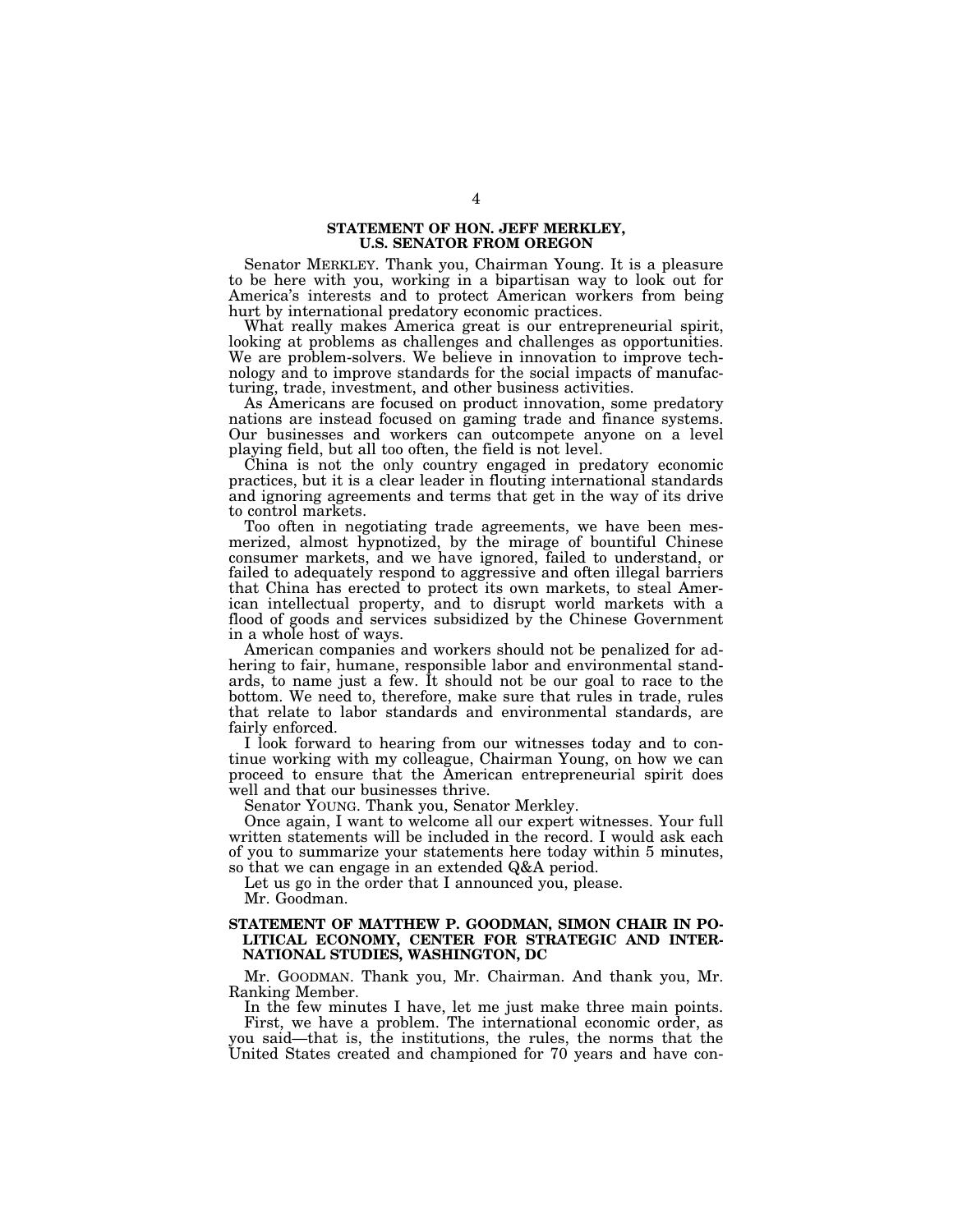tributed enormously to our prosperity and security—that order is under stress. It is under stress at home because it is seen as having failed to deliver the kind of strong growth and shared benefits in recent years that it did in the decades following World War II. This has undermined support for our engagement in the world.

Abroad, the order is also under stress from new powers that are unhappy with the seating arrangement at the global governance table that was set when these new challengers were weak. They want change.

Among these powers, China poses a unique and fundamental challenge for the United States. On the one hand, our economies are deeply intertwined, and we need China to help solve a range of transnational challenges. We cannot contain or isolate China. On the other hand, China is an economic and strategic competitor, as you said. China wants to sit at the head of the table, especially in the vital Asia-Pacific region.

Moreover, this is no longer the China of Deng Xiaoping or Zhu Rongji, reformers. Under President Xi Jinping, China has slowed or reversed moves to reform and open the Chinese economy, and has reinforced some very problematic policies, from our point of view. The bill of particulars is well-known, and I am sure my colleagues are going to elaborate: subsidies to national champions, forced technology transfer, tilting the competitive playing field in favor of Chinese firms and against foreign firms.

Most worrisome, Beijing has used those policies to support ''Made in China 2025,'' its ambitious plan to capture dominant market shares in 10 key industries of the future, from artificial intelligence to advanced biotechnology.

We cannot cede leadership in those areas without a fair fight.

Abroad, meanwhile, China is using its newfound economic clout to coerce smaller countries. It is bending or breaking the rules in established institutions like the WTO while setting up its own parallel institutions. And it is using its ambitious Belt and Road infrastructure initiative to assert economic and geopolitical influence across Asia and beyond.

So we have a problem, one of the most difficult and consequential of our age, in my view.

My second point is that we can meet this challenge, if we are smart and confident and do not exaggerate our fears.

We should begin with a coolheaded analysis, as you said, of what the most important threats and opportunities are. Not everything China does is motivated by a desire to beat us in the geostrategic game. Not all of its plans are likely to succeed. I would much rather have our hand than the one that China has been dealt.

That said, to meet the complex challenge of a rising China, we need a comprehensive economic strategy that includes several key elements.

First, we need to play offense as well as defense. Yes, we need to protect critical assets and technology. Yes, we need to brush China back when it does not play by the rules, and, in doing so, make sure that we follow the rules ourselves. But we also need a proactive strategy that promotes growth, opens markets, and creates high standard rules of the road for the international economy that others are incentivized to follow.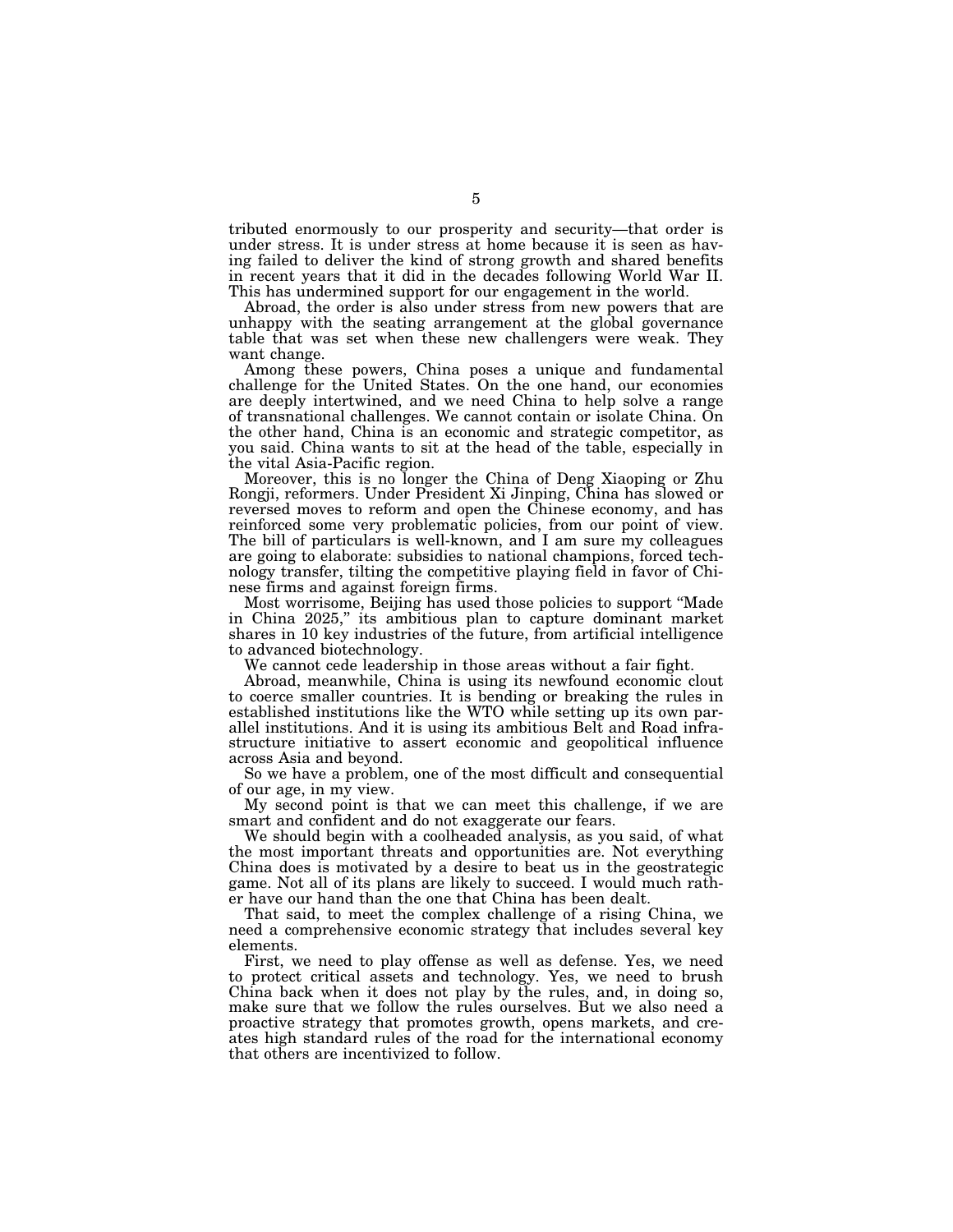With clear, neutral rules and contestable markets, American companies win every time.

This is what the Trans-Pacific Partnership was intended to achieve. Withdrawing from it was a huge mistake, in my view. If we are not going to return to TPP, we need something to replace it. We need allies and likeminded partners for all of this, both the defensive and offensive parts. We should be pulling them in, not slapping them with tariffs or tearing up prior agreements.

The strategy also needs to be whole-of-government—actually, whole-of-nation—drawing in all the tools of U.S. power, all relevant government agencies, as well as State and local players, and the private sector and labor.

And a smart economic strategy needs to rest on strong domestic foundations. We need to rediscover the winning formula that brought us such success in the postwar period: state-of-the-art infrastructure, education, and skills training to prepare workers for the new economy; investment in basic R&D critical to leadership in industries of the future.

My third and final point is that Congress has an important role to play in all of this. First, you can enact relevant legislation, starting with S. 2757 introduced by the chairman and ranking member to require the executive branch to prepare and regularly update a much-needed national economic security strategy.

S. 2736, the Asia Reassurance Initiative Act introduced by Senator Gardner and others on this committee would also create useful tools to strengthen our economic statecraft in the vital Asia-Pacific region.

I also like the BUILD Act, the CFIUS reform, export control, approval of a capital increase at the World Bank, and many other things. We also need to fund critical agencies like OPIC and EXIM.

Finally, if I may say, I think you need to assert your constitutional authority over trade. I think that you should insist that the administration not do damage to our international obligations or our alliances, and that it come up with a coherent trade strategy to open markets and strengthen international rules.

I will stop there. Thank you very much.

[The prepared statement of Mr. Goodman follows:]

#### PREPARED STATEMENT OF MATTHEW P. GOODMAN

#### INTRODUCTION

Mr. Chairman, Mr. Ranking Member, Members of the Subcommittee, thank you for this chance to offer my thoughts on how the United States can respond strategically to practices in the international economy that pose a threat to  $\tilde{U}$ .S. interests. Let me begin by commending the Subcommittee for highlighting—through this

hearing and S. 2757, the National Economic Security Strategy Act of 2018, co-sponsored by the Chairman and Ranking Member—the strategic role of economics in foreign policy and national security. Economics is often an uncomfortable topic for foreign policy experts, who prefer to leave these complex issues to finance or trade practitioners. But economic statecraft is a vital part of the diplomatic toolkit and can serve a country's broad strategic ends—from positive ones like advancing a rules-based order to more sinister ones like coercing smaller countries to follow a larger country's will. Enhancing understanding of ''strategic economics''—America's and other countries'—is essentially the mission statement of my program at CSIS, and I welcome the opportunity to lay out some of my thinking on the subject today.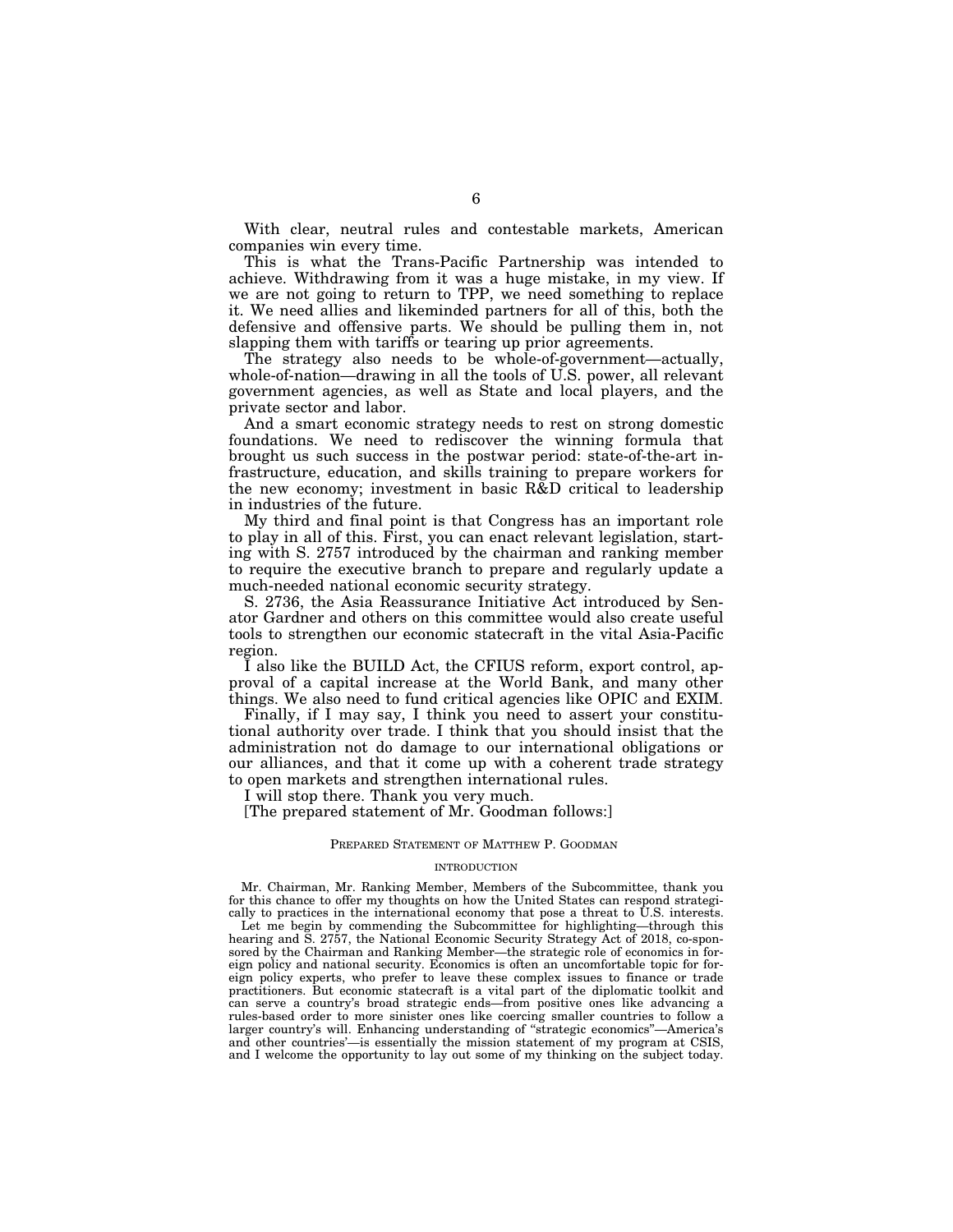#### STRAINS ON U.S. ECONOMIC LEADERSHIP

Since World War II, the United States has been the principal architect and cham-pion of a rules-based international economic order. The order was founded on principles of market-based growth and development, free and open trade, and the rule of law. It was supported by international institutions created in the wake of world war and designed to prevent its recurrence, such as the International Monetary Fund (IMF), World Bank, and World Trade Organization (WTO). The order deliv-

ered rising prosperity across the globe unprecedented in human history. Today, the international economic order—and U.S. leadership of it—is under stress. In the United States itself and other advanced economies, the order is viewed as having failed to deliver the kind of strong growth and shared benefits that it did in the decades following World War II. Externally, the order is under assault from new powers that are unhappy with a system of global governance established by advanced countries when the new challengers were weak.

#### THE CHINA CHALLENGE

Among the new powers, China poses a unique and fundamental challenge to the United States. The relationship between the two countries is complex. On one hand, they are intertwined by trillions of dollars of two-way flows of trade and investment. Total U.S.-China bilateral trade exceeds \$600 billion and, by one estimate, inbound investment supports 2.6 million jobs in the United States across a range of industries.1 The United States and China also share overlapping interests in ensuring a stable, growing global economy and addressing transnational threats, from terrorism to health pandemics to climate change.

On the other hand, the United States and China are economic competitors—and increasingly so as the Chinese economy approaches the size of America's. Despite its nominal commitment to market-driven economics, the Chinese party-state continues to exercise a dominant role in the economy and society. Externally, China is a member of the main institutions of global economic governance, such as the WTO, World Bank, and IMF, but is dissatisfied with the balance of power in those institutions and increasingly willing to bend or break their interests.2 Beijing has also begun to set up alternative institutions such as the Asian Infrastructure Investment Bank (AIIB) and New Development Bank (NDB or so-called "BRICS Bank").

Under President and Communist Party leader Xi Jinping, Beijing has slowed or reversed earlier steps toward reform and opening of its economy. It continues to restrict access to the Chinese market and to limit competition for foreign companies operating in the country through a combination of measures, from equity caps on investment to regulatory harassment. Foreign companies are often forced to sur-render important intellectual property and engage in joint ventures as a condition for market access. Beijing also provides generous domestic subsidies, easy access to credit, and state-backed investment funds to support the growth of Chinese industries.3 These unequal conditions have helped Beijing establish national champion firms—both state-owned and nominally private—that are increasingly competitive with U.S. firms in China and have begun to compete for market share in third countries.

Since 2015, these efforts have been guided by ''Made in China 2025,'' the country's ambitious plan to capture dominant positions for Chinese producers in 10 advanced sectors, from aerospace to robotics to biotechnology.<sup>4</sup> As discussed below, the fact that China has ambitions to move up the value chain in key industries of the future is not surprising; in fact, it is a rational and legitimate goal for Chinese policymakers as they seek to improve economic outcomes and avoid the so-called ''middle income trap.'' The problem is the tools China is using to achieve this objective: heavy state subsidies that distort competition, forced technology transfer and outright theft from foreign companies, and restrictions on the competitive playing field in China, leading to imbalances in China's trading and investment relationships with the rest of the world.<sup>5</sup> Made in China 2025 represents a significant challenge to U.S. economic interests; by one calculation, almost half of all U.S. manufacturing exports to China are in sectors targeted by the plan.6 If China's plans to achieve sectoral dominance outlined in Made in China 2025 depend on breaking the rules and distorting global trade and investment relationships, these efforts must be opposed at both national and multilateral levels.

Beijing has also pursued assertive economic policies abroad to advance its economic and geostrategic interests. Some of these efforts have been coercive, others more complex in motivation and effect. On one hand, China has leveraged its economic size and purchasing power to intimidate smaller states into pursuing policies better aligned with Chinese strategic interests. A notable example was China's at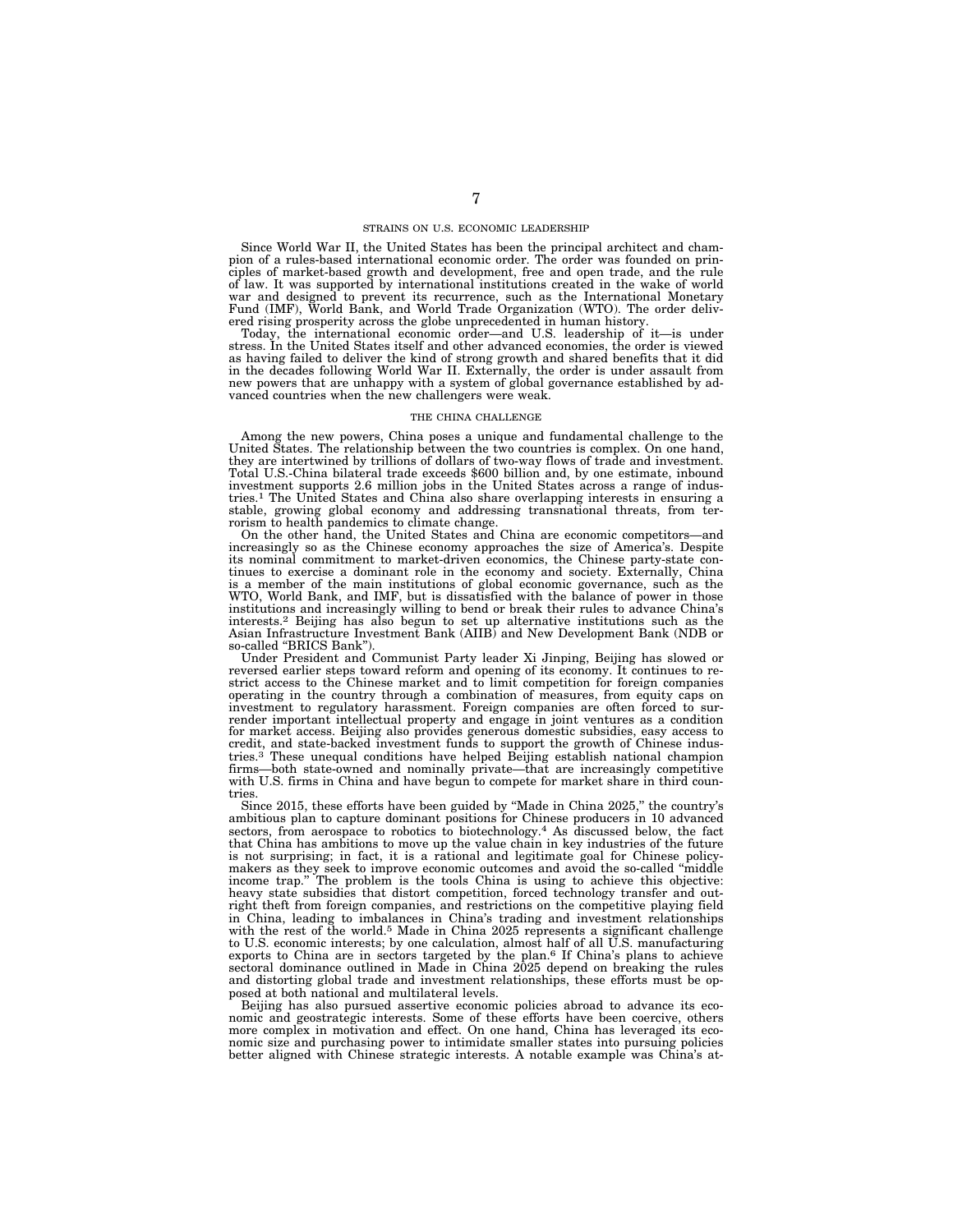tempted economic coercion of South Korea over the deployment of the U.S.-built Terminal High Altitude Area Defense (THAAD) missile-defense system in 2017.7 Other countries, from the Philippines to Norway, have also been subject to Chinese coercive diplomacy in recent years.

At the same time, Beijing has launched an ambitious plan to build connectivity infrastructure across the globe under the rubric of its Belt and Road Initiative (BRI). In part this plan is designed to offload excess capacity in Chinese infrastructure-related sectors like construction, steel, and cement. Some BRI projects could produce broader economic benefits in terms of local development and expanded trade. But BRI also runs the risk of producing a dangerous rise in debt levels in vulnerable emerging economies (a warning recently echoed by IMF Managing Director Christine Lagarde)—and potentially a loss of sovereignty for the countries involved.8 It was this set of risks that led former Secretary of State Rex Tillerson to coin the phrase ''predatory economics'' to describe Chinese practices in an October 2017 speech at CSIS.9 Meanwhile, there are concerns that strategically placed ports and other infrastructure projects built under the BRI banner could become the basis for Chinese military power projection.10

#### RESPONSES TO DATE

Since the opening with China in 1972, the approach of successive U.S. administrations to bilateral relations has been to engage with Beijing to elicit cooperation where possible and manage competition where necessary. The Trump administration has chosen a more confrontational approach in some areas but in practice has, like its predecessors, pursued some mix of cooperation (e.g., on North Korea) and competition (especially on trade and investment).

Recent administrations have used a range of bilateral, regional, and global tools to address economic differences between the two countries. These include:

#### *Bilateral*

- Since the opening of bilateral relations, all administrations have set up some kind of formal process for managing economic differences and pursuing opportunities for deeper economic ties. There has been a succession of high-level dialogues, from the Joint Economic Commission (JEC) set up in the Reagan administration to the Comprehensive Economic Dialogue (CED) briefly established but then suspended by the Trump administration. These forums have involved enormous commitments of high-level U.S. government attention, and the tangible outputs have been few and far between, but the forums have served a useful purpose in building habits of cooperation and serving as a pressure valve for tensions in bilateral relations.
- The Bush and Obama administrations also devoted consider time and energy trying to negotiate a bilateral investment treaty (BIT) with China to liberalize and create more certainty in direct investment flows between the two countries. These negotiations bogged down over a range of difficult issues and have effectively been abandoned by the Trump administration.
- There have also been more forceful efforts to respond bilaterally to problematic Chinese economic practices, from direct pressure at the presidential level (e.g., President Obama's personal demarche to President Xi Jinping not to allow cyber-enabled theft of U.S. trade secrets); to blocking of sensitive acquisitions (Ant Financial-MoneyGram); to sanctions against individual companies (ZTE). These have been effective in getting Beijing's attention and arguably modifying Chinese behavior, but by their nature these interventions can only be used episodically.
- The Trump administration has revived a number of trade remedies under U.S. law, including Section 201 safeguards, Section 232 national security provisions, and Section 301 procedures to deal with discriminatory and burdensome foreign practices. These are legitimate tools but, as discussed below, must be used judiciously to avoid causing undue harm to the U.S. economy, our allies, or the international rules-based order.

#### *Global*

• Successive administrations have also worked across a range of international institutions to manage competition with China. These efforts have included the filing of trade cases at the WTO, most recently in March 2018 over China's forced technology practices. For all the flaws and delays in WTO dispute-settlement procedures, the United States has won most of the cases it has filed against China, and this remains an important part of the economic policy tool- $\operatorname{kit}^{11}$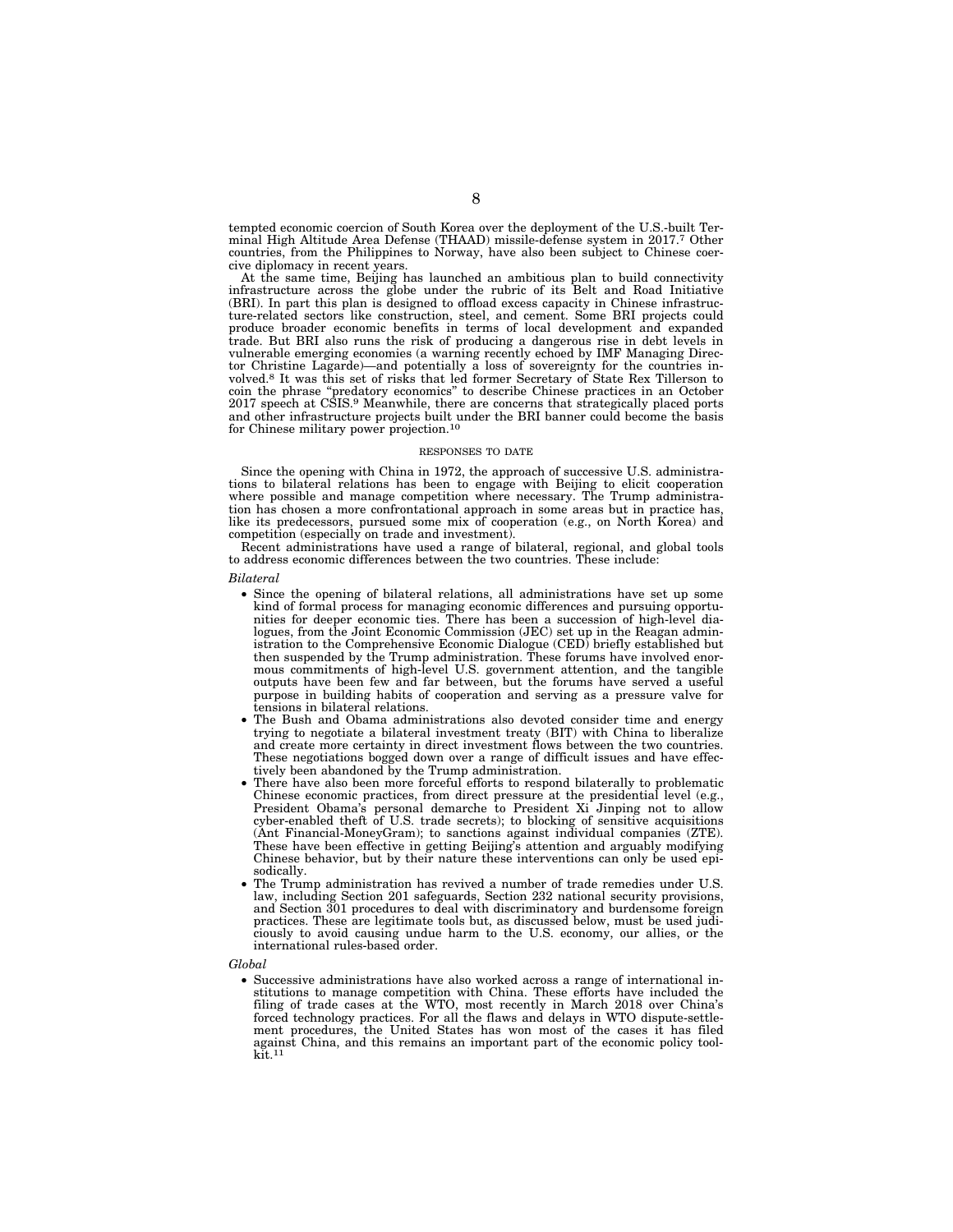• Administrations have also worked through the IMF, multilateral development banks (MDBs), and less formal organizations like the G20 and G7 to shape rules and norms that, by design or effect, have worked to improve or constrain Chinese behavior in the international economy. While Beijing has chafed at the governance structure of these organizations, it has so far generally acceded to the substantive rules and procedures of existing institutions, these useful tools of U.S. economic statecraft.

#### *Regional*

- In the region of the world where U.S. and Chinese interests most directly collide—the Asia-Pacific (the Trump administration prefers to use the term "Indo-Pacific'')—U.S. policy over the past several administrations has been focused on promoting trade and investment liberalization and establishing rules and norms
- Since 1989, the Asia-Pacific Economic Cooperation (APEC) forum has been the principal venue for advancing these objectives. APEC's non-binding, consensusbased approach to decision-making can be tedious and deliver few tangible short-term results, but the forum has resonance in an Asian context and has
- proven over time to play a useful role in promoting U.S.-preferred norms. At the heart of Asia-Pacific—and effectively China—economic strategy in both the Bush and Obama administrations was the Trans-Pacific Partnership (TPP). This mega-regional trade agreement brought together 12 Asia-Pacific countries representing 40 percent of global GDP to slash tariffs and non-tariff barriers to trade and establish high-standard rules to govern the regional trading system in important areas such as the digital economy, state-owned enterprises, and labor and environment standards. As I have argued before, TPP had a powerful effect on Chinese thinking about its own economic strategy—mostly a positive effect from a U.S. perspective.<sup>12</sup> But TPP became the victim of a contentious U.S. presidential election in 2016 and—in one of the most consequential (and in my view ill-advised) policy decisions of his presidency—President Trump withdrew from the deal on his third day in office.

#### KEY ELEMENTS OF SUCCESSFUL ECONOMIC STATECRAFT

Individually these bilateral, global, and regional approaches by recent administrations have been more or less effective, as discussed above. Missing so far in the Trump administration's approach is a comprehensive international economic strategy that would have a broader effect in shaping Chinese actions in a way favorable to U.S. interests. What follows are, in my view, some of the key elements of an effective strategy.

#### *Fact-based analysis*

Smart economic strategy starts with cool-headed analysis of the challenges and opportunities that face the United States. There has been a tendency among Washington analysts recently to dismiss the benefits of economic engagement with China over the past 40 years and to exaggerate the current threat.13 The fact is that the United States has seen enormous benefits economically from the rise of 600 million Chinese to the middle class and from the trillions of dollars of trade and capital that now flows between the two countries. To be sure, these aggregate benefits have come with distributional costs for many American workers and communities; and, as enumerated above, many Chinese economic policies and plans today are deeply problematic for U.S. interests.14 But this is no excuse for revisionist history that brushes past the undeniable benefits of U.S.-China economic engagement over the past four decades, or the continued opportunities in the relationship today.

We should also be careful not to view all aspects of Chinese economic strategy as equally threatening to U.S. interests. China has reached the limits of a 40-year-old development model based on low-value-added production. As mentioned earlier, it is no surprise that it wants to move up the value chain or has plans to succeed in new industries such as electric vehicles and advanced biotechnology. The problem is not so much what Beijing is doing as how it is doing it—via subsidies, forced technology transfer, restrictions on competition, and other discriminatory policies. Rather than signaling opposition to China's development objectives, the United States should be focused on forcing China to abandon or modify its problematic policies and to level the playing field for American companies.

Moreover, China is not as capable or coordinated as it appears to many outsiders, and it is far from certain that Beijing will be able to pull off its ambitious plans. The country faces an array of daunting challenges, from managing escalating debt to staving off environmental catastrophe. China needs to pull off the rare feat of breaking out of the middle-income trap while dealing with a rapidly aging popu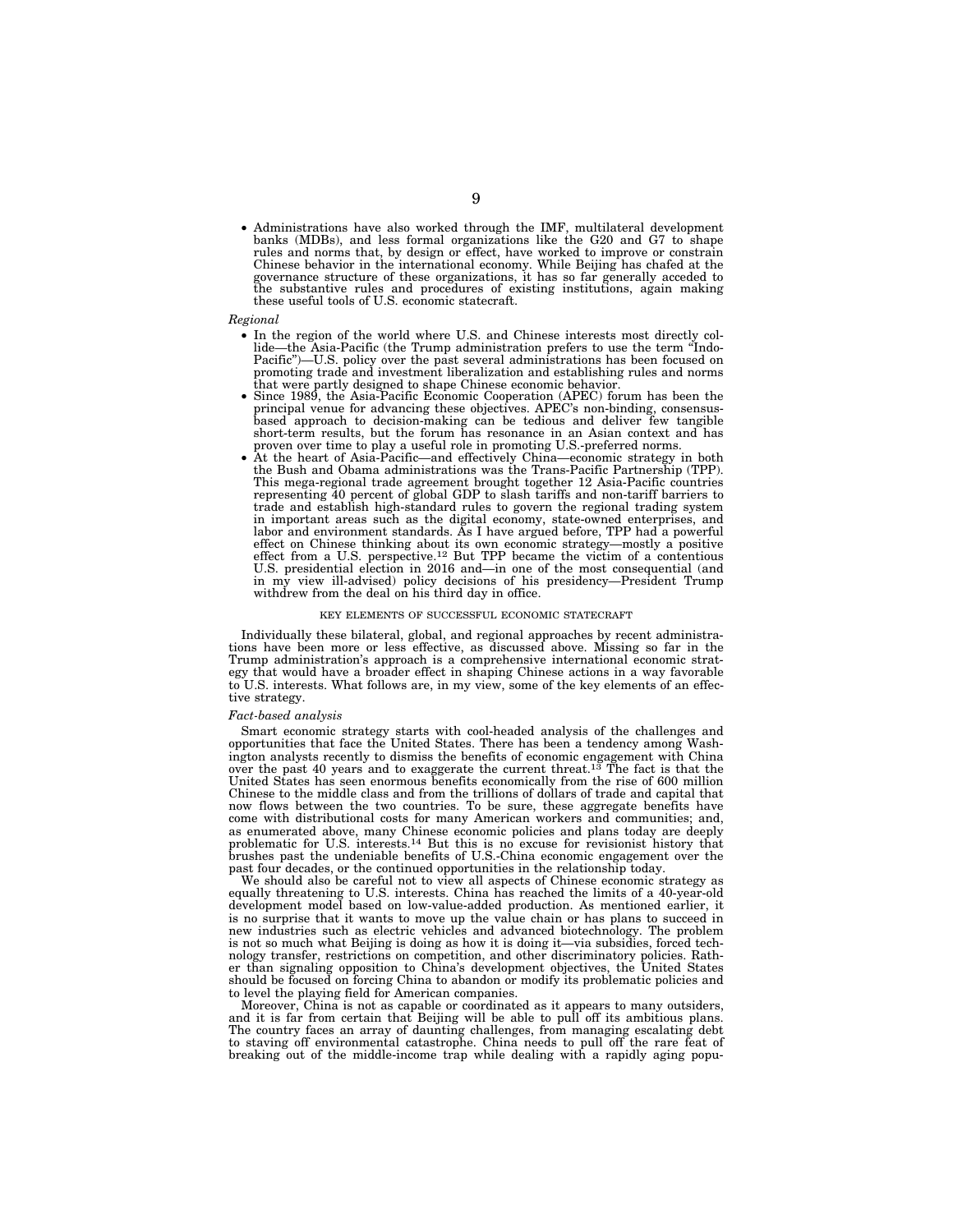lation.15 As CSIS documented in a report a few years ago, the Chinese government is notoriously compartmentalized and uncoordinated, both among central ministries and between Beijing and local levels of government.16 Xi Jinping's attempt to assert greater party control of economic affairs may produce better coordination of policy, but it is likely to come at the expense of lost initiative and slower progress toward its development goals.

None of this is an argument for complacency; the challenges are real. But a U.S. strategy based on the premise that almost everything China does is a threat—or is bound to succeed—is itself likely to fail. Not only will we squander opportunities to serve a growing market of 1.4 billion consumers, or to win Chinese cooperation on shared concerns like terrorism and climate change, but we are also likely to target the wrong risks and fail to counter the ones that really matter. The Obama administration's handling of the AIIB launch in 2015 is a case in point: by implying that the United States was outright opposed to the initiative and working to kill it, the administration turned the spotlight back on U.S. behavior rather than on legitimate governance and operational questions about the new bank. Similarly, if the Trump administration gives the impression that its ''free and open Indo-Pacific'' strategy is primarily designed to counter China's Belt & Road Initiative, the United States will ''lose the room,'' since most developing countries in Asia and beyond want—or at least feel they need, in the absence of alternatives—Chinese-financed infrastructure. Instead, we should be focused on specific concerns like debt sustainability and procurement practices that disadvantage competitors to Chinese companies abroad, to the detriment of recipient countries as well as the United States.

#### *Playing offense and defense*

In addition to being based on clear-eyed analysis, a successful economic strategy must contain both offensive and defensive elements. Every baseball fan knows that winning consistently requires both great pitching and great hitting. As suggested earlier, there is a worrisome tendency in Washington to focus primarily on threats and the defensive policies needed to ward these off, potentially missing opportunities and imposing costs on our own interests that outweigh the benefits.

The United States certainly needs to defend our interests against harmful foreign policies and practices, including by China. This includes ''protecting the crown jewels,'' i.e., ensuring that critical assets and technology are not lost to strategic rivals through acquisition or cyber-enabled theft. Among other things, this means we need a Committee on Foreign Investments in the United States (CFIUS) that has the resources and analytical tools to screen out foreign investments that genuinely threaten national security. The bipartisan bill submitted last fall by Senator Cornyn (R– TX) and others—S. 2098, the Foreign Investment Risk Review Modernization Act (FIRRMA)—is appropriately motivated by this objective. But it is important to avoid broadening the scope of CFIUS review so wide that it creates two unintended consequences: first, overloading the process with thousands of cases that causes CFIUS to miss the most serious threats to national security; and second, having a chilling effect on foreign direct investment more broadly, which has been an overwhelmingly positive force for growth and employment in the United States.

Also on the defensive side of the ball, Washington needs to brush Beijing back when it pursues economic policies that harm our interests or damage the rulesbased order. We should use all legitimate tools available—U.S. trade remedies; WTO dispute settlement procedures; tough, results-oriented bilateral negotiations to protect our economic interests and defend a rules-based order that has served us well for 70 years. But again, we need to be smart about how we do this, spending our time and political capital on foreign practices that are most harmful to longterm U.S. interests. This means targeting Chinese government subsidies, forced technology transfer, and restrictions on competition that, as discussed above, bolster the Made in China 2025 plan. By contrast, trying to reduce the bilateral trade deficit through large Chinese purchases or export restraints is likely to produce at best temporary gains as long as deeper macroeconomic forces remain at play; at worst, it will create further distortions in the global system that could potentially harm the United States and our allies.

Second, we need to use the right tools—and use them judiciously. Unilateral tariffs are likely not only to impose heavy costs on our consumers and downstream businesses, but also to violate our international obligations, do harm to the rulesbased order, and punish key allies like Japan and the European Union that are critical to addressing a shared challenge from China.

This leads to the other side of an effective economic strategy: smart offense. The United States needs a positive economic agenda that pulls allies and partners into collaborative work to promote growth around the world, open markets, and create high-standard rules of the road for the international economy. Working with like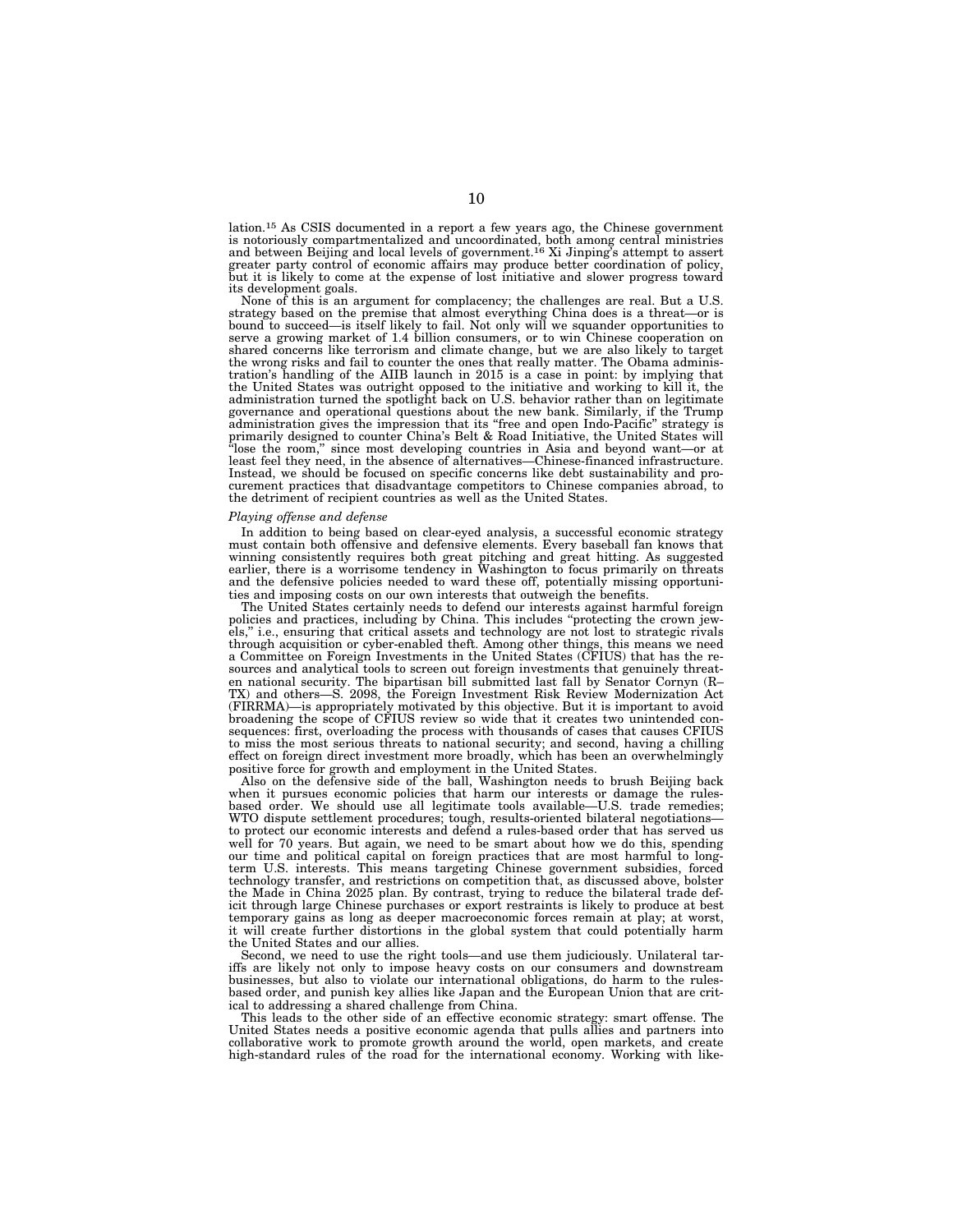minded countries in this way helps spread U.S.-preferred rules and norms and offers an alternative to the more statist Chinese approach. This was the organizing principle behind TPP and the Transatlantic Trade and Investment Partnership (TTIP), two mega-regional trade deals pursued by the Obama administration but effectively abandoned by President Trump early in his term.

In the absence of initiatives like TPP and TTIP, the United States needs to find other tools on the offense side of the strategic economic game. The Trump administration is on the right track in calling for a ''free and open Indo-Pacific'' (FOIP) in that critical part of the world. While still missing many details—including a credible trade strategy to replace TPP—the FOIP initiative contains two promising strands: creating alternative financing mechanisms to China's largesse in the region through BRI; and working in the World Bank, Asian Development Bank (ADB), and other multilateral institutions to promote high-quality infrastructure investment. The former has taken shape in the form of efforts to create a new Development Finance Corporation (DFC) with more resources and authorities (e.g., to take equity positions in large projects). The latter has been boosted by the administration's recent decision to support a capital increase at the World Bank. Both of these strands of work should be supported and extended.

Two other areas for further work include pulling China into international arrangements that would help to constrain their problematic behavior. China is not a member of the Organisation for Economic Cooperation and Development (OECD), the club of advanced economies that agrees on codes of conduct in areas such as export credits and non-corrupt practices. These codes are not binding on members but use moral suasion to create a more level playing field in the international economy. Whether by pulling China into the OECD or extending these disciplines through other means, China's practices in these areas could be brought in better alignment with international norms.

China is also not a member of the Paris Club, the informal gathering of creditor countries to coordinate solutions to payments problems by debtor nations. As mentioned earlier, concerns have been mounting about the sustainability of debt burdens in certain low-income and emerging countries that have been targets of Chinese largesse, including through BRI. Beijing has resisted signing on to well-established rules of the road when it comes to avoiding unsustainable lending and addressing debt problems when they arise,<sup>17</sup> including joining the Paris Club. Membership would require China to share information, including on with other Paris Club members, as well as grant "comparability of treatment" with all bilateral creditors. It would also demonstrate China's willingness to play by the rules rather than seek advantage at the expense of debtor nations and other official creditors.

#### *Whole of government, whole of nation*

Smart economic statecraft draws on all the resources of the U.S. governmentand beyond. This begins with the President, who must put a visible priority on the strategic economic dimension of foreign policy and national security, including through a Presidential Policy Directive or equivalent statement. He should task the National Security Council and National Economic Council—working seamlessly together, including through co-reporting lines of relevant senior officials—with establishing a robust interagency process for development and implementation of an international economic strategy. They should pull in all relevant agencies—not just ones with an obvious economic focus like Treasury, Commerce, and Office of the U.S. Trade Representative, but also the State Department, which is a key player in economic diplomacy.18 And of course the White House needs to have robust processes for coordinating with Congress on these issues.

It is not just the Federal government that needs to contribute to a successful economic strategy. Washington needs to do more to coordinate with states and cities, which are most directly impacted by both the opportunities and risks of economic ties with China. Washington also needs to leverage the private sector better, for example in shaping an effective response to BRI.

#### *Rebuilding domestic foundations*

Finally—and arguably more important than another element—we need to invest in ourselves. A strong, competitive economy is the essential foundation for a successful international economic strategy. We need to rediscover the winning formula that brought us such success in the postwar period: modern infrastructure, education and skills training to prepare workers for the new economy, and investment in basic research and development critical to leadership in industries of the future.

At the moment we are failing in all these areas. As other nations race ahead to build new infrastructure, ours remains vastly underfunded and continues to deterio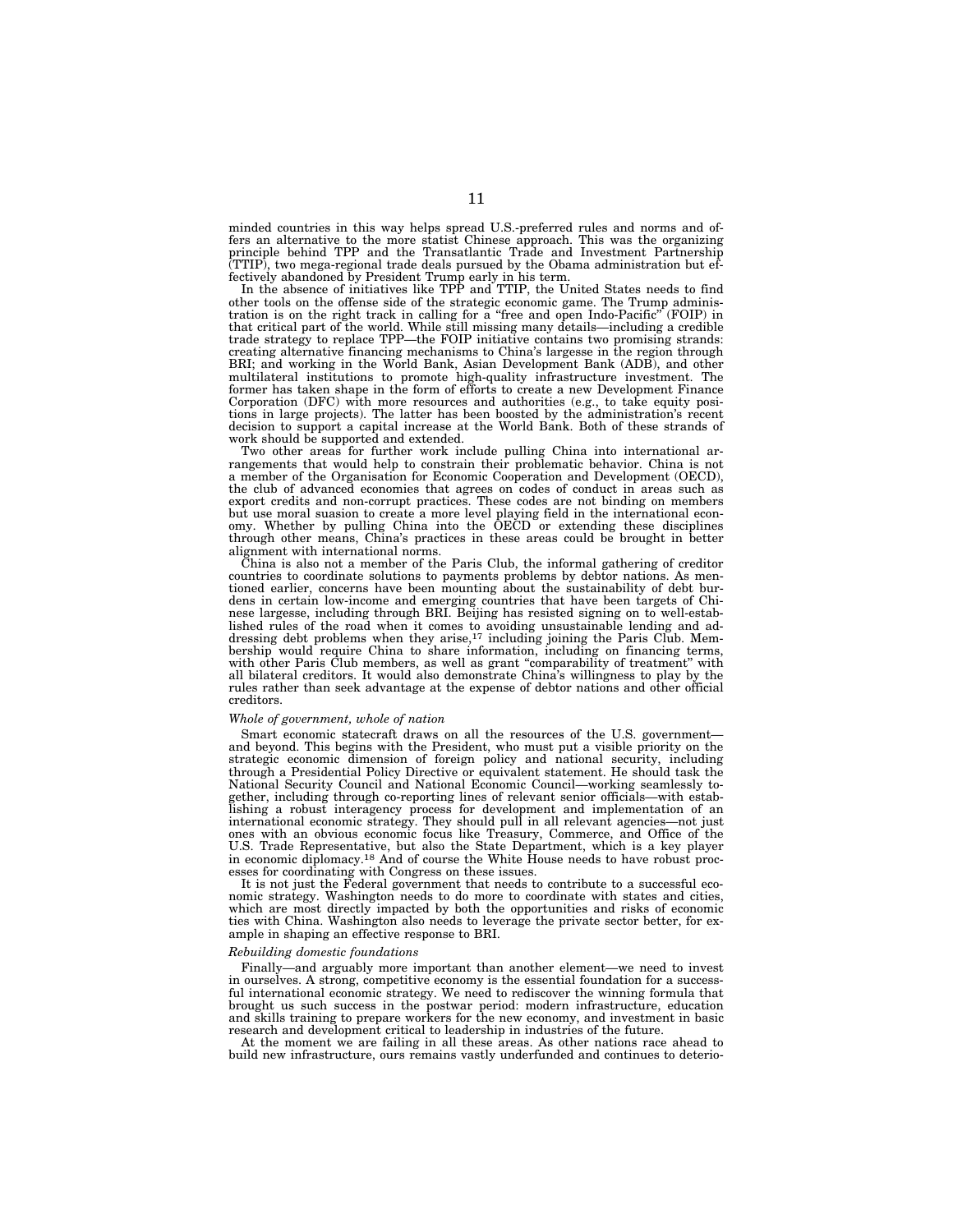rate. A McKinsey report from June 2016 estimated that the United States would need to invest more than \$150 billion per year between 2017 and 2030 to meet the country's infrastructure needs.19 Meanwhile, we stand near the top of the OECD in terms of education spending per student, yet ranked 19th in the 2015 PISA rankings of performance in science, reading, and mathematics.20 And while our private sector fuels the bulk of R&D investment in the United States, as a nation we commit the equivalent of just 0.6 percent to R&D through public spending, less than many other similarly developed nations.<sup>21</sup>

These are areas where CSIS plans to do more work in the period ahead, in an effort to help rebuild domestic support for our international economic engagement.

#### THE ROLE OF CONGRESS

Congress has an important role in crafting and executing a successful international economic strategy. S. 2757, co-sponsored by the Chairman and Ranking Member, is a good start. It accurately diagnoses the challenges faced by the United States in the international economy and outlines many of the key elements of a successful strategy. In line with my earlier points about playing both offense and defense, it is important in my view for Congress to ensure that the executive branch, in developing its plan, keep an eye on both threats and opportunities in the international economy.

There are other ways Congress can help. First, the U.S. government must be adequately resourced to support an effective economic statecraft. This means sustaining funding not only for economic agencies like the Treasury and Commerce departments and USTR, but also for the lead agency under this Committee's jurisdiction: the State Department. As I have written before, State brings something unique to the U.S. government's international economic policymaking, what I call ''reach''; no other agency is present in over 190 countries around the world and able to operate across countries and societies.22

Resources also mean people, and the Senate would contribute to an effective economic statecraft by acting as expeditiously as possible to confirm senior officials to key undersecretary, assistant secretary, and ambassadorial positions in the U.S. government; key vacancies at present include the Under Secretary of State for Economic Growth, Energy, and the Environment, and the ambassadors to South Korea, Australia, Saudi Arabia, and South Africa.23

Congress can also ensure that the other unilateral and multilateral financial tools the United States has in its economic toolkit are fully supported and resourced. We will not be able to compete with China's economic statecraft unless we have fully functioning agencies like the U.S. Agency for International Development (USAID), the U.S. Trade and Development Agency (USTDA), the Overseas Private Investment Corporation (OPIC), and the U.S. Export-Import Bank (EXIM). To be clear, the combined financial firepower of these agencies will never match the trillions of dollars that China is promising to spend through initiatives like BRI. But competing in economic statecraft is not just a function of money; when added to the first-class products and services, non-corrupt practices, and capacity building that American companies bring to their international operations, relatively small amounts of financing from agencies like OPIC and EXIM can produce a winning formula.

Against this backdrop, Congress can also give a boost to U.S. economic strategy through expeditious approval of relevant legislation, including S. 2463, the Better Utilization of Investments Leading to Development (BUILD) Act, as well as sensible reforms of CFIUS and the export-control regime. Early approval of the capital increase at the World Bank would also strengthen an important multilateral source of leverage for the United States, including in supporting U.S. efforts in the infrastructure competition in Asia.

Finally, in my view it will be important for Congress to fully assert its constitutional authority over trade in the period ahead. The current administration has worrisome protectionist tendencies that risk doing harm to our economic and diplomatic interests, and it has yet to lay out a coherent trade-negotiating strategy. While supporting a tough line on China's bad behavior in the trade arena, Congress can insist that the administration not do damage to our international obligations or our alliances, and that it come up with a comprehensive and credible trade strategy to open markets and strengthen international rules.

#### **CONCLUSION**

Again, I commend the Subcommittee for shining a light on problematic practices in the international economy today and on the role of ''strategic economics'' in foreign policy and national security. With the right analysis, tools, and resources—and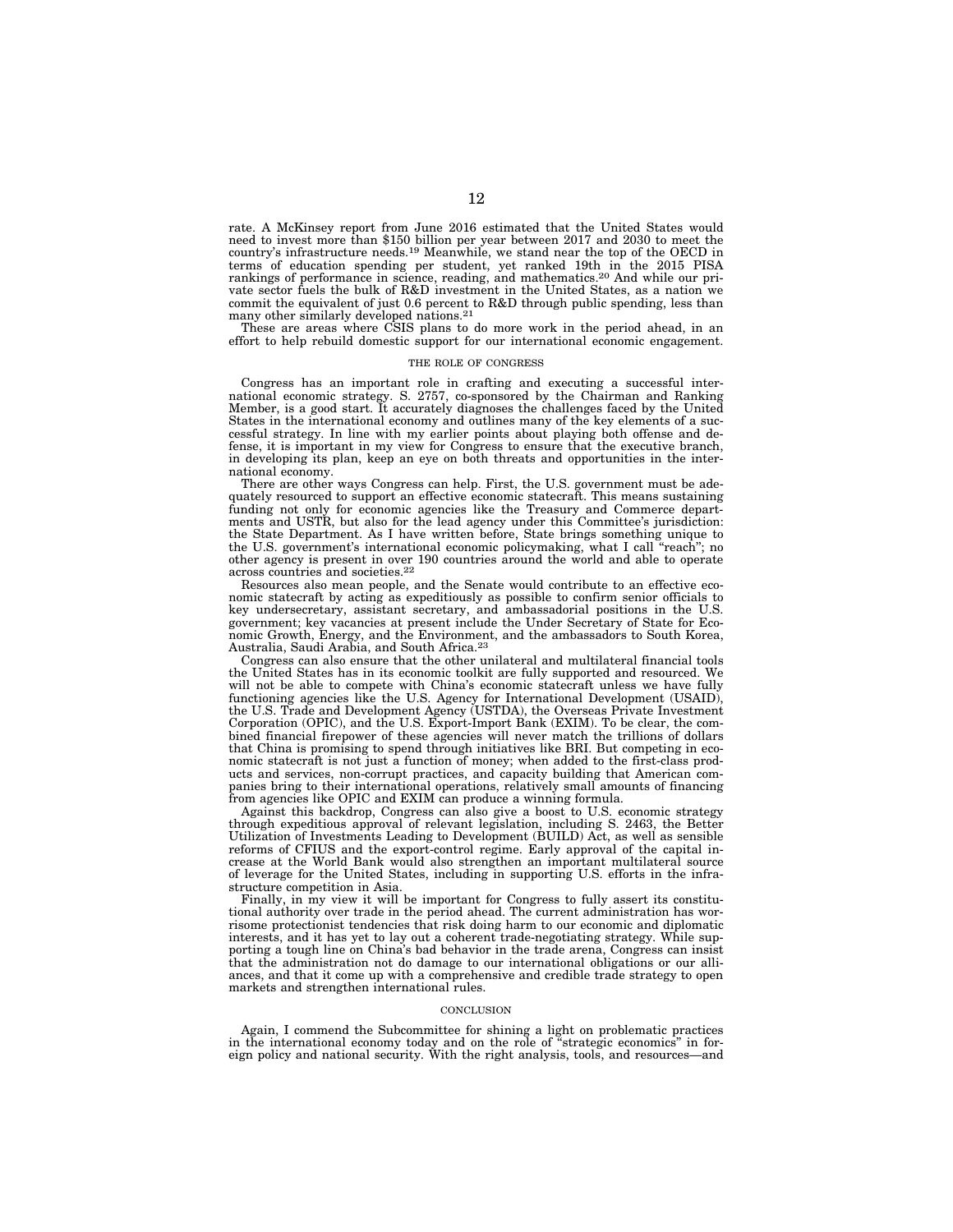confidence in our position—the United States can develop and implement an effective economic strategy in response to these challenges.

I thank you for the opportunity to offer my thoughts and look forward to answering Members' questions.

Notes

—————————

 $^{\rm 1}$ Wayne M. Morrison, "China-U.S. Trade Issues," Congressional Research Service. April 16, 2018.

<sup>2</sup> Ikenberry, G. John, and Darren Lim, "What China's institutional statecraft could mean for the international order," Order from Chaos, Brookings Institution. April 13, 2017. <sup>3</sup>Wu, Kane. "Exclusive: Chip Wars - China Closing in on Second \$19 Billion ..." Reuters.

April 26, 2018.<br>4 Kennedy, Scott. "Made in China 2025." The New Southbound Policy. Center for Strategic and

International Studies. June 1, 2015.<br>
<sup>5</sup>U.S. Chamber of Commerce "Made in China 2025: Global Ambitions Built on Local Protections." Mar 16, 2017.

tions." Mar 16, 2017.<br><sup>6</sup>Setser, Brad, "The Rising Bilateral Deficit with China and the Negotiations Over China 2025.'' *Follow the Money*. Council on Foreign Relations. May 03, 2018. 7Glaser, Bonnie S., Daniel G. Sofio, and David A. Parker. ''The Good, the THAAD, and the

Ugly.'' *Foreign Affairs*. Council on Foreign Relations. March 17, 2017. 8Lagarde, Christine. ''Fix the Roof While the Window of Opportunity Is Open: Three Priorities

for the Global Economy." International Monetary Fund. April 11, 2018.<br><sup>9</sup> Tillerson, Rex. "Defining Our Relationship with India for the Next Century: An Address by U.S. Secretary of State Rex Tillerson." The New Southbound

Economic Drivers and Challenges.'' The New Southbound Policy. Center for Strategic and International Studies. April 23, 2018.<br>
<sup>11</sup> Bown, Chad P. "Is the WTO One of Trump's 'big Quagmire Deals'? Here's What's at Stake."

*The Washington Post. February 28, 2017.*<br><sup>12</sup> Goodman, Matthew P. "Chapter 2: Going on the Offensive." *Meeting the China Challenge:* 

*Responding to China's Managed Economy*. January 2018. 13 Campbell, Kurt M., and Ely Ratner. ''The China Reckoning: How Beijing Defied American

Expectations.'' *Foreign Affairs*. Council on Foreign Relations. February 28, 2018. 14 Autor, David H., David Dorn, and Gordon H. Hanson. ''The China Shock: Learning from

Labor Market Adjustment to Large Changes in Trade.'' National Bureau of Economic Research. University of Chicago Press. January 2016.<br>15 "China 2030: Building a Modern, Harmonious, and Creative Society." Development Re-

search Center of the State Council, the People's Republic of China. The World Bank. 2013.<br><sup>16</sup> Goodman, Matthew P., and David A. Parker. "Navigating Choppy Waters: China's Economic<br>Decisionmaking at a Time of Transition." Strategic and International Studies. March 2015. 17 Hurley, John, Scott Morris, and Gailyn Portelance, ''Will China's Belt and Road Initiative

Push Vulnerable Countries into a Debt Crisis?'' Center for Global Development. March 05, 2018. 18Goodman, Matthew P. ''Downgrading State's Economic Diplomacy.'' The New Southbound

Policy. Center for Strategic and International Studies. June 29, 2017. 19Woetzel, Jonathan, Nicklas Garemo, Jan Mischke, Martin Hjerpe, and Robert Palter. ''Bridging Global Infrastructure Gaps.'' McKinsey Global Institute. McKinsey & Company. June

<sup>20 "</sup>PISA 2015: Results in Focus." Organisation for Economic Co-operation and Development.

2018.<br>
<sup>21</sup> Boroush, Mark. "U.S. R&D Increased by \$20 Billion in 2015, to \$495 Billion; Estimates for 2016 Indicate a Rise to \$510 Billion." National Center for Science and Engineering Statistics. National Science Foundation. December 14, 2017.<br><sup>22</sup>Goodman, Matthew P. "Downgrading State's Economic Diplomacy." The New Southbound

Policy. Center for Strategic and International Studies. May 07, 2018. 23 ''Trump Nominations Tracker: See Which Key Positions Have Been Filled so Far.'' *The* 

*Washington Post*.

Senator YOUNG. Thank you, Mr. Goodman. Mr. Wessel.

#### **STATEMENT OF MICHAEL WESSEL, COMMISSIONER, UNITED STATES-CHINA ECONOMIC AND SECURITY COMMISSION, FALLS CHURCH, VA**

Mr. WESSEL. Chairman Young, Ranking Member Merkley, I want to thank you for the invitation to appear before you today. My name is Michael Wessel, and I am appearing before you today wearing two hats, first as a commissioner on the U.S.-China Economic and Security Review Commission and second as a representative of the AFL–CIO and its 12 million members. But as a dis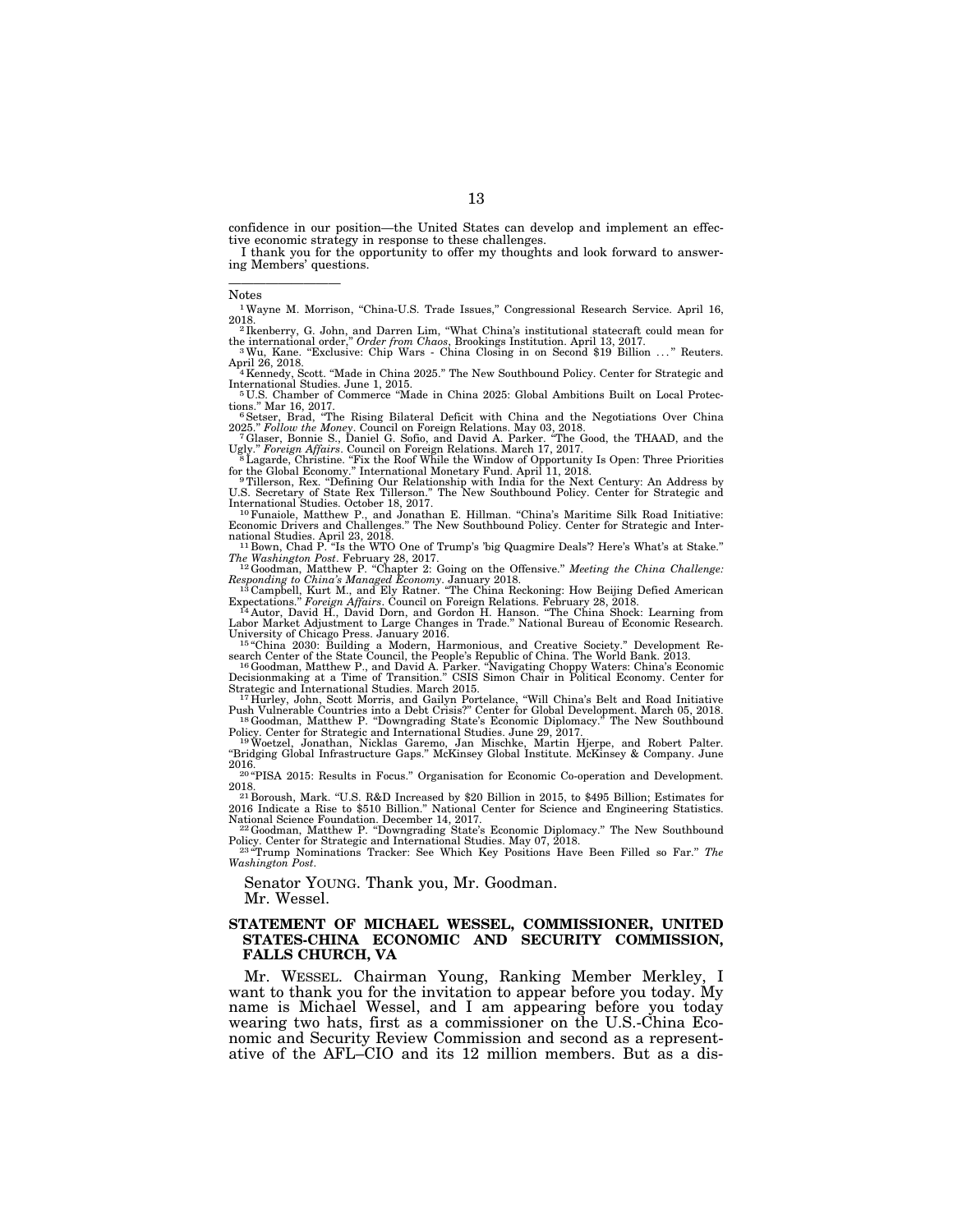claimer, the normal Washington disclaimer, I am speaking for myself, although my comments are informed by my service on the commission and my work with organized labor over my entire career in Washington.

This hearing comes at a critical time. This subcommittee's broad jurisdiction over international trade, our country's participation in international trade organizations, protection of intellectual property and technology transfers make it a key player in the issues confronting our country.

My prepared testimony focused on these issues in the context of China, although, of course, our problems are much broader. The USTR's most recent national trade estimates report is a more than 500-page catalog of the market barriers and trade constraints that our companies face around the globe. It identifies policies that limit our exports, destroy jobs, and undermine our economic and national security.

We have seen the loss of millions of manufacturing jobs, the shuttering of tens of thousands of facilities, the rise of income inequality, and the stagnation of wages. Trade policy plays a significant role in each of those issues. We have seen workers' rights and environmental sustainability used as competitive tools by other countries to attract investment, helping to fuel outsourcing and offshoring.

China's predatory and protectionist policies right now are the greatest threat to our interests. We ran a more than \$375 billion trade deficit with them last year. It is not just the size of the trade deficit but its composition that should concern us. Last year, the U.S. ran an advanced technology products trade deficit with China of roughly \$135 billion.

China's practices run the gamut, as you said, Mr. Chairman, from dumping in subsidies to forced technology transfers, to licensing and joint venture requirements, bans on activities in certain sectors, and a broad range of other activities, many of which I outline in my testimony. On their own, these are of enormous concern, but other countries are emulating China's acts as they see the opportunity to receive some "success" in terms of advancing their own economic interests. Countries are continuing to support and build their state-owned entities. They are advancing their economic goals through state-led development policies and engaging in other actions.

Our first priority is addressing the negative impact of China's actions on our economic and national security interests. Those issues cannot be treated as separate in-boxes on the President's desk. The two issues, as you noted, are inextricably intertwined.

When China joined the World Trade Organization in 2001, many believed that they would reform their policies and become a more rules-oriented society. Unfortunately, those goals were not achieved, and our workers, our companies, and our economy have paid the price.

The original protocol of accession had significant flaws and has contributed to our problems, and the WTO has not been up to the task of addressing China's mercantilism. I believe that we should have strong rules that are effectively enforced.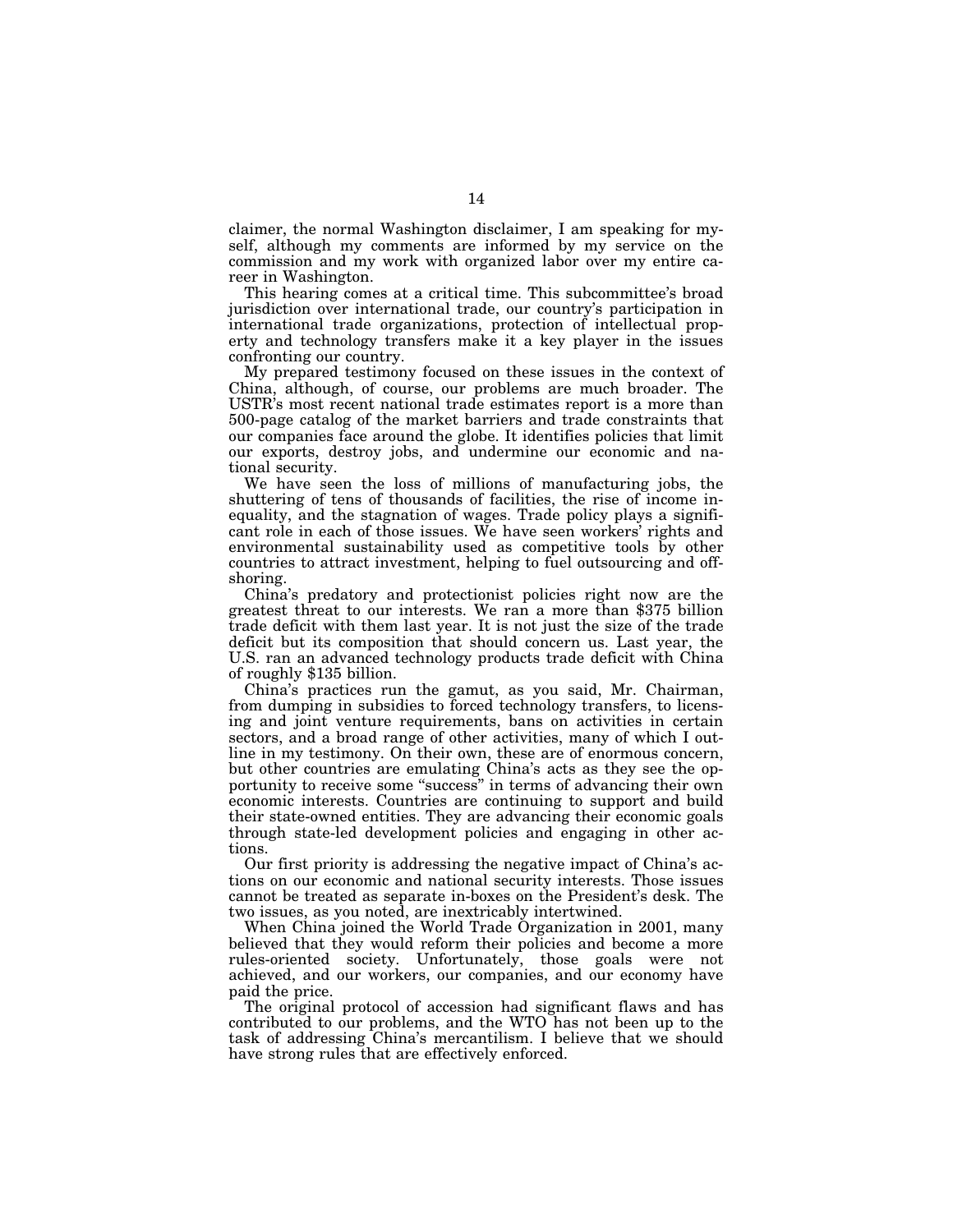China has made clear what its priorities are, and we should believe them. Through the "13th Five-Year Plan," the "Made in China 2025'' program, and many other policy pronouncements, they are seeking to advance their capabilities and dominate sector after sector. Some of the key sectors of the future—artificial intelligence, telecom, robotics, autonomous vehicles, and others—are targeted for massive subsidies and state support. China is seeking to advance its capabilities indigenously through joint ventures, through acquisitions, and through other legal and illegal means.

One of China's bilateral priorities is for the U.S. to relax its investment restrictions, but China's outward-bound investments are generally subject to government approval, and, as such, they should be viewed as what they are: policies to advance the interests of the Chinese Communist Party in a country without market economics as the key concern.

In my brief remaining time, let me highlight two action items that were authored by members of this subcommittee.

First, as was noted, is the National Economic Security Strategy Act of 2018, which is an important bipartisan bill requiring an assessment of our Nation's competitiveness and our security challenges, and provides for the publication of an action plan to address those issues. A comprehensive approach to these challenges is sorely needed.

Second is S. 2566, the Level Playing Field in Global Trade Act of 2018 introduced by Senator Merkley. This legislation would ensure that trade agreements include enforceable standards to promote living wages and ensure sustainable production methods. We must not allow attacks on our workers and the environment to continue to undermine our own living standard and environmental regime. New trade agreements can be a force for progress if they are correctly constructed and properly enforced.

Mr. Chairman, again, thank you. Mr. Merkley, thank you for your leadership. And I look forward to your questions.

[The prepared statement of Mr. Wessel follows:]

#### PREPARED STATEMENT OF MICHAEL WESSEL

Chairman Young. Ranking Member Merkley. Members of the Committee. I want to thank you for your invitation to appear before you today to discuss a multilateral and strategic response to international predatory economic practices. It is an honor to appear before you.

My name is Michael Wessel and I am appearing before you today wearing two hats: First, as a Commissioner on the U.S.-China Economic and Security Review Commission (China Commission), where I have served since its creation in 2001. Second, as a representative of the AFL–CIO and its 12 million members. But, as a disclaimer, I am speaking for myself, although my comments are informed by my service on the Commission and my work with organized labor over my entire career in Washington.

The Commission was created by Congress in 2001 in conjunction with the debate about the grant of Permanent Normal Trade Relations (PNTR) to China, paving the way for its accession to the World Trade Organization. The Commission was tasked with monitoring, investigating and submitting to Congress an annual report on the national security implications of the bilateral trade and economic relationship between the United States and the People's Republic of China, and to provide recommendations, where appropriate, to Congress for legislative and administrative action.

The grant of PNTR ended the annual debate about whether to extend most favored nation status to China. But even as it passed PNTR, Congress created the Commission because it did not want to forego the annual review of our relationship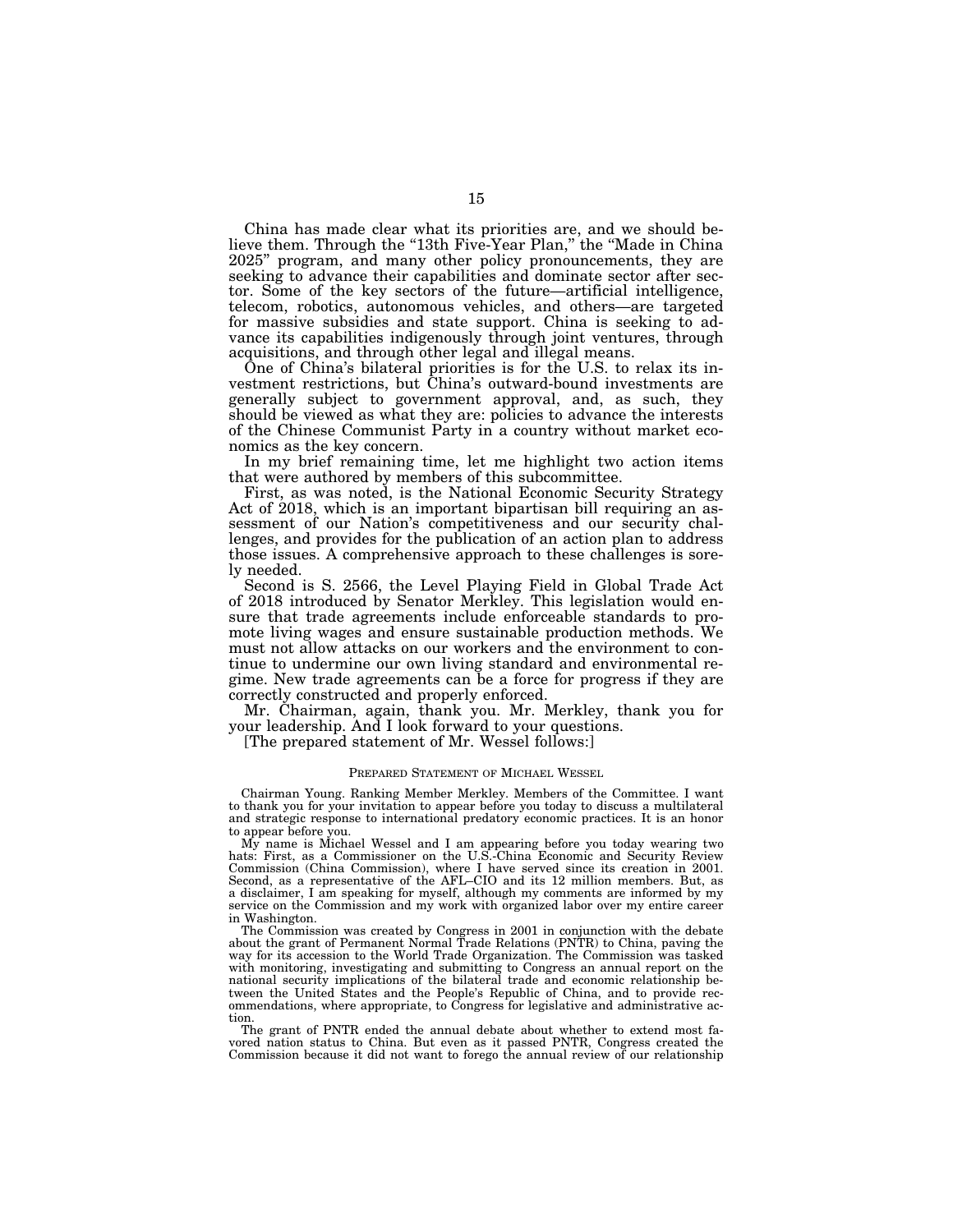with China. Since the creation of the Commission, our mandate has been extended and altered as the U.S.-China relationship has evolved.

The Commission is a somewhat unique body: We report to and support Congress. Each of the four Congressional leaders appoint 3 members to the Commission for 2-year terms. In 7 of the last 10 years, we have issued unanimous reports. In the 3 years where it was not unanimous, there was only one dissenting vote. In many ways, the evolving challenges and opportunities posed by the relationship with China have united us in our analysis.

I also serve as the staff chair of the Labor Advisory Committee (LAC) to the USTR and Department of Labor. The LAC is a statutory committee made up of more than 20 unions that provides advice on U.S. trade policy and negotiations. Each of the LAC principals, and their liaisons, are cleared advisors and are able to access the text of negotiations, to the extent they are made available, as well as interact with our negotiators and their teams.

These hats offer a 360-view of what is happening in the economy and the intersection of our international and domestic economic policies. While the American people and our producers have unique advantages and capabilities, as well as latent strength, we face enormous pressures in the world. Those pressures are well known to the Members of this Committee.

The title of this hearing is broad and testimony that does justice to its sweep could encompass several volumes. I hope that my thoughts will address some of the key concerns of the Subcommittee and I welcome the opportunity to work with you as you assess these issues.

This hearing comes at a particularly important time. Last week, senior Administration officials were in Beijing to engage their counterparts in seeking to address the predatory and protectionist policies of the Chinese. China stands out in terms of the extensive public pronouncements it has made and actions it has taken to advance its interests and expand its economic and military power and capabilities.

But, while I will focus most of my comments on China, as I have spent considerable time as a Commissioner evaluating their policies, China is not necessarily unique. Its state-led development policies, coupled with a non-market approach, is being emulated by other nations as the benefits of such an approach have become clear, as have the failure of the U.S., and multilateral institutions, to update and reform their approaches. India, Brazil and other countries are taking cues from China.

The Administration is seeking to confront these policies. Needless to say, we can all find fault with how they have approached some of these challenges. But, what we cannot question is the fact that the predatory policies of our trading partners led by China—must be addressed. Time is growing short in terms of being able to tip the balance back in our favor or at least level-the-playing field, and ensure that market-led policies that will keep America as the world's technological and economic leader and ensure broadly-shared prosperity here at home.

China's leaders have solidified their power and, in turn, the ability to fulfill their plans to become a global technology leader, if not the global technology leader in the not-too-distant future. China has well-developed and aggressive plans in this area. Their plans are public and provide a clear roadmap for them to follow, and for us to assess.

Unfortunately, until only the last 2 years, public policy leaders either largely ignored China's public pronouncements or simply didn't properly assess their competence in, and commitment to, reaching those goals. That has been a huge mistake and has led to rapid advancements by China in ways that have been fueled by U.S. omissions and commissions.

This hearing is also particularly timely in light of the President's actions to confront Chinese policies in the intellectual property arena. The press is writing about the threatened imposition of tariffs by both the U.S. and China, but has not focused sufficiently on the underlying issues that have plagued U.S. businesses, innovators and workers for years. China's actions have had a clear and substantial impact on our productive capacity and the employment of our people. This hearing, in part, will help to shed light on some of those issues.

China is committed to achieving its goals and will engage in legal means if possible, and illegal means if necessary, to achieve those goals. In the Administration's December 2017 National Security Strategy of the United States of America document, examples of illegal practices by China were identified as ''cyber enabled economic warfare.'' There are many areas that fall under the jurisdiction of this Subcommittee that bear on China's future success, and ours.

In your invitation letter, you posed a number of questions. I do my best to respond to concisely below: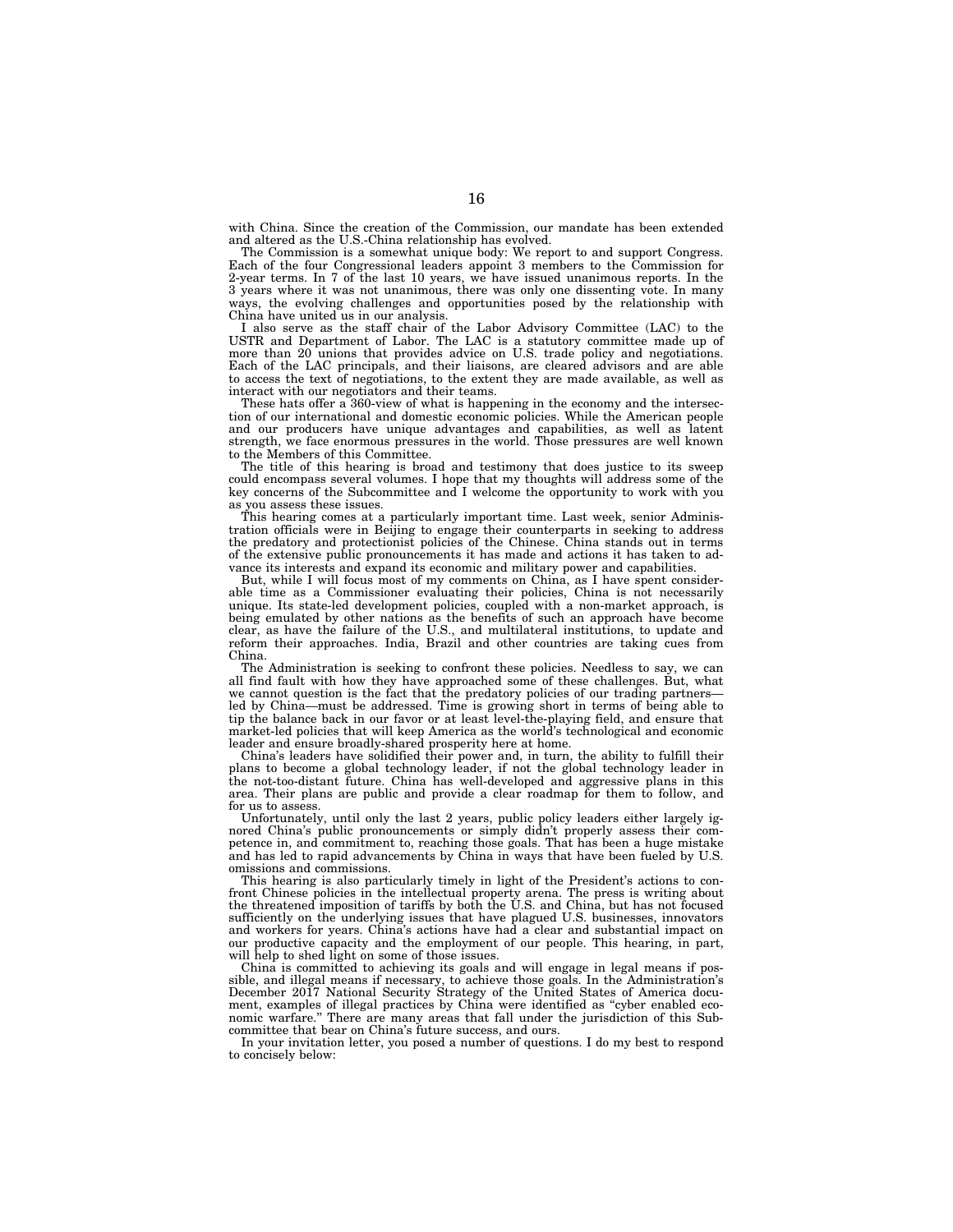1. What sort of Chinese international predatory economic and business tactics do the U.S. and American companies confront (e.g. tactics related to market access, regulatory environments, protectionism, distortive subsidies, foreign ownership, coercive technology transfer, and intellectual property theft)?

The Chinese government employs a labyrinth of policies, with associated strategies and tactics to advance its economic and national security interests. Indeed, the government views economic and national security policies as inextricably intertwined. The government must support significant levels of economic growth to ensure that their grip on power can be maintained. If growth diminishes, unemployment and dissatisfaction may rise, causing substantial pressures on the government to reform. President Xi has solidified his grip on power with the recent change allowing him to serve more than two terms in addition to steps he has taken to magnify his control and leadership of the People's Liberation Army and the Chinese Communist Party. Cracking down on dissent must be coupled with steps to alleviate economic and social stress and China's economic policies often fulfill those objectives.

China has a coordinated strategy to advance its interests and dominate sector after sector. This is clearly identified in public documents, the most notable being Five Year Plan and the Made in China 2025 plan. That latter plan identifies the goal of becoming close to, if not, self-sufficient in ten key sectors. In several sectors, the government identifies that a majority of the products and services utilized must be developed and produced indigenously. In robotics, for example, the goal is 70% of 2025.

That goal will be achieved in a variety of ways. China's approach is far from perfect. But, as it is a non-market, state-led economy that has amassed trillions of dollars in foreign currency reserves via protectionist and predatory policies—including currency manipulation and misalignment strategies—China can afford to make mistakes.

Many of China's top firms are state-owned. They aren't judged primarily on their ability to turn a profit or on efficient spending but on their ability to fulfill state directives and needs. They have access to low-cost or, indeed, no-cost capital as nonperforming loans might be rescheduled or forgiven. They benefit from state procurement preferences, the design of standards either at the government level, or within standards-setting bodies. There are a variety of other supporting policies and programs as well, including direct subsidies, tax abatements, free land and other preferences.

But even firms that want to be considered as ''private'' aren't free of government's hand—in positive and negative ways. Thilo Hanneman of the Rhodium Group, said at a hearing of the China Commission last year, that ''It is difficult to properly classify state-owned entities and the distinction between private and state-owned companies for policy analysis based on nominal equity ownership is problematic. China's state-dominated financial system and the lack of rule of law means that state involvement can be pervasive, even if a firm is nominally privately owned.''

And, while the rules change on a regular basis, large outward investments by these firms must be reviewed and approved by the Chinese government. Major investments advance only if they further the interests of the government and the Party. So, for example, in the robotics sector, one of the leading international firms, Kuka, was taken over by China's Midea Group in 2017 to accelerate China's industrial robotics capabilities.

Last year, the China Commission heard testimony as to the possible activities of Chinese actors to diminish the value of acquisition targets prior to purchase. This possibility, if true, raises significant issues that need further attention. As China seeks foreign acquisition targets to enhance its capabilities, if they are engaged in cyber and human espionage activities to reduce the cost and attractiveness of assets it wishes to acquire, it poses a significant threat to our economic and national security interests.

In addition to the network of policies supporting Chinese indigenous production, where needed, China's government supports development and acquisition strategies. This may occur through legal, coercive and illegal means, including cyber and human espionage. In the intellectual property area, this was well-documented by the USTR in its Section 301 report that was the basis for the Administration's recent action against China for IP violations.

But, China also targets U.S. universities, colleges and research institutes to help support its technology programs. China's 111 Program, and its 1,000 Talents Program, is designed to cultivate foreign experts to come to China and help advance Chinese technological and scientific capabilities. The 1,000 Talents Program has an array of benefits including a signing bonus that is roughly equivalent to \$158,000.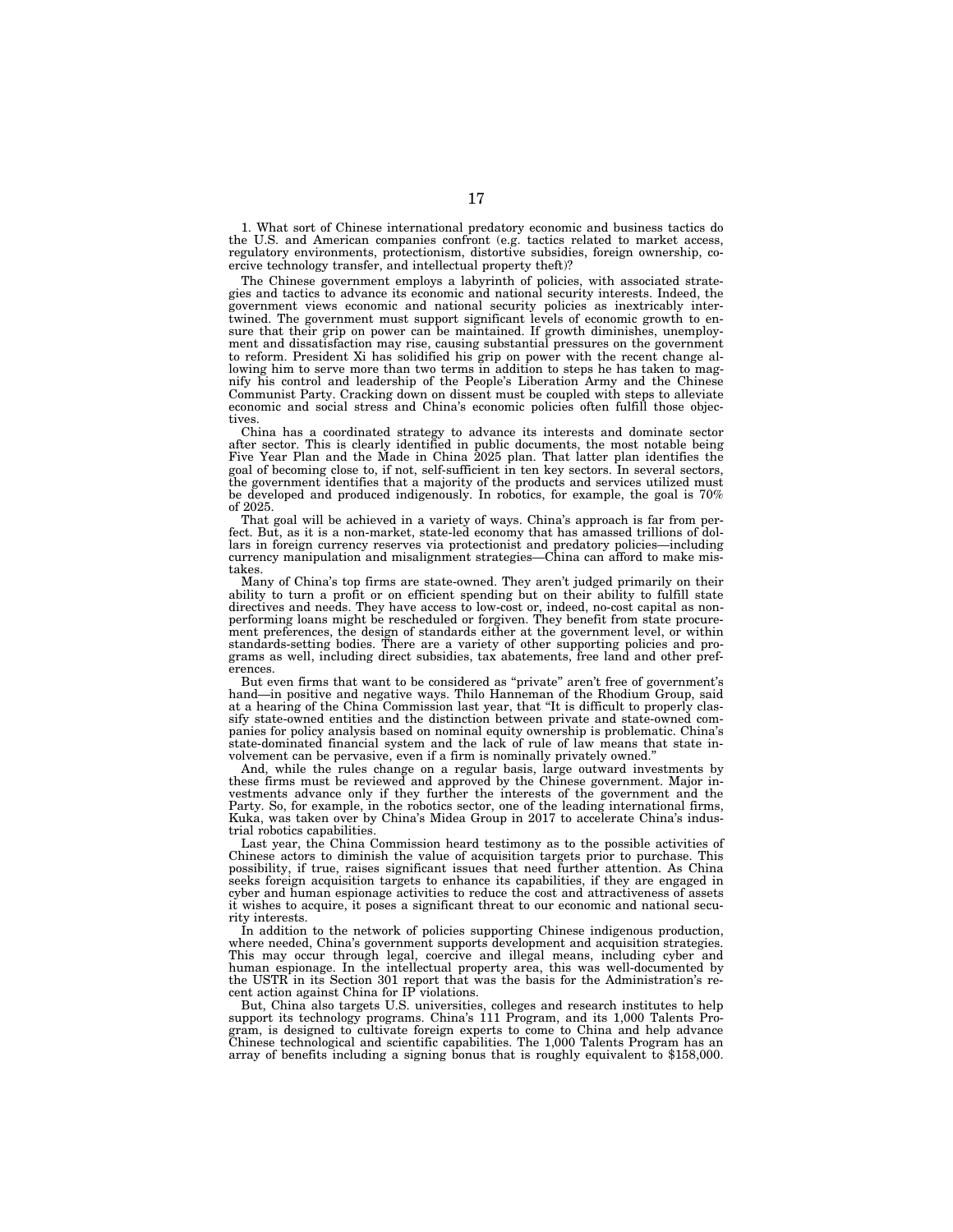In addition to the above, China is engaged in a broad array of other predatory practices including dumping and subsidization, forced and coerced technology transfers, the use of unlicensed software, the production of counterfeit copyrighted, patented, and trademarked goods, continuing additions in productive capacity in sectors such as steel and aluminum where there is already substantial domestic and global overcapacity, the violation of internationally recognized worker rights, and other practices. China simply does not play by the rules.

2. Does China provide U.S. companies reciprocal access and treatment? If not, what are the most prominent or significant cases where American companies do not have reciprocal access in China?

Across a broad range of sectors, China does not provide reciprocal access. Even in those sectors that are supposedly ''open'' the government often maintains a role in limiting access. From services to technology to aerospace to agriculture, China has a managed economy and engages in managed trade.

China did abide by many of its commitments to lower tariffs in compliance with its protocol of accession to the World Trade Organization. But behind those reduced tariffs are often layer upon layer of protectionist policies. In major sectors, China's leading firms are state-owned entities where foreign competition is severely limited, if not outright prohibited.

In an increasingly informationalized and globalized economy, China's technology restrictions are significant barriers. China's requirements for restrictions on data flows, limits on foreign cloud providers access to the market, requirements that source code be provided by certain players all confound the ability of foreign firms to access and operate on a global basis.

Additionally, access to China's market is often subject to joint venture requirements. Many of these requirements were accepted as part of China's accession agreement—a fundamental flaw of that agreement. But, in other areas, access to the Chinese market does not legally require joint ventures, but it's tough, if not impossible, to access the market without a partner. Often, as was noted in the USTR's Section 301 report, the joint venture partner requires that technology be transferred as a condition of engaging in the partnership.

Last June, the National Development and Reform Commission and the Ministry of Commerce jointly issued the Catalogue of Industries for Guiding Foreign Investment. This catalog replaces the earlier catalog and is designed to identify those sectors where investment is welcomed. The investments are designed to help fill gaps in Chinese capabilities and advance the goals of the 13th Five Year Plan and other government programs. It represents some liberalization from past catalogs but still maintains significant limitations.

In my own view, we have to be careful about the concept of reciprocity as there are many sectors I would argue should not be opened to Chinese state-owned, statecontrolled or state-invested enterprises at this point. Even if we were to have China commit to access in their market, it might not be in our own interests to provide such access on a reciprocal basis. And, as is well-documented, Chinese promises are often broken, while the U.S. keeps its promises. The quality of market access, even in an area where we might wish to access the Chinese market, might be substantially undermined by their government policies and practices. This should be done on a case-by-case basis.

As a result, I believe it would be unwise to restart Bilateral Investment Treaty negotiations with China. There is no indication that the Administration is preparing to restart the BIT negotiations but Congress should be aware of the serious peril that exists if BIT negotiations resume.

3. What are the national security and foreign policy implications of these international predatory economic practices for the U.S.? How have the U.S. government and American companies responded to predatory practices? How should the U.S. respond?

China has targeted a broad range of industries for development and preferential status in their Five-Year Plan and other policy pronouncements. These range from agriculture to metals to autos to high technology and other sectors. As today's hearing is focused primarily on technology issues, my comments will center around those sectors.1

China's Made in China 2025 Initiative identified 10 key sectors the government would further support with the goal of fostering Chinese leadership in areas of technology with significant economic and national security implications. They include:

1. New Energy Vehicles

2. Next-Generation Information Technology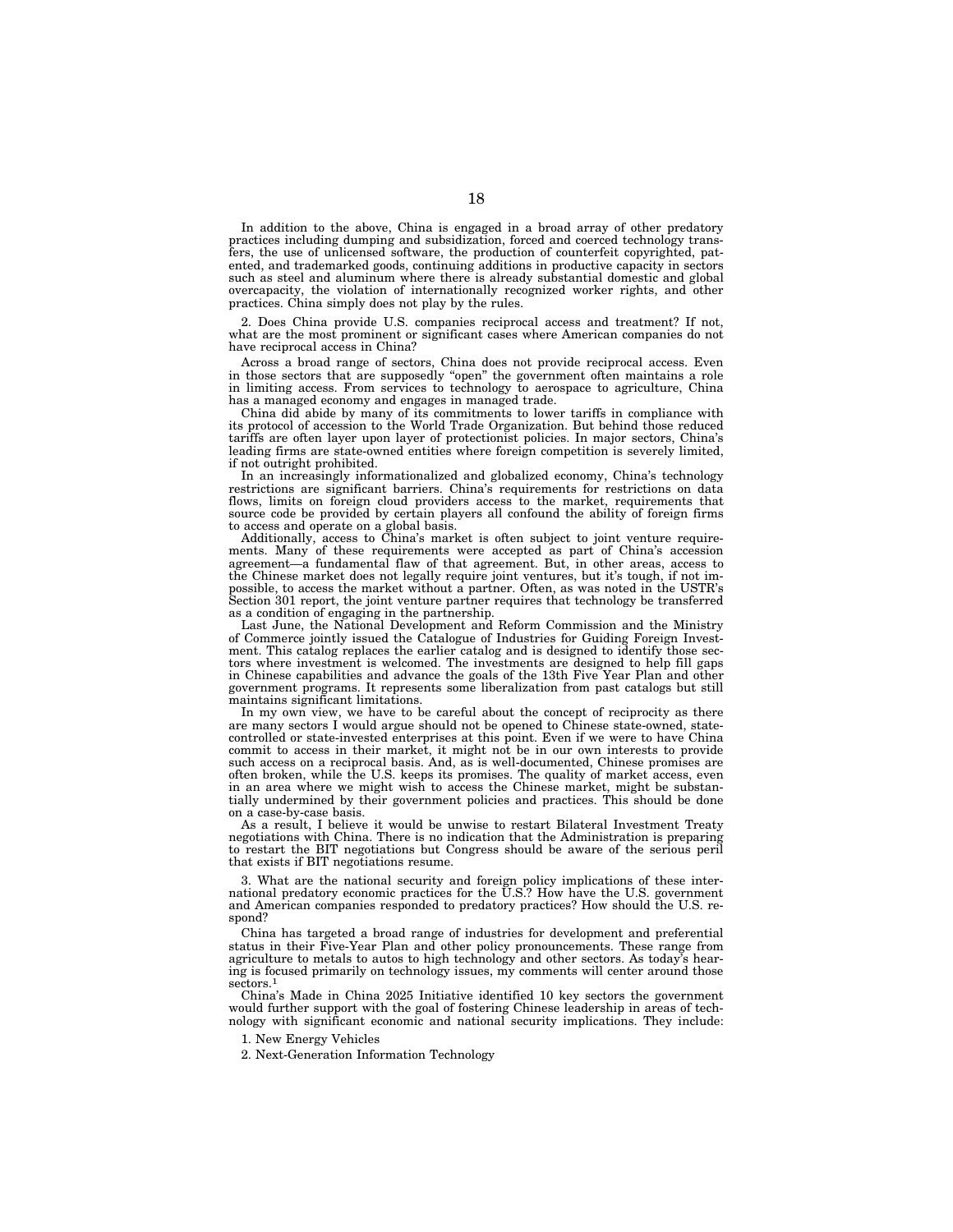- 3. Biotechnology
- 4. New Materials
- 5. Aerospace
- 6. Ocean Engineering, High-Tech Ships
- 7. Railway
- 8. Robotics
- 9. Power Equipment
- 10. Agricultural Machinery

Each of these sectors in China has benefited from a whole-of-government approach to ensuring that Chinese companies stake out dominant positions in the global market. And, they are promoting the idea of ''national champions'': companies that have significant market share and presence in China to dominate the market.

These national champion companies, many of which are state-owned enterprises, are benefiting from strong state funding (including provincial and local level support), foreign talent and technology acquisition, an insulated domestic market and even industrial espionage.2 China is effectively leveraging international openness, particularly that of the U.S. market, academic community and research institutes, to augment domestic capacity and capabilities with the ultimate goal of self-sufficiency in advanced technologies.

In the case of the next generation of electric vehicles (EVs), the Chinese government has sought to secure global leadership in EVs through the use of significant state-support in production and infrastructure, overseas acquisitions and the use of state-sponsored incentives to artificially boost domestic demand. Identified in the Made in China 2025 strategy, EV production has been the recipient of hundreds of billions of dollars in subsidies at the central, provincial and local government levels.3 EV charging stations have been provided additional subsidies to meet the goal of 12,000 stations being installed in China by 2020.4 Yet, while investing billions of dollars in fostering the industry, the Chinese government has insulated the market from foreign competition.

Out of the gate, any foreign-made automobile entering China is subject to a 25% tariff, however; if a foreign company agrees to form a joint-venture with a Chinese counterpart, and agrees that any EVs sold will be sold under a Chinese brand, that tariff can be waived.5 Yet, these joint-ventures often require that technology be transferred and raise threats of intellectual property theft.

In 2015, the U.S. and China each sold roughly 190,000 EVs. One year later, China's sales grew to over 350,000 EVs, eclipsing U.S. leadership.6 China's use of nonmarket economy tactics has led to its successful rise to the position of global leader in EV production, to the detriment of foreign competitors forced to compete on a massively uneven playing field. China's approach to EVs is only one, of many examples of the nation's state-dominated economic system that has wreaked havoc on American producers and their workers over the last 17 years.

When China joined the World Trade Organization in 2001, many economists overestimated or, indeed, were limited by ideological blinders in thinking China would just continue to compete against the U.S. in low-value products likes toys and textiles. Last year, China ran a surplus in Advanced Technology Products trade (ATP) with the U.S. of \$135.3 billion. The quantity and composition of our trade with China has changed dramatically since 2001.

Some of China's advances are the result of U.S. naivete and policy mistakes.

The U.S. has essentially failed to address Chinese industrial policies since its membership in the WTO. Before that, as early as the mid-1990s, the U.S. took only limited acts against Chinese intellectual property rights violations. Over the years, several memorandums of understanding were signed between our two countries meant to throttle back some of China's policies. But, their illegal acts continue and, indeed, increased in effectiveness. The China Commission has tracked these mistakes over the years. Numerous public and private reports have documented these violations as well as these industrial policies and their cost to the U.S. in terms of production, jobs and lost economic benefits.

The U.S. was naïve in thinking that China wanted to be just like us when it acceded to the WTO. Those who supported China's accession viewed the commitments from a ''Western'', free market, rule-of-law perspective. China simply had and retains a different view of what its commitments meant or, perhaps, simply had no intention of abiding by the promises they were making.

America's lopsided trade relationship with China has also fueled China's development and advances in the science and technology arena. Since China joined the WTO, the U.S. has amassed an accumulated merchandise trade deficit of roughly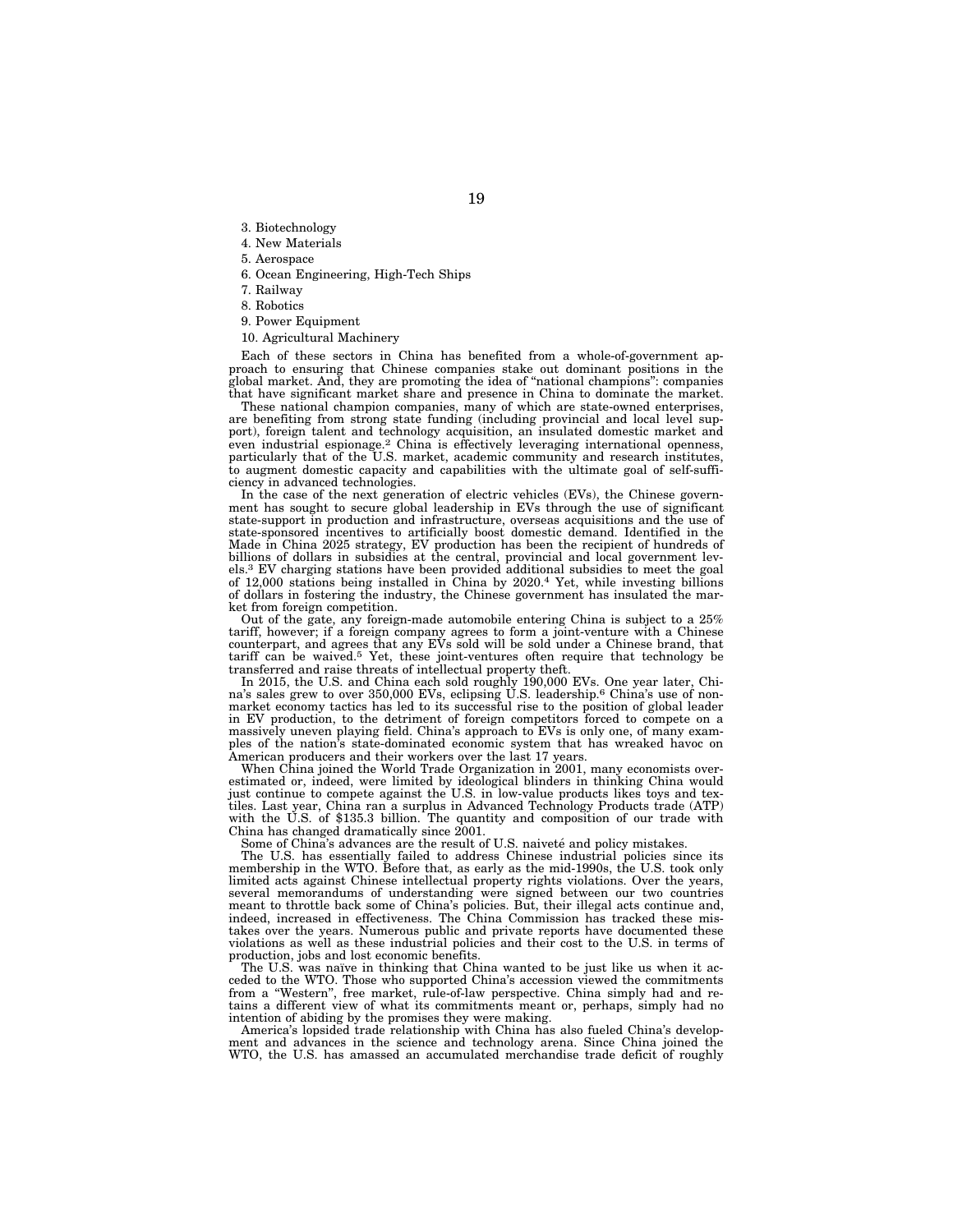\$4.3 trillion. That is a transfer of wealth. It has allowed China to make massive

investments in its future—many of which are to our nation's disadvantage.<br>U.S. multinational companies have responded to Chinese policies and practices in<br>a variety of ways. During the "honeymoon" period after Chain's acce 1 billion consumers. Of course, there were successes. But, over time, Chinese companies—often as joint venture partners—were able to harvest the benefits and learning from those relationships, to advance their own interests.

This led to the next phase of responses where multinational companies began to question the long-term value of their operations there. Many were still hopeful and<br>continued to invest. Many were coerced with the perceived "threat" of lost sales if<br>they did not invest. Others continued to flock to Chin to the Chinese market—but solely to take advantage of cheap production methods<br>and produce for the U.S. market. Still other companies chose, in the light of their<br>concerns, and rising intellectual property theft, to limit ferred to second and later-generation activities.<br>At the same time, China was beginning to "squeeze" foreign companies through

a variety of efforts including stricter rules relating to data transfers, competitive ac-tivities and other areas. During this period, China continued to promote export-led growth and foreign invested enterprises found that China could serve more as an export platform than as a market opportunity. Recent data indicated that 46% of Chinese exports emanated from foreign-invested enterprises. This was directly counter to the interests of U.S. domestic producers and their workforce.

Of course, many companies chose to double-down on their operations and relationships with China. General Electric, for example, engaged in a joint venture with AVIC, one of China's state-owned aerospace firms, transferring avionics technology. China is now poised to become a world leader aerospace leader with the ARJ–21 and Comic's C–919 which have taken advantage of U.S. technology. In addition, China's use of offsets has pressured other aerospace firms to transfer production to China to ensure that they are able to sell their products there.

These and many other Chinese practices have largely gone unchallenged by the U.S. Private sector petitions on dumping and subsidies have led the way in addressing those practices. Despite our government having the authority to self-initiate action under these authorities, only one case—against aluminum products—was lodged during the past 20 years.

In several other areas, it was the petitions of private sector parties that led to challenges to Chinese practices—this occurred with regard to auto parts, green technology and surging imports of tires. Dialogue has been the principal tool of past administrations to get China to change its actions, and those efforts have met with limited success.

The Administration has chosen to broadly challenge Chinese policies—with Section 232, Section 301, Section 201 and otherwise. It's clear that the business-asusual approach of the past of dialogue and denial wasn't working—one can measure that by rising trade deficits, shuttered facilities and lost jobs. Now that serious engagement has started, it is not the time to let up: We need to see this through, although there certainly could be some pain along the way, if we are to address the competitive threats our nation faces.

4. To what degree have the U.S. government and American companies sought remedies in international/multilateral fora? What have been the results? How can we more effectively take advantage of these venues to protect American economic competitiveness? From a U.S. perspective, are key international/multilateral organizations fulfilling their mandates? Do they need to be reformed to address current predatory economic practices and to reflect the characteristics of the modem, global economy? If so, how?

As noted, the U.S. government has had a limited agenda in terms of seeking to address our trade challenges in international fora. Clearly, if bilateral or multilateral dialogue and engagement can address our problems, that would be the preferred course. But, over time, with China and other countries, that engagement has often proved fruitless.

Indeed, with regard to the WTO, challenges often take 2–5 years to resolve. Many challenges are lost as the WTO, through the appellate body, has imposed obligations that were never negotiated. This ''overreach'' has become a fundamental problem for the U.S. and is being challenged by the USTR. This has occurred in cases ranging from the ruling against the so-called "Byrd Amendment" to certain dumping methodologies.

And, relief under our trade laws and at the WTO is prospective in nature. By the time relief may be available, much of the injury has already occurred. Of course,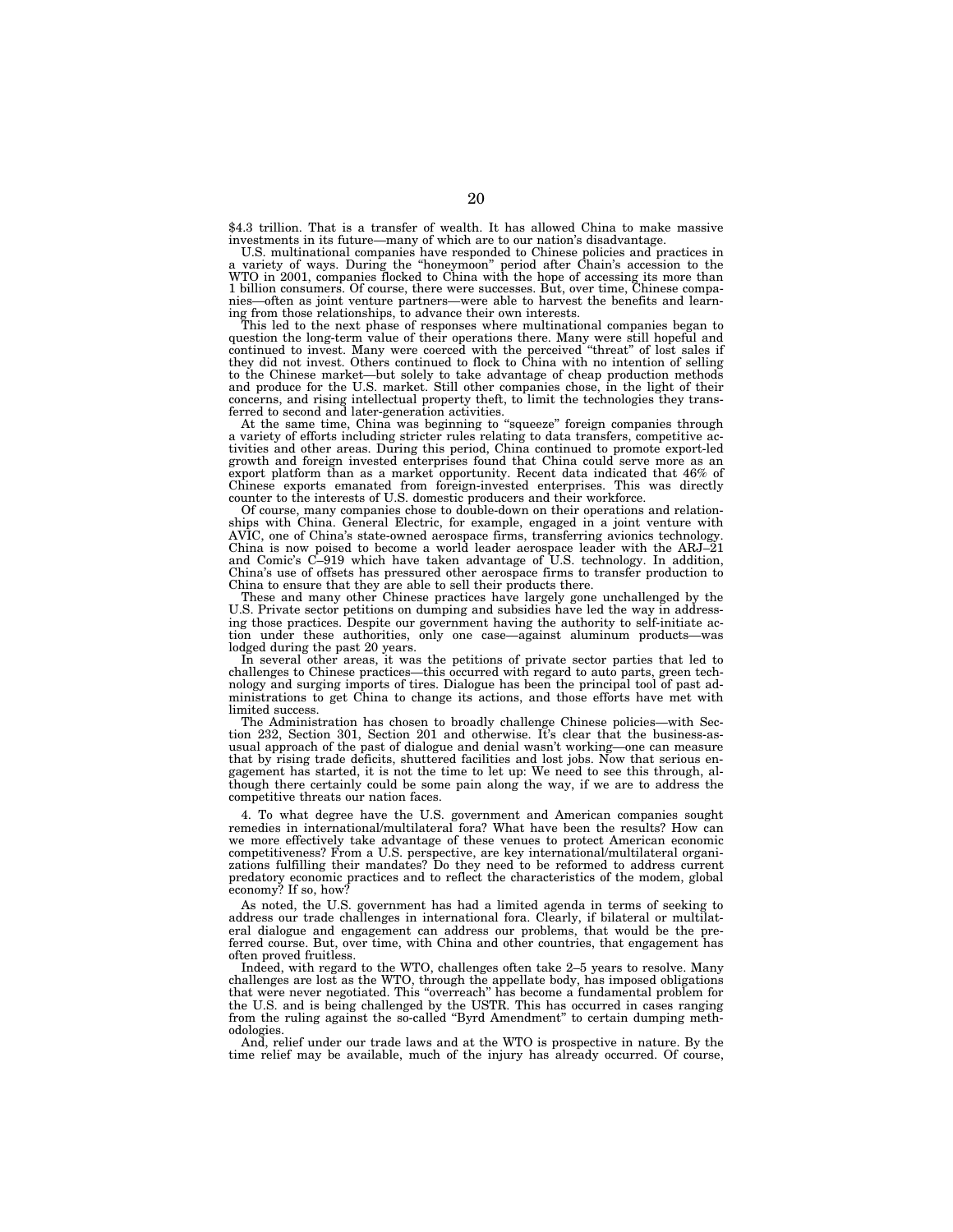the relief is important but a firm may never recover lost sales and workers may never recover their jobs or wages. Other countries know that they can often get away with their predatory practices for significant periods of time.

In addition, while our trade laws have been updated somewhat by Congress in the past several years, with important changes, more must be done. For example, the potential for foreign state-owned and invested enterprises to increase their operations here—through acquisitions or greenfield investments—poses a serious threat to the operation of our trade laws and for market-based firms to compete. Take, for example, the case of Tainjin Pipe, a Chinese state-owned firm setting up operations in Texas. The U.S. pipe market is already in trouble with operations shutdown, idled or operating at reduce capacity. Tainjin will have access to low-, or no-cost capital that directly challenges the operating margins of our firms. Tainjin may import so-called ''green pipe'' to avoid existing antidumping and countervailing duty orders and undergo minor finishing operations resulting in further cost advantages which can't be met by our firms. And, to top it off, under our trade laws, Tainjin will have standing to try and undermine potential trade cases opposing them from even proceeding as they would qualify as a domestic producer.

Our trade laws need to be more actively used by our administration to pursue relief. Self-initiation authority exists, but has only been used once by this Administration. The burden should not be on private companies and workers to fight for trade enforcement—it should be an automatic right. We also need to examine, as the USTR has been doing, how to reform the WTO and need to look at whether other avenues for relief exist. We need to engage our trading partners to develop coalition efforts. And, we must not be reluctant to directly challenge our trading partners— China and others—when they break the rules and threaten our future.

5. Besides the U.S., what other countries are most negatively impacted by China's predatory international economic and business practices? Do these countries represent natural allies for the U.S. in an effort to put an optimal multilateral pressure on China to reform its practices?

It's not hyperbole to say that the entire world economy has been impacted by China's predatory international economic and business practices. From the U.S. to Latin America to Africa to Europe and other portions of the globe, China's policies have had an impact. China's thirst for resources has changed world markets as it has taken steps to secure resources to support its economy and its interests. It has invested billions of dollars in nations across the globe to ensure that it has the energy and mineral resources it needs. Many of these investments have skewed markets, empowered regimes and changed economies.

Often this investment is welcomed as the U.S. has substituted trade for aid, and that trade often comes with ''strings'' including anti-development requirements, financial deregulations and requirements that increase the price of medicines for needy people.

China's continued development of its industrial capacity has resulted in massive productive capacity, often significant overcapacity that threatens market-oriented producers here in the U.S. and around the globe. While much attention has been given to China's steel and aluminum overcapacity, it extends to many more sectors including shipbuilding, rubber, glass, chemicals and others.

Suffice it to say that China's activities effect virtually every country's economy. That provides an opportunity for coalition-building to address China's policies and practices. For some cases, such as the current challenge to China's intellectual property violations, the EU, Japan and other countries have either indicated support or are likely to support us. On overcapacity, there are ongoing talks at the OECD and at the Global Forum on Steel spurred by action by the G–20.

At the same time, China has influence operations—direct and indirect—targeted at key trade allies who should be on our side. From contracts to investments to political support, to other activities, China seeks to ensure that it can continue its practices without interference from the world community.

Much more can be done, but we also have to recognize that, with regard to some multilateral fora, such as the World Trade Organization, they have not been up to the task. While formal complaints can be adjudicated, although it may be 2–5 years before final relief is available, the organizations can be disabled by consensus-oriented rules. And, China is very good at utilizing its vast power to delay, deter and deny action to address its activities.

China also often refuses to acknowledge its illegal actions when confronted directly. The decision by the UN Convention on the Law of the Sea (UNCLOS) in the case filed by the Philippines against China's activities in the South China Sea was ignored by China. And, to date, there have been no real repercussions to China's actions as it has continued to reclaim rocks and reefs and militarize them. Many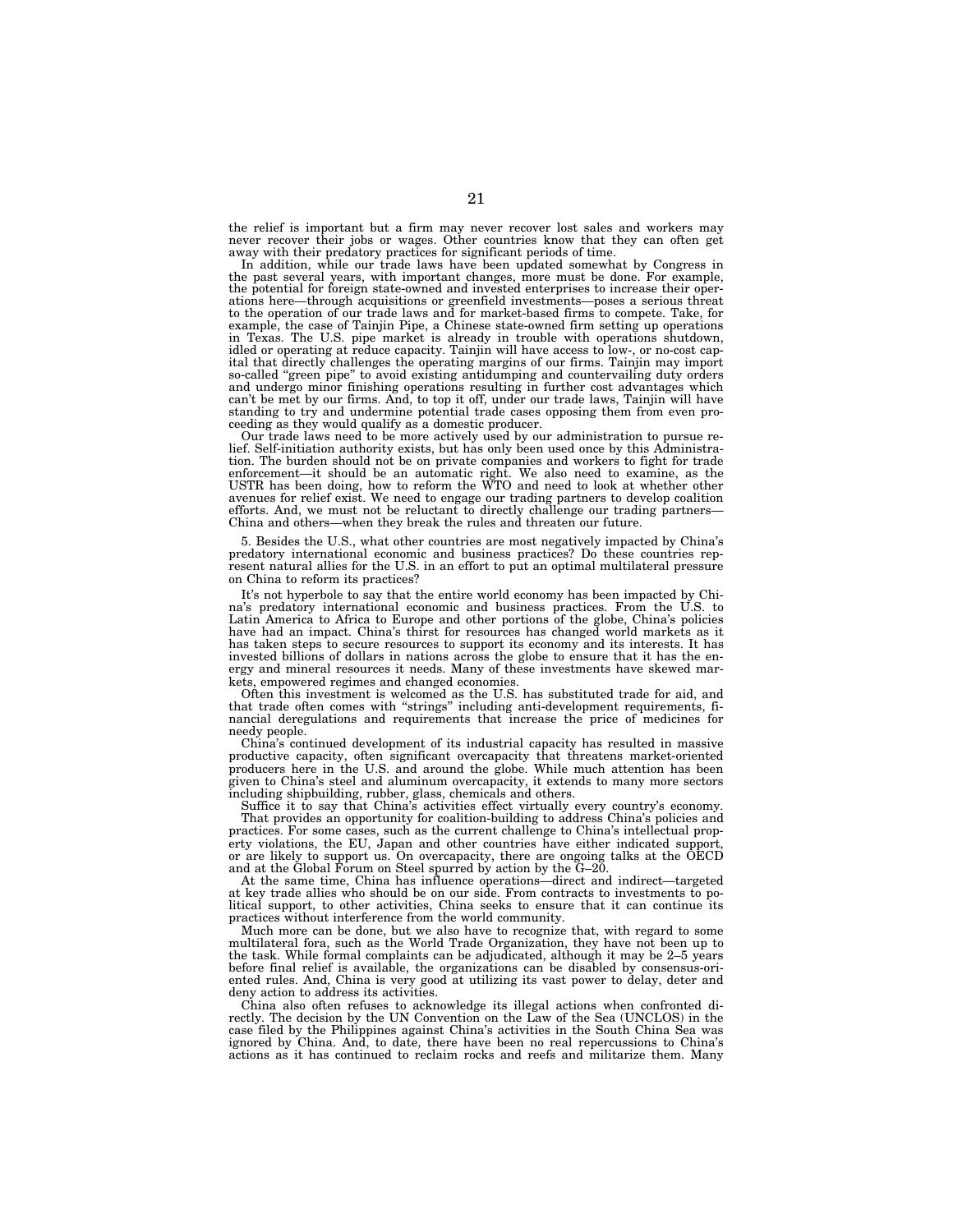believe that the U.S. has limited ability to engage on the specifics of the case as it is not a signatory to the Convention.

The current tension in the global economy may provide an opportunity to address China's activities. The U.S. has led the effort. But, it's time for other countries to stop holding our coat while we bloody our nose. International engagement and support for our efforts to address China's predatory and protectionist policies can help resolve these matters and ensure that market-oriented approaches guide the results. That is the preferred course, but we cannot wait for others to join in. Negotiations have been launched and pushing our chairs away from the negotiating table while we wait for multilateral engagement will only embolden China to continue on its present path.

6. What are the current U.S. legal, regulatory, and other tools to protect U.S. in-terests in cases where there is an identified threat? How can the U.S. better use those tools? What additional tools are needed?

The U.S. has a broad array of existing tools to address U.S. economic interests. As has been noted, one of the problems is that Administration has largely left enforcement and action on these issues to the private sector. Indeed, while President George W. Bush initiated action under Section 201 on steel early in his Administration, that was only after it was clear that the Senate Finance Committee was poised to act, under its authority to seek action.

The current Administration has shown a willingness to use a variety of tools to act, including Section 301 (to address violations of trade agreements and unjustified, unreasonable or discriminatory acts), Title VII authority (antidumping and countervailing duty authority), Section 232 (to address imports that threaten national security), International Emergency Economic Powers Act (IEEPA), the Committee on Foreign Investment in the United States (CFIUS), and other authorities.

My view is that we have many of the tools, we just have not either been willing to use them, or need to be more creative in assessing their utility. For example, Section 482 of the Internal Revenue Code allows for action against transfer pricing schemes. This authority was used as a tool when Japan was alleged to have engaged in transfer pricing abuses in the past to diminish the stated profits of their subsidiaries here in the U.S. As foreign firms expand their operations and investments in the U.S., we need to make sure that they are not using transfer pricing as a means to essentially subsidize their operations.

The Securities and Exchange Commission has broad authority to assess the operations of entities listed on U.S. exchanges to determine whether there are ''material'' events that investors should be aware of. A number of Chinese state-owned firms are listed on the New York Stock Exchange and many other Chinese firms are listed elsewhere. China's desire to access U.S. capital markets is clear, especially noted by their recent failed attempt to acquire the Chicago Stock Exchange. The SEC can evaluate these companies to ensure that U.S. investor interests are not being put at risk.

The SEC, in cooperation with law enforcement and intelligence authorities, should also assist in evaluating potential acquisitions of U.S. companies to determine whether there have been efforts to undermine the market value of the acquisition targets. This is an area of extreme importance.

Similarly, as the China Commission recommended last year, ''Congress should consider legislation to ban and delist companies seeking to list on U.S. stock exchanges that are based in countries that have not signed a reciprocity agreement with the Public Company Accounting Oversight Board (PCAOB).'' The inability of our auditors to have full and unfettered access to the work papers associated with the financial operations of companies listed on our exchanges puts at risk the integrity of the information provided to investors.

The Department of Commerce has extensive authority to collect information on the activities and operations of firms operating in the U.S. market. For the China Commission, we have been trying to learn about how Chinese firms operating here operate similarly, or differently, from their U.S. counterparts. We have been unable to identify comprehensive business school type case studies that would help shed light on these operations. The DOC's existing authority to issue questionnaires and collect data could help advance our understanding of the operations of foreign firms in our market and determine whether any actions might be appropriate to address problems, if they exist.

I believe that there should first be an assessment of existing authorities, their utility and the willingness of authorities to utilize them before we have an expansive examination of what additional tools are needed. In my view, the failure of government to act has created a climate that essentially tells our trading partners they can engage in predatory acts with virtual impunity. That must change.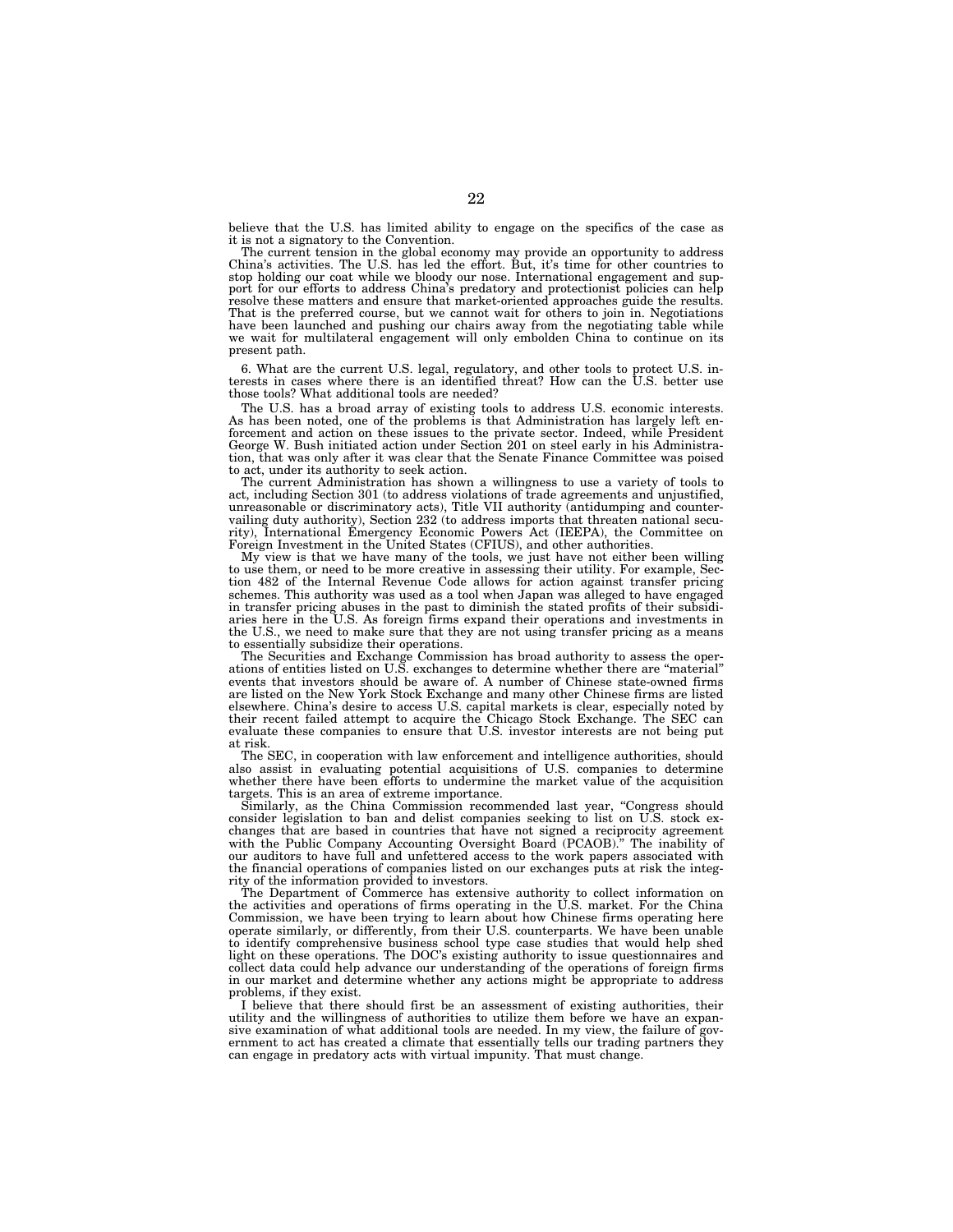But, there are three quick suggestions I will make that will be further discussed as a response to the last question posed by the Subcommittee.

First, Congress should consider S. 2757, the National Economic Security Strategy Act of 2018.

Second, the underlying authority for the Committee on Foreign Investment in the United States must be updated to address new challenges and threats.

Third, we should act on S. 2566, the Level Playing Field in Global Trade Act of 2018 to ensure that trade agreements include enforceable standards to promote living wages and sustainable production methods.

7. What is your assessment of S. 2757, the National Economic Security Strategy Act of 2018? Do you support this legislation? Why do you believe it is necessary?

I want to commend the Chair and Ranking Member, along with Senators Rubio and Coons for coauthoring and introducing this legislation. I believe it should be a priority for this Congress to consider how to address the important issues raised by this bill, in particular, the development of a national economic security strategy.

Last year, the China Commission assessed China's activities in the high technology sector. In assessing China's activities, and U.S. policies, the Commission recommended that

Congress direct the National Science and Technology Council, in coordination with the National Economic Council and relevant agencies, to identify gaps in U.S. technological development vis-a`-vis China, including funding, science, technology, engineering, and mathematics workforce development, interagency coordination, and utilization of existing innovation and manufacturing institutes, and, following this assessment, develop and update biennially a comprehensive strategic plan to enhance U.S. competitiveness in advanced science and technology.

S. 2757 takes a more expansive, and appropriate view, of the need for a broader national economic security strategy that looks beyond the high technology sector to U.S. interests at large. It requires the periodic preparation, and publication of a national economic security strategy for the U.S. That approach will fill a critical gap in public policy and enable an all-of-government and public understanding of the challenges facing our nation, and the action plan to address those challenges.

In the 1980s, America faced similar questions about its competitiveness. While the impact of Japans' economic policies pale in comparison to those posed by China and other countries today, the concerns nevertheless generated enormous debate. Policy, labor, corporate and academic leaders opined about what the state of America's economy was, what our future had in store for us and what actions might be appropriate to take.

A pivotal event during that period was the convening of the President's Commission on Industrial Competitiveness, chaired by John Young, who was then the President and CEO of Hewlett-Packard. The report of the Young Commission, and subsequent public debate, triggered action by government and the private sector. It also helped foster the development of the Omnibus Trade Act of 1988 which was a comprehensive approach to address many of the challenges that existed at the time and expanded trade law provisions to respond to predatory acts, increased support for the research and development and expanded the role of the National Institutes for Standards and Technology, enhanced the authorization for the Committee on Foreign Investment in the United States (CFIUS), and authorized a number of other important programs and initiatives.

I spend an enormous amount of time with labor leaders, workers and domestic corporations to try and identify ways to promote production and employment in the U.S. Unfortunately, there is no well-defined strategy that gives confidence that the challenges facing our nation are understood, and that there is an action plan to address those challenges. Your legislation, much like the National Security Strategy that focuses on our military security challenges, will help ensure that there is a coordinated, comprehensive and clear plan to enhance our nation's competitiveness and, in turn, our economic and national security. That is a vital step forward.

As part of the assessment, the critical question of income inequality and measures to address it should be included. The International Monetary Fund and others have recognized the impact of inequality on the economy.

It is also critical that an action plan puts the nation's and not a political party's interests first. The balanced, bipartisan authorship of the legislation is a strong indicator that a national economic strategy can be developed that can address today's challenges and prepare our country for the future.

8. Please provide specific policy/legislative recommendations to improve American economic competitiveness and security.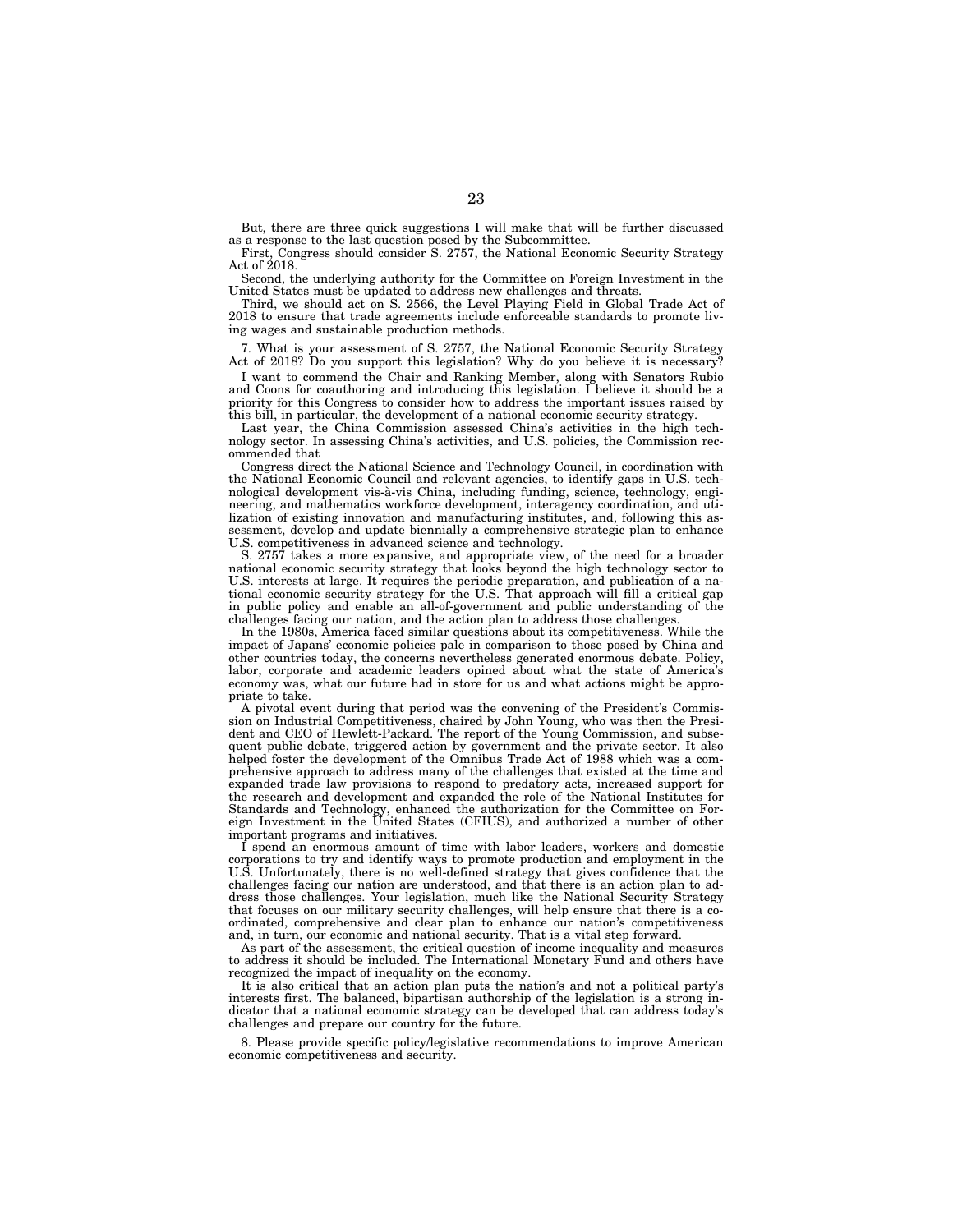In my testimony, I have identified several areas that demand attention and action. Let me reiterate some of those here, and elaborate, where appropriate. As noted, the authorship by several members of this Subcommittee of S.2757, the

National Economic Security Strategy Act of 2018 signifies an important bipartisan opportunity to provide an assessment of our nation's competitiveness and our security challenges and provide for the publication of an action plan to address those issues. A comprehensive approach to these challenges is solely needed.

Congress should also act to update the authority for the Committee on Foreign<br>Investment in the United States. The AFL–CIO recently endorsed the bipartisan<br>Foreign Investment Risk Review Modernization Act (FIIRMA) that is House and Senate. It is a reasoned approach that balances the desire to continue our open investment climate and our security interests. The AFL noted that the scope of the legislation should not be diminished but, rather, Congress should consider the inclusion of a net-economic benefit test as countries such as Canada and Australia have in their investment screening regimes.

Congress should act on S. 2566, the Level Playing Field in Global Trade Act of 2018, introduced by Senator Merkley. This legislation would ensure that trade agreements include enforceable standards to promote living wages and ensure sustainable production methods. Many other countries use low wages and lax environmental standards as an incentive to outsource production and offshore jobs to those areas. We must not allow attacks on workers or the environment to continue to undermine our own living standard and environmental regime. New trade agreements can be a force for progress if they are correctly constructed and properly enforced.

As the China Commission recommended in its 2016 Annual Report, Congress should "enact legislation requiring its approval before China—either the country as a whole or individual sectors or entities—is granted status as a market economy by the United States. This is a critical issue and has been a high priority for the Chinese leadership, having been raised, once again, in the bilateral talks with the U.S. last week. China is far from being a market economy, but the Department of Commerce has the unilateral authority to change its current designation. There is no sign that Commerce has any intent of changing the designation, but Congress should affirm that it is the view of Congress that no action can occur on this substantive matter in the future without its consent.

In an additional recommendation made by the China Commission in 2016, Congress should ''require that under antidumping and countervailing duty laws, Chinese state-owned and state-controlled enterprises are presumed to be operating on behalf of the state and, as a result, do not have standing under U.S. trade laws against unfair trade to block a case before proceeding.

A critical issue that is vital to ensuring a competitive economy is expanding in-vestments in infrastructure. In addition to expanding the capacity for economic growth, infrastructure investments can expand our ability to bring products to mar-ket, equip our citizens with access to high-speed internet, enhance educational opportunities and meet other critical needs.

The above are just some of the many actions that Congress should consider as it evaluates this important subject area. I would welcome the opportunity to work with you and your staffs as your work continues.

Again, thank you for the invitation to appear before you today and I look forward to your questions.

—————————

6 Ibid.

Senator YOUNG. Thank you, Mr. Wessel. Ms. Glas.

#### **STATEMENT OF KIMBERLY GLAS, EXECUTIVE DIRECTOR, THE BLUEGREEN ALLIANCE, WASHINGTON, DC**

Ms. GLAS. Thank you so much. Thank you, Chairman Young, Ranking Member Merkley, for inviting me here today. On behalf of my organization, our national labor unions and environmental

Notes

<sup>1</sup>See China's Technonationalism Toolbox: A Primer, Katherine Koleski & Nargiza Salidjanova,

U.S. China Economic and Security Review Commission, March 28, 2018.<br><sup>2</sup> 2017 Annual Report to Congress, U.S.-China Economic and Security Review Commission.<br><sup>3</sup> November, 2017, Economics and Trade Bulletin, U.S.-China Econo

Commission.<br><sup>4</sup> Ibid.

<sup>5</sup> Ibid.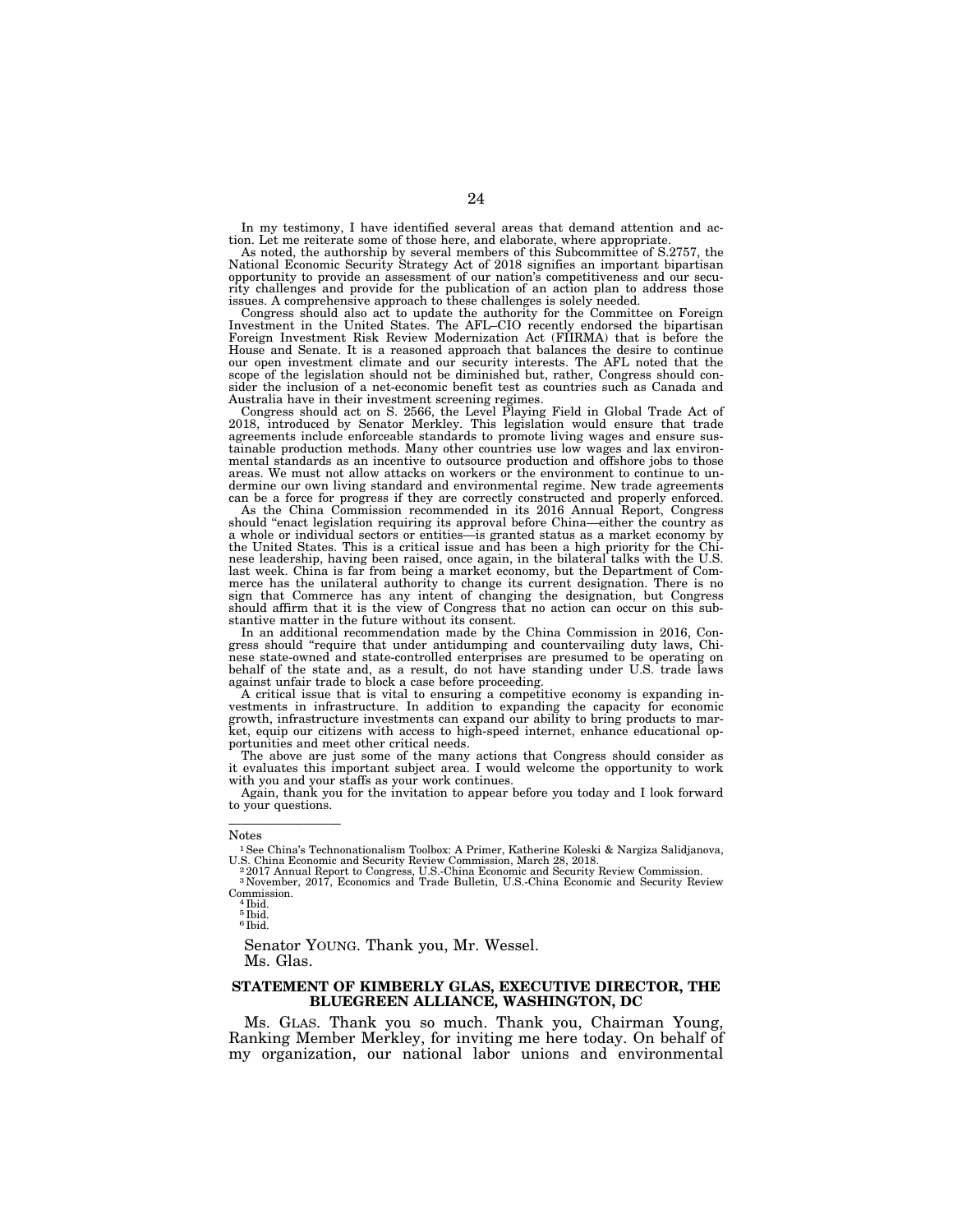partners, and the millions of members and supporters they represent, I want to thank you for holding this important discussion.

I want to start out by acknowledging and agreeing that we need to take a holistic approach to ensuring American industries are competitive in the global marketplace. A national strategy is needed to address illegal, unfair, and predatory trade practices that deprive the American people of their economic and national security, many of which I list in my testimony, and many have been discussed by witnesses today.

These and other practices drive down labor costs, increase offshoring and job loss, and, at the same time, contribute to the erosion of our environment and increase pollution.

This subcommittee's attention and discussion about a more comprehensive, thoughtful, and coordinated strategy comes at an important time. Other nations are making long-term economic plans to dominate the global economy. If we fail to plan, we will lose the race for jobs and clean energy technology, clean vehicles, and the materials that go into them, like steel and aluminum, among other industries. We cannot allow that to happen.

We believe that the issues of fair trade, workers' rights, and the health of our environment are inextricably linked to America's success. Trade agreements should have strong enforcement mechanisms and include strong and binding labor and environmental protections, including wage and environmental standards, in their core text. These standards must be enforced. We cannot allow other nations to ignore environmental and labor standards in an attempt to undermine our markets and gain competitive advantage.

Let me give you a couple quick examples. As you will note in my written testimony, the relocation and off-shoring of a lead battery processing facility from the United States to Mexico is well-documented. This off-shoring was the result of weak labor and environmental standards in Mexico, and had tremendous consequences for the economy here in the U.S., and resulted in very real, public health impacts in Mexico. Just one battery processing plant in northern Mexico emitted 33 times the amount of lead that a plant owned by the same company was expected to emit in South Carolina.

As we all know, many energy-intensive, trade-exposed industries in the United States like steel, aluminum, cement, paper, and many others have been under siege as a result of predatory trade practices. The off-shoring of these industries to countries with weak or unenforced labor and environmental laws has exacerbated carbon pollution and environmental degradation, and is crippling both our economy and our environment, as well as the environment of our trade competitors.

This is why we must defend and advance policies that reward companies that play by the rules. The BlueGreen Alliance has long supported Buy America and other procurement policies that support workers and industries.

One such procurement policy that is complementary to Buy America policies has been passed into law in California, actually, just last year. The policy is called Buy Clean, and it promotes spending taxpayer dollars on infrastructure, supplies, and mate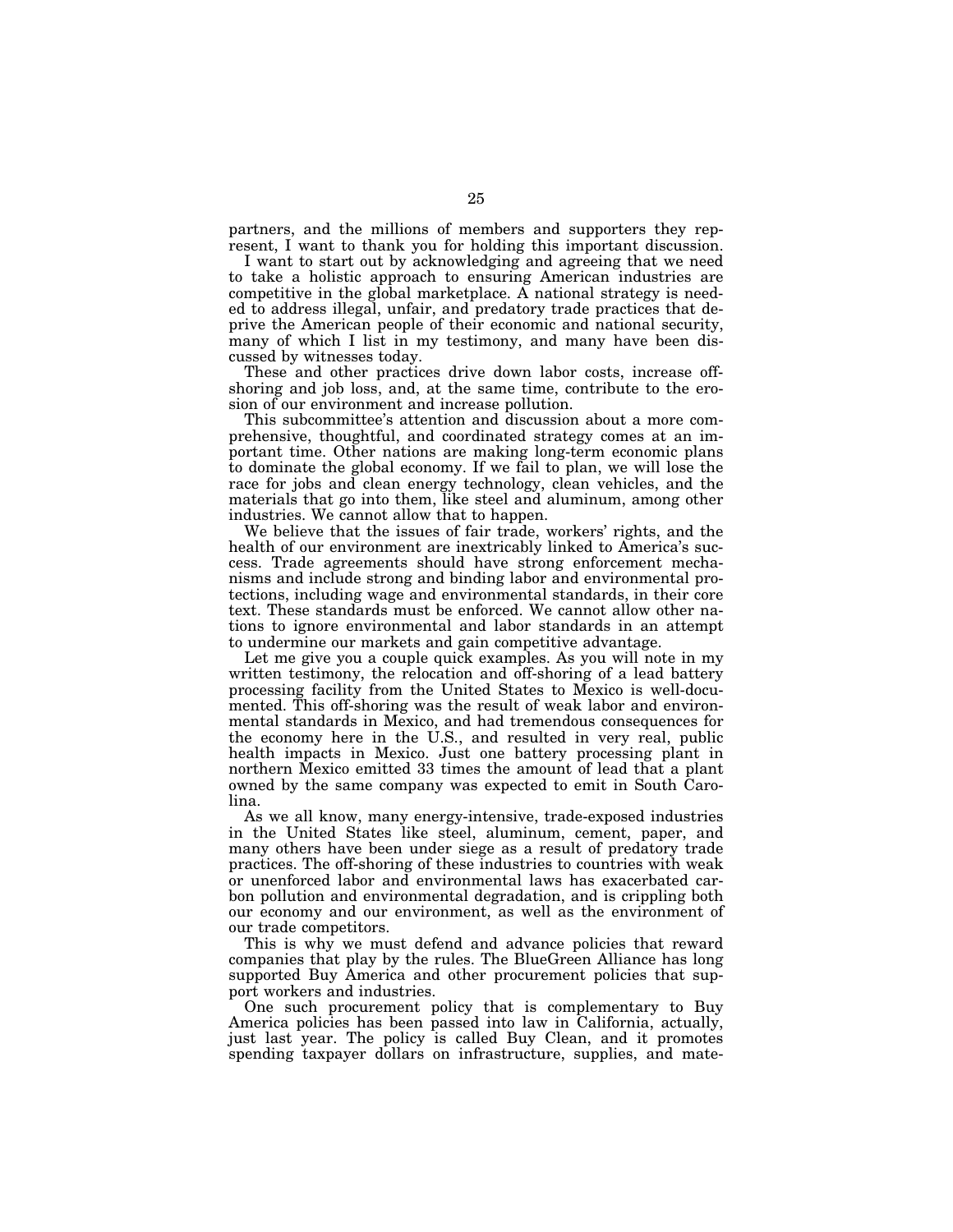rials that are made in a cleaner, more efficient, and environmentally friendly manner.

As many of you may be aware, the San Francisco Bay Bridge reconstruction project procured steel from a Chinese manufacturer instead of an American company. The BlueGreen Alliance Foundation research found that an estimated 180,000 tons of carbon emissions would have been averted, equivalent to taking 38,000 cars off the road, had the steel been procured from a U.S. supplier.

It would also have shifted the purchase of steel to an American company rather than a foreign competitor. There is a large difference in the amount of pollution generated by our industry compared to that of other nations. Steel production from China alone accounts for roughly 4 percent of global emissions.

The story about the Bay Bridge project led the State of California to establish the first-of-its-kind Buy Clean procurement criteria to incentivize the use of more cleanly produced materials like steel. We strongly support replicating this model in other places across the country and federally.

Procurement policy is just one tool but not the only tool to help level the playing field for both workers and the environment. There are many other enforcement mechanisms that would be deployed in conjunction with these policies.

We are glad that both the chair and the ranking member are taking action on this issue and amplifying the need to develop a broader, more comprehensive plan to ensure that our own industries are safeguarded, supported, and allowed to flourish in the global economy. There is a lot of work to do, and we welcome the opportunity to work with you.

In closing, Chairman Young, Ranking Member Merkley, allow me to thank you for the important work that you are doing and for granting me the opportunity to speak today.

[The prepared statement of Ms. Glas follows:]

#### PREPARED STATEMENT OF KIMBERLY GLAS

Thank you Chairman Young, Ranking Member Merkley, and members of the Subcommittee for inviting me here today. My name is Kimberly Glas, and I am the executive director of the BlueGreen Alliance. On behalf of my organization, our national labor unions and environmental partners, and the millions of members and supporters they represent, I want to thank you for holding this hearing today.

The BlueGreen Alliance brings labor union members and environmentalists together around three key areas:

- Innovating, building and installing the clean economy—clean energy, energy efficiency, safe chemicals, and clean vehicles—which protects the environment, creates quality jobs, and ensures the health of workers and the environment;
- Repairing America's infrastructure to create quality jobs, protect the health of workers and communities, reduce the emissions driving climate change, and build stronger, more resilient systems for the future; and
- Supporting fair trade practices.

I appreciate the hearing discussion today and want to start out by acknowledging and agreeing that we need to take a holistic approach to ensuring American industries are competitive in the global marketplace. A national strategy is needed to address the illegal, unfair and predatory trade practices that deprive the American people of their economic and national security. This includes but is not limited to:

• The use of prohibited subsidies, dumping, overcapacity of steel and aluminum in countries with weak environmental laws;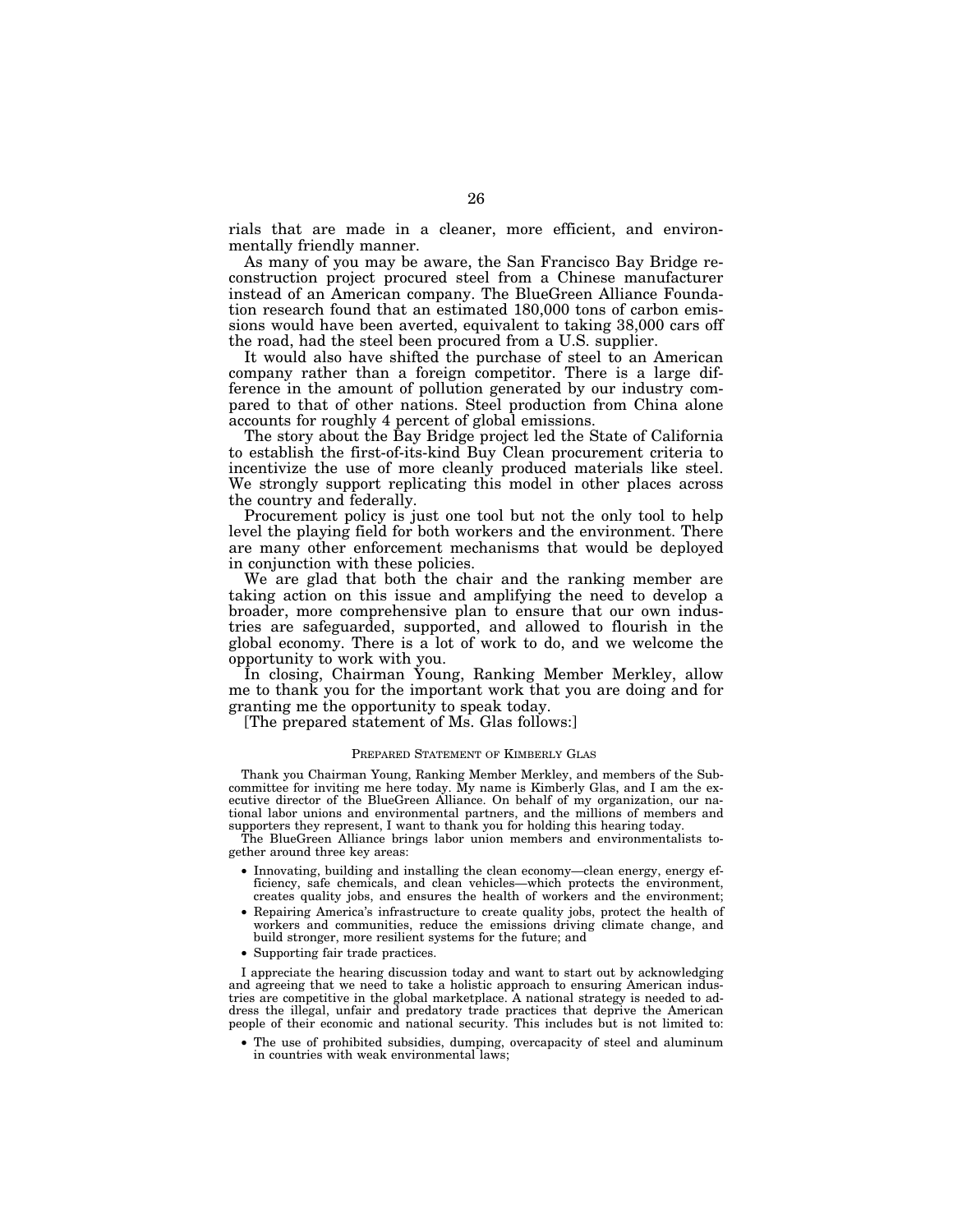- Non-reciprocal market access rules that have denied U.S. firms the ability to compete on a level playing field;
- Denial of national treatment and refusal to open market access to U.S. firms;
- Forced technology transfer and intellectual property infringement; and
- The denial and enforcement of internationally recognized workers' rights and environmental standards.

These and other practices drive down labor costs, increase offshoring and job loss, and at the same time contribute to the erosion of our environment and increase pollution.

This Subcommittee's attention and discussion about a more comprehensive, thoughtful and coordinated strategy comes at an important time. It's critical that we work together to find solutions that combat predatory trade practices that have exacerbated our the U.S. trade deficit, undermined our national security, driven inequality by suppressing wages and workers' rights, and harmed our environment.

Other nations are making long-term economic plans to dominate the global economy. That is why it is vital that we develop our own comprehensive, strategic plan to ensure we level the playing field for American workers and protect our environment for generations to come. If we fail to plan, we will lose the race for jobs in clean energy technology, clean vehicles, and the materials that go into them like steel and aluminum, among other industries.

We cannot allow that to happen.

We believe that the issues of fair trade, workers' rights, and the health of our environment are inextricably linked to America's success. We must set aside the race to the bottom that weakens workers' rights and environmental standards. Instead, we must make sure that our trade partners rise up to meet our standards on a level playing field.

Trade agreements should have strong enforcement mechanisms and include strong and binding labor and environmental protections—including wage and environmental standards—in their core text. These standards must be enforced to level the playing field. We cannot have fair trade agreements if they do not adhere to the concept that working people ought to earn a fair day's wage for a fair day's work in a job that is safe and healthy, or if we allow other nations to ignore environmental standards in an attempt to undermine our markets.

As we all know, many energy-intensive, trade-exposed industries in the United States, like steel, aluminum, cement, paper, and many others, have been under siege as a result of predatory trade practices. The offshoring of these industries to countries with weak or unenforced labor and environmental laws has exacerbated carbon pollution and environmental degradation and is crippling both our economy and environment, as well as the environment of our trade competitors.

According to a well documented report:

''For years, U.S. factories recycled used car batteries, which contain lead—a neurotoxin that can cause learning problems for children and heart disease in adults. In 2009, the U.S. Environmental Protection Agency increased U.S. air quality standards to protect communities from toxic exposure to lead.

Instead of complying with the new, hard-fought protections and limiting their pollution, corporations started exporting used car batteries—and the associated pollution—to Mexico, where lead standards are one-tenth as strong and poorly enforced. Immediately after enactment of the new U.S. regulation, lead battery exports to Mexico spiked. Over the next 6 years, they quadrupled. NAFTA ensured the corporations could export their polluting batteries to Mexico free of charge.

For the U.S., this effort to evade domestic lead standards spelled a loss of jobs as U.S. battery-recycling factories shut their doors. Today no more than eight such companies remain in the U.S.

For Mexico, it meant an influx of imported lead pollution. In 2010, more than six metric tons of lead were reportedly released into the air at just one of the plants in northern Mexico that processed the flood of imported lead batteries. By comparison, that is 33 times the amount of lead that a battery-processing plant in South Carolina—owned by the same company—was expected to emit.

In the Mexican communities that now process used lead batteries from the U.S., reports of learning disabilities, kidney damage, and other symptoms of lead poisoning have become all too common. One recent academic study finds that the boom in lead battery imports is causing babies in such communities to be born underweight, with high lead levels in their blood. The authors conclude, 'unbalanced stringency in environmental standards may spur flows of pollution intensive activities to countries with lax environmental standards.'' 1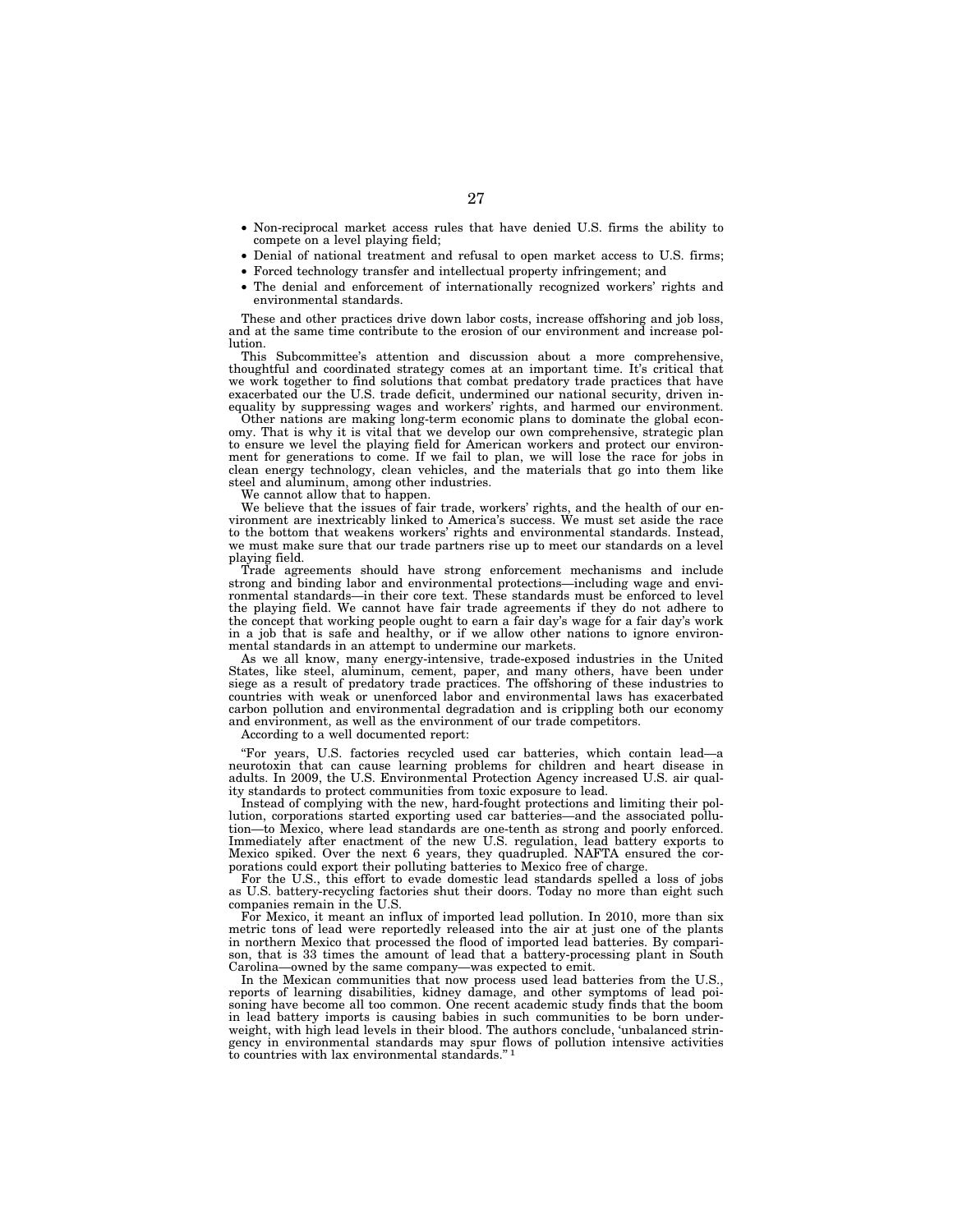American jobs were lost and lead pollution in Mexico has risen dramatically, all because certain companies chose to seek out weak or non-existent environmental protections in other countries.

Another chilling example can be found in the depths of rare earths mines, which produce minerals critical to the manufacture of high tech devices such as solar panels, batteries, smart phones and wind turbines. Utilizing significant subsidies and ignoring massive environmental degradation, Chinese production of rare earth minerals skyrocketed over the last 30 years from producing 27 percent of the world's minerals to now over 90 percent.2

The U.S. used to produce a majority of these minerals, mostly out of its Mountain Pass mine in California, which was subject to our environmental laws and safeguards as rare earth mining can be a highly toxic effort. It should be noted that the mine was not always perfect, but it still had to abide by our laws. It should be noted that the mine was not always perfect, but it still had to abide by our laws.<sup>3</sup> China eschewed even the most basic safeguards and its people and land have suffered, while the Mountain Pass mine closed because it could not compete.4

We have lost so much to other nations already; it is time to stand up for our workers, industries, and the environment.

This is why we must defend and advance policies that reward companies that play by the rules. The BlueGreen Alliance has long supported ''Buy America'' and other procurement policies that support our workers and industries. One such procurement policy that is complementary to Buy America policies has been passed into law in California. The policy—called ''Buy Clean''—promotes spending taxpayer dollars on infrastructure supplies and materials that are made in a cleaner, more efficient and climate-friendly manner.

As many of you may be aware, the San Francisco Bay Bridge reconstruction project procured steel from a Chinese manufacturer instead of an American company. The BlueGreen Alliance Foundation research found that an estimated 180,000 tons of carbon emissions would have been averted—equivalent to taking 38,000 cars off the road for a year—had the steel been procured from a U.S. supplier.5 It also would have shifted the purchase of steel to an American company, rather than the foreign competitor.

There is a large difference in the amount of pollution generated by our industries compared to that of many other nations. The amount of greenhouse gases that come from China's steelmaking alone is massive. By roughly extrapolating from the Intergovernmental Panel on Climate Change's 5th Assessment Report, 6 steel production from China alone accounts for roughly four percent of global emissions. According to the Stockholm Environmental Institute, <sup>7</sup> Chinese steel produces 2.4t of CO<sup>2</sup> per ton of steel. This is among the worst  $CO<sub>2</sub>$  intensity in the world, alongside Russia and the Ukraine.

The story about the Bay Bridge project led the State of California to establish first of its kind ''Buy Clean'' procurement criteria to incentivize the use of more cleanly produced materials in infrastructure investment. These criteria will not only result in significantly lower emissions, but fairer competition, improved safety and overall decreases in cost. We strongly support replicating this model in other places across the country.

Policies like "Buy Clean" at the state or national level would help ensure manufacturers who operate the most polluting plants would no longer be given a "free pass'' for their pollution and manufacturers who have invested in reducing their pollution would see the returns. Procurement policy is just one tool, but not the only tool, to help level the playing field for both workers and the environment. There are many other enforcement mechanisms that could be deployed in conjunction with these policies to help level the playing field for American workers and the environment.

We are glad that both the chair and ranking member are taking action on this issue and amplifying the need to develop a broader, more comprehensive plan to ensure that our own industries are safeguarded, supported and allowed to flourish in the global economy. There is a lot of work to do and we welcome the opportunity to work with you.

In closing, Chairman Young, Ranking Member Merkley, and members of the Subcommittee, allow me to again thank you for your important work and for granting me the opportunity to appear at today's hearing. I know that you—like the BlueGreen Alliance—are working every day to achieve the goals of building a robust, sustainable American economy that provides opportunities for businesses to thrive, American workers to prosper, and a cleaner economy to protect the public and the environment.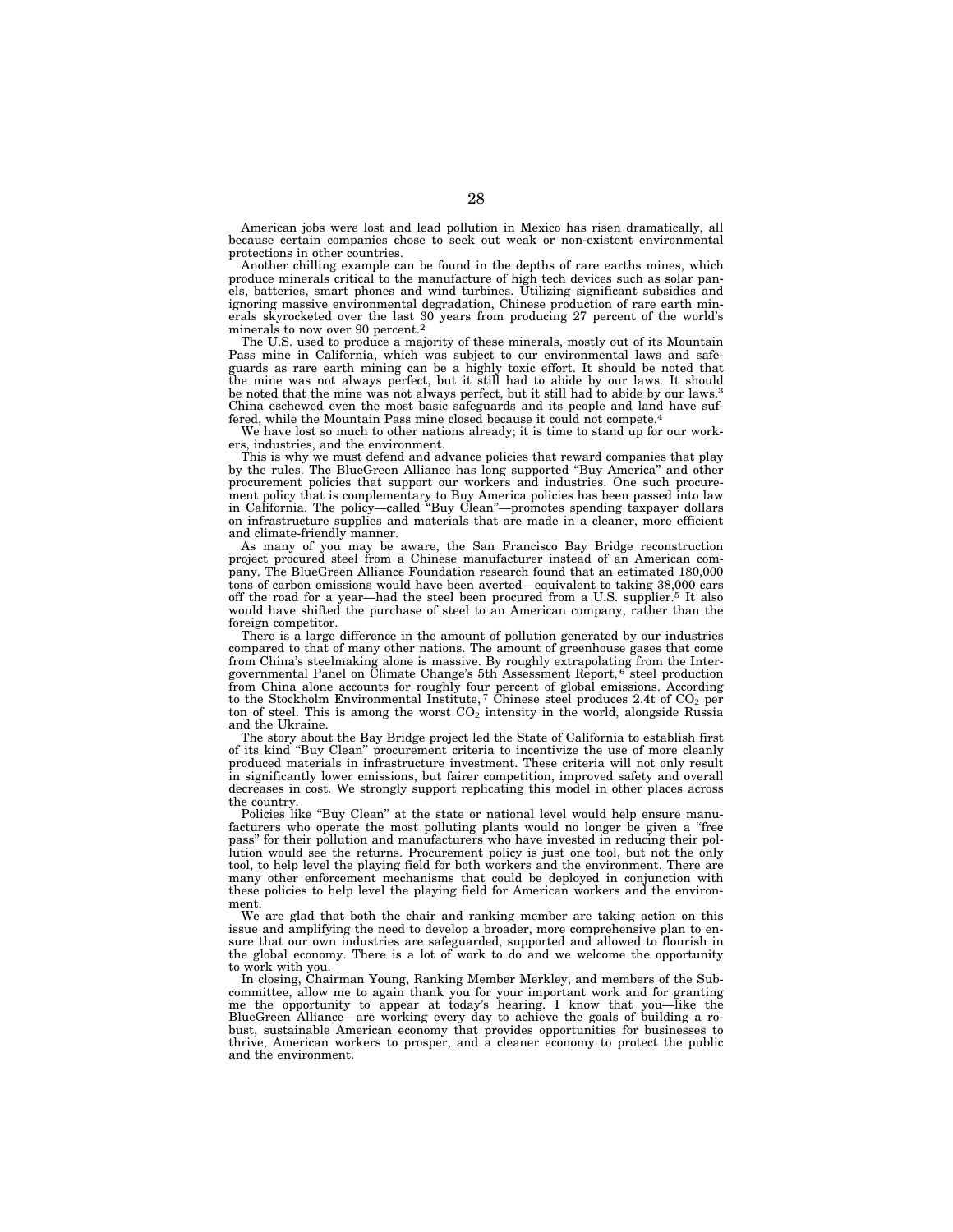Notes

—————————

<sup>1</sup> Sierra Club, NAFTA 2.0: For People or Polluters.

<sup>2</sup>U.S. Geological Survey, China's Rare-Earth Industry.<br><sup>3</sup> High Country News, Why Rare Earth Mining in the West is a Bust.<br><sup>4</sup> The Guardian, "Rare Earth Mining in China: The Bleak Social and Environmental Cost."<br><sup>5</sup> Green

house Gas Equivalencies Calculator.<br><sup>6</sup> Intergovernmental Panel on Climate Change, IPCC 5th Assessment. P. 757 and 749.<br><sup>7</sup> SEI International, International Trade and Global Greenhouse Gas Emissions.

Senator YOUNG. Thank you for being here, Ms. Glas. Dr. Atkinson.

#### **STATEMENT OF ROBERT ATKINSON, PH.D., PRESIDENT, IN-FORMATION TECHNOLOGY AND INNOVATION FOUNDATION, CHEVY CHASE, MD**

Dr. ATKINSON. Good afternoon, Chairman Young and Ranking Member Merkley. It is a pleasure to be here.

ITIF has long focused on these questions of U.S. economic competitiveness and the role that foreign, unfair, or predatory practices play in hurting our ability to be competitive.

I could not agree more, Senator Young, with your comment that national security depends upon economic security. That understanding, frankly, has not been widely shared in Washington. I still think that we stovepipe those issues. We see national security as one group of responsibilities and economic security as another.

Mr. Wessel alluded to this, but in the 1990s, this was quite a heady time for Washington. There was a Washington Consensus on trade. It helped form the World Trade Organization, which was going to lead to a new world of better trade disputes; more products, processes, and measures covered; more countries covered. We looked forward to China joining the WTO with the belief that their deeper participation would be a fundamentally liberalizing force.

It was supposedly, according to one pundit at the time, the end of history, which meant it was our model that was going to dominate the world. It was the end of all these other models. Unfortunately, we have learned very clearly and painfully that that was not the case.

The WTO has simply proven itself less than fully capable of challenging rampant innovation mercantilist practices, particularly for non-rule-of-law countries. It just simply was not set up to adjudicate practices for non-rule-of-law countries, and the Chinese know how to use that loophole to their advantage. And China, clearly, rather than moving toward our model, has gone in the other direction.

You mentioned a number of different practices. I will not go through all of those, but I will say that the China model, the Chinese menu or playbook, is really elegantly simple. People think it more complicated than it is. It is elegantly simple. It is really four key steps.

Number one, it is their understanding and commitment that they want to be global, have global competitive advantage, if not domination, in virtually all technology industries. Most countries embrace Ricardian trade theory, which is that we are good at some things, and others are good at things, and then we trade. The Chi-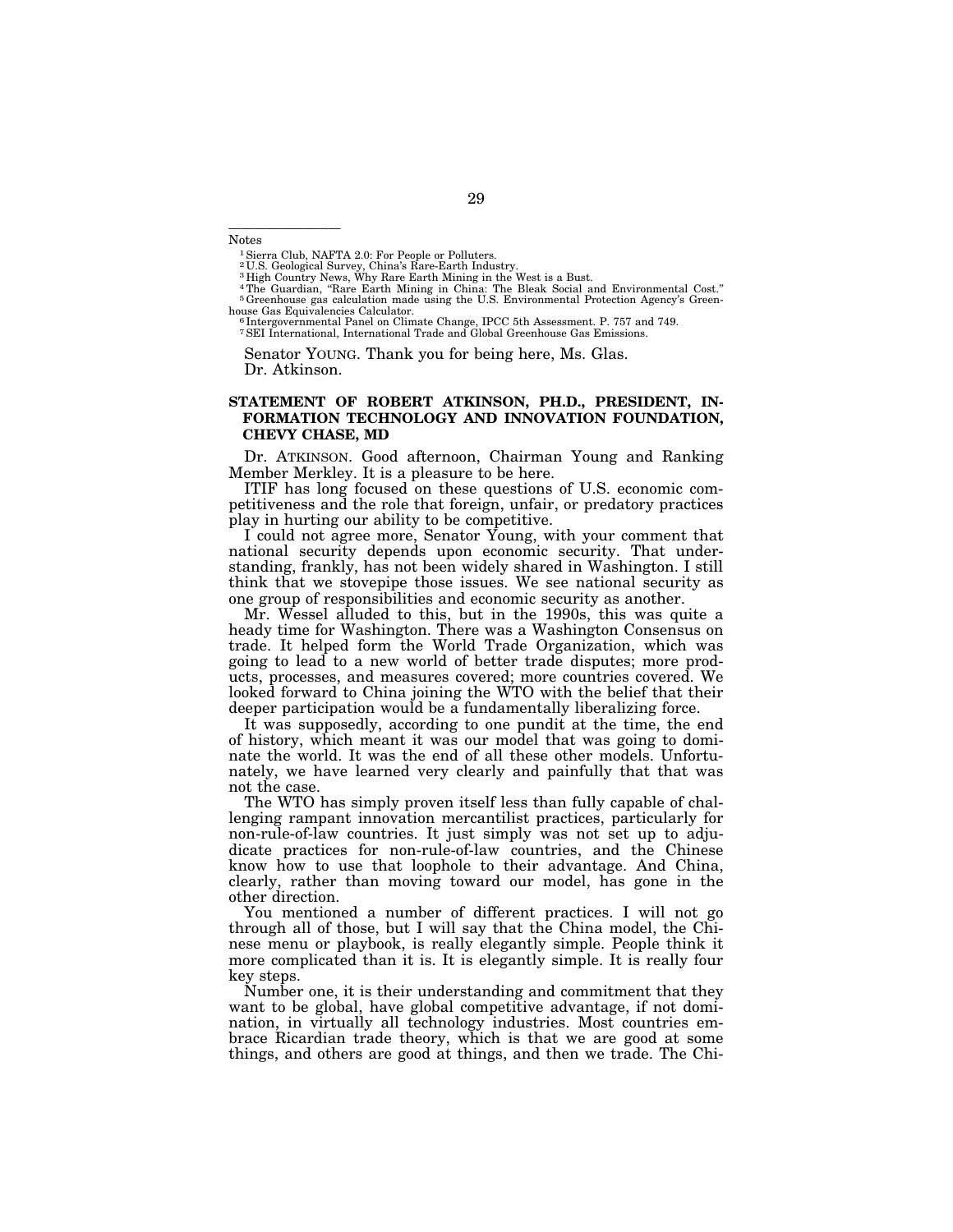nese do not believe that, fundamentally. The Chinese Government wants to be good at everything, at least in advanced industries.

Second, they lack the technology, the capability, and the knowledge to be able to be dominant right now. It is going to take them a long time to catch up in an organic way, and they know that. So their whole strategy is about stealing it, coercing it, or buying the technology and the knowledge with state-backed subsidies.

Once their national champions get this knowledge or this technology, the government then lavishes subsidies and other protections and benefits, so those companies can scale up in the Chinese market. Once they have done that, they then, again, lavish a whole set of export subsidies and other benefits, so that they can take over global markets.

There are some who assert that this has not hurt the U.S. economy. I would differ. I think when you look at careful studies, you find that about half of the U.S. manufacturing job loss in the 2000s was due to unfair foreign trade practices. I think the risk very well could be worse going forward, because, in the past, those may be industries that eventually would have been shed naturally in global trade, leaving us the advanced industries that we are good at, but today, as we have heard, the Chinese are going after those advanced industries. This will not only have an economic effect, but it will certainly, as the chairman and you have alluded to, have a national security effect.

So what should the Federal Government do?

I think, number one, and Mr. Goodman alluded to this, we have to do this with our allies. As history has shown, when our allies, particularly the Europeans and the Japanese, collaborate with us and force and pressure the Chinese, they will back down. We have to continue to do that and step that up.

There are steps we can do unilaterally and that Congress can take a lead role in. One that several people have mentioned is to update CFIUS. The Chinese have been very good at manipulating and finding loopholes in the CFIUS process. The current efforts in the Senate and the House to strengthen that are well-advised.

Secondly, we support the passage of the National Economic Security and Strategy Act, if for no other reason than to begin to get all the Federal agencies and the White House and the different bodies to really think as one body and one mind to connect all the dots and really move forward with that.

There is quite a simple step, we have argued, which is that while USTR publishes several reports, including the national trade estimates, you can read that long, long report, and you still really do not get a sense of who is the worst and who is the best. We have argued that USTR needs to produce a ranking. We have called it a global mercantilist index that ranks every country in the world on how egregious their practices are. And for the bottom worst ones, we should just simply start making them have penalties.

I do not see any reason why we provide foreign aid through AID or Generalized System of Preferences tariff relief to countries that are unrepentant mercantilists. The World Bank continues to do that. They provided billions of dollars of funding to China most recently. Again, I do not see any logic for giving money to mercantilist countries until they change their behavior.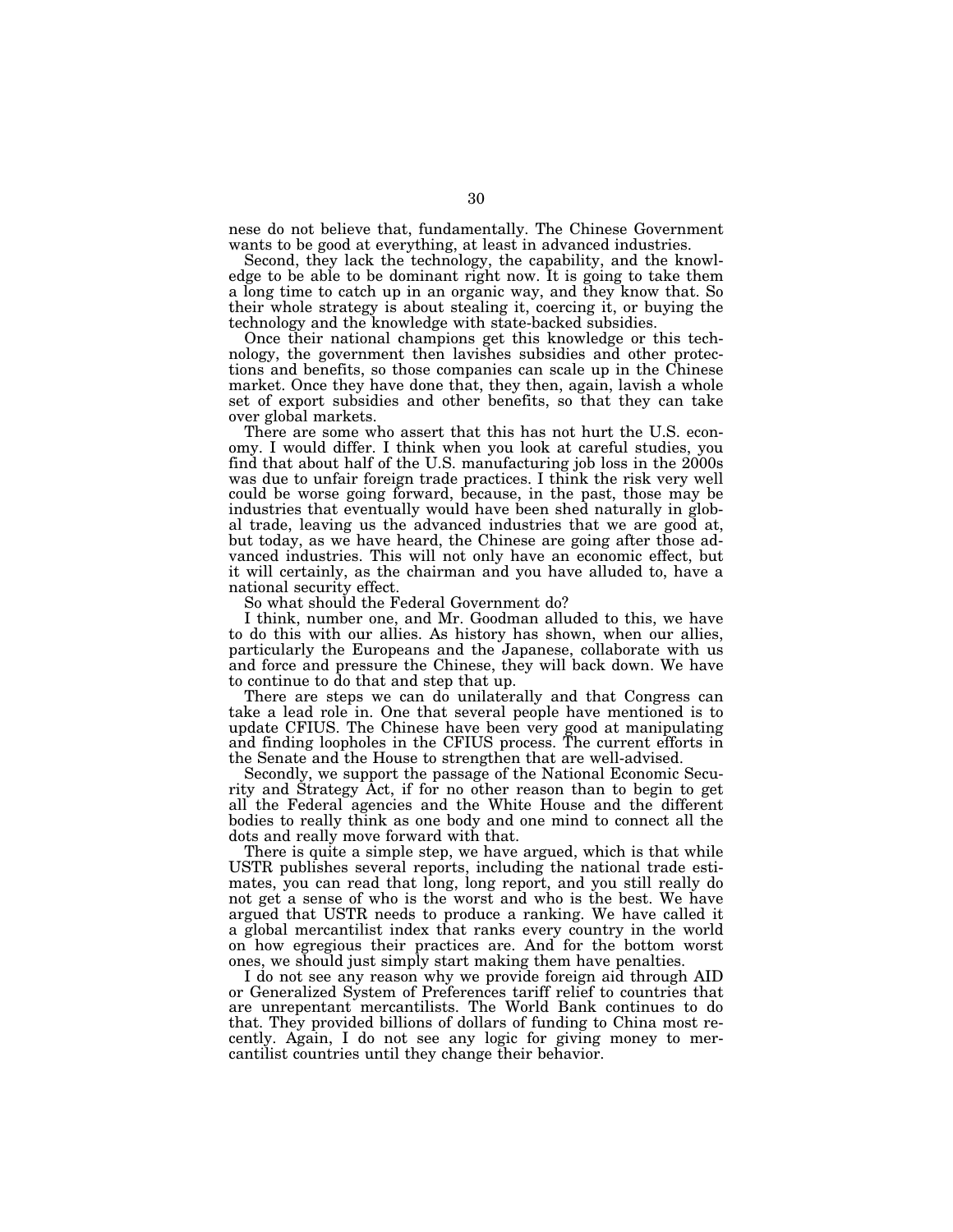Finally, we need to take steps here at home.

I think, and a number of people have mentioned this, expand EXIM bank financing.

We have established under congressional rules the RAMI Act, Revitalize American Manufacturing and Innovation. We have a number of centers. Continue to fund those.

STEM education.

I know Congress just passed a tax reform bill, but I would encourage at some point going back and expanding the R&D tax credit. We are ranked 27th in the world in R&D tax credit generosity.

Finally, I think we need our own Made in USA 2030, not the way the Chinese do it, but we know some of the key technologies going forward in the future, and we need to support precompetitive research in those areas.

Thank you.

[The prepared statement of Dr. Atkinson follows:]

#### PREPARED STATEMENT OF ROBERT D. ATKINSON, PH.D.

Dr. Atkinson's prepared statement can be accessed at the following url: [https:// itif.org/publications/2018/05/09/testimony-us-senate-committee-foreign-relationsresponding-international]

Senator YOUNG. Thank you, Dr. Atkinson.

So I started with the premise that was actually included, I believe, in the testimony of many of you, but I just want to make sure that operating under this premise is something on which we have, if not universal agreement, at least broad agreement.

In my opening statement, I asserted America's national security rests largely on an economic foundation, something just reaffirmed by Dr. Atkinson. Predatory economic practices by China and others, India and Brazil come to mind, have undermined that foundation for years. If left unaddressed, these predatory practices will further endanger not only the prosperity of Americans but also our security.

A yes or no question, Dr. Atkinson, you just answered it yes. There is a linkage between the predatory practices and security. Do you agree, sir?

Dr. ATKINSON. Yes.

Senator YOUNG. Ms. Glas?

Ms. GLAS. Yes.

Senator YOUNG. Mr. Wessel?

Mr. WESSEL. Yes.

Senator YOUNG. And, Mr. Goodman?

Mr. GOODMAN. Yes.

Senator YOUNG. Okay, very good.

Mr. Wessel, you mentioned a rules-based international economic order, I believe. You may have also done so, Mr. Goodman. I know you are familiar with the concept. I am going to ask you, Mr. Goodman, how has the rules-based economic order over the years helped the American people?

Mr. GOODMAN. Thank you, Senator. As I alluded to in my testimony, if you create a system with neutral rules and contestable markets, American companies win every time. I have no doubt that, if we have rules that work to the general advantage on a neu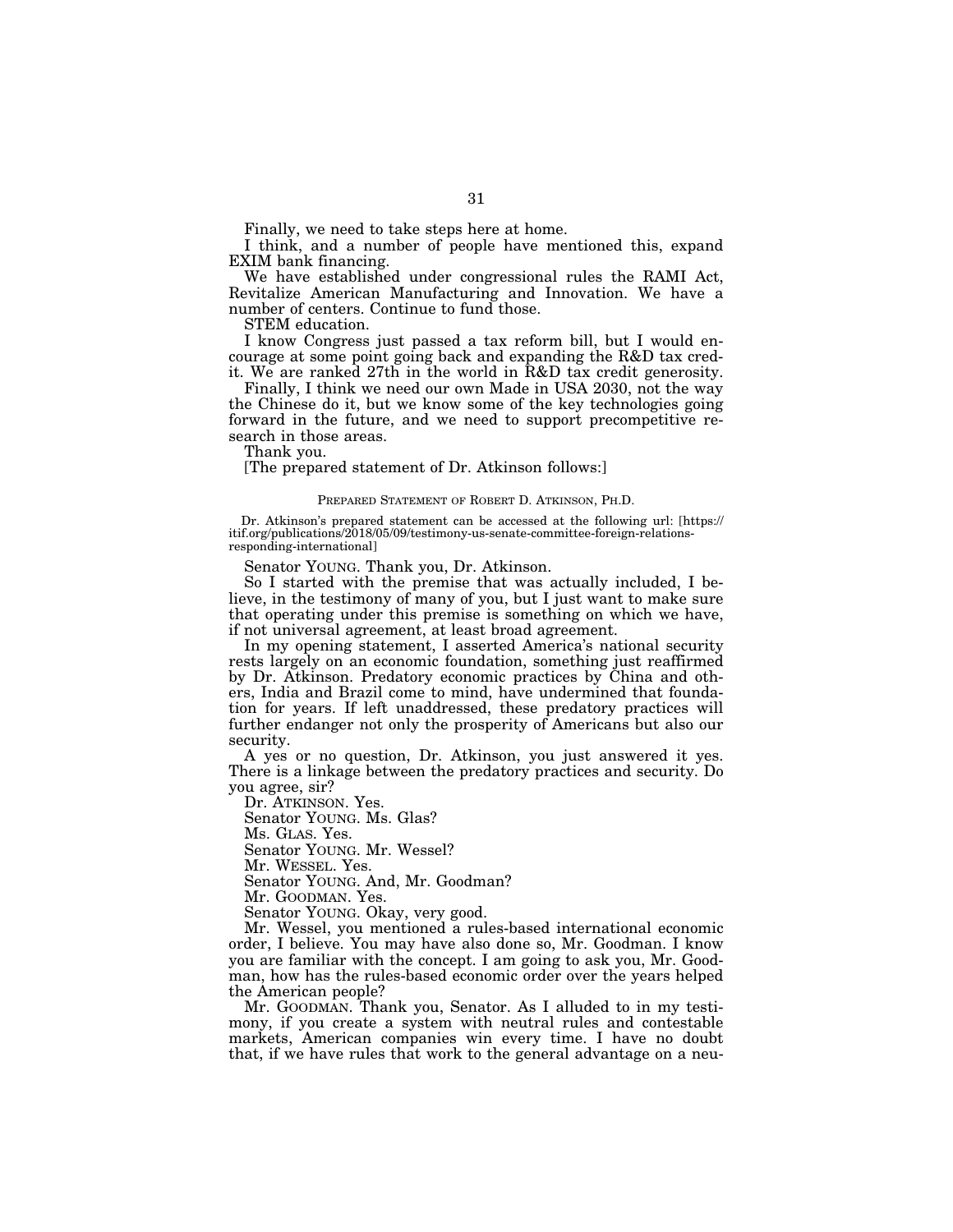tral level, we are going to win, and that has been proven over and over again over the last 70 years.

So I think the rulemaking part of these efforts are still critically important. I know that there are some who feel that we have created a system of rules that is easily exploitable, and that is not untrue. But if we enforce the rules, I think that is the best path forward.

I think this order has been spectacularly successful for us, and I think that we should extend it.

There are new rules that need to be established. For example, in the digital economy, where, again, not to flog a dead horse, TPP had a good set of disciplines.

Just before he left office, Mike Froman, the USTR who had negotiated the TPP, produced something called the ''Digital 2 Dozen,'' which I am sure Rob and others are familiar with, highlighting some of the rules that were established, things like free flows of data, an open Internet, no duties on cross-border digital commerce. Those rules really would have worked in our advantage. The fact that we do not have that, we have to do something else to try to establish those rules.

So I am a big believer that the rules-based order has been good for the United States, and we should extend it and enforce it.

Senator YOUNG. Okay. I have a follow-up to that, because I read your materials and Dr. Atkinson, some of his thinking on this matter. And Dr. Atkinson has reminded me that the world does not operate the way a neoclassical economics textbook operates. That is, it is not only firms or enterprises that compete in the world. Countries actually compete with one another economically, which, in turn, impacts not just your economic competitiveness, but your security and advancing your values as a country.

Is there a tension between this rules-based international economic order on one hand, which is not supposed to advantage any particular country, but also a recognition that it does advantage the United States of America? How would we reconcile that fact?

Mr. GOODMAN. Thanks, Senator. I believe that, at the end of the day, you are right, that states do compete, and I think others are putting their thumb on the scale. There is no question. China is in that top group.<br>Senator YOUNG.

Incidentally, I have to interject. I unapologetically want America to win.

Mr. GOODMAN. Right. Understood. We all do.

I think the point is, at the end of the day, we compete best when there is an open rules-based system. If we try to shut things down, if we try to play this game the way others are playing it, I think we lose. I think we are better off when we have, basically, a commitment to openness, to markets, to rules. That has been proven over and over again.

I think we do have a challenge with China. I am not diminishing that challenge. But I think we can win.

Senator YOUNG. Dr. Atkinson, do you think the Chinese can also win in the long term, that their people can benefit from a rulesbased international economic order?

Dr. ATKINSON. I think the Chinese people would be much better off if the Chinese had a different economic strategy. For example,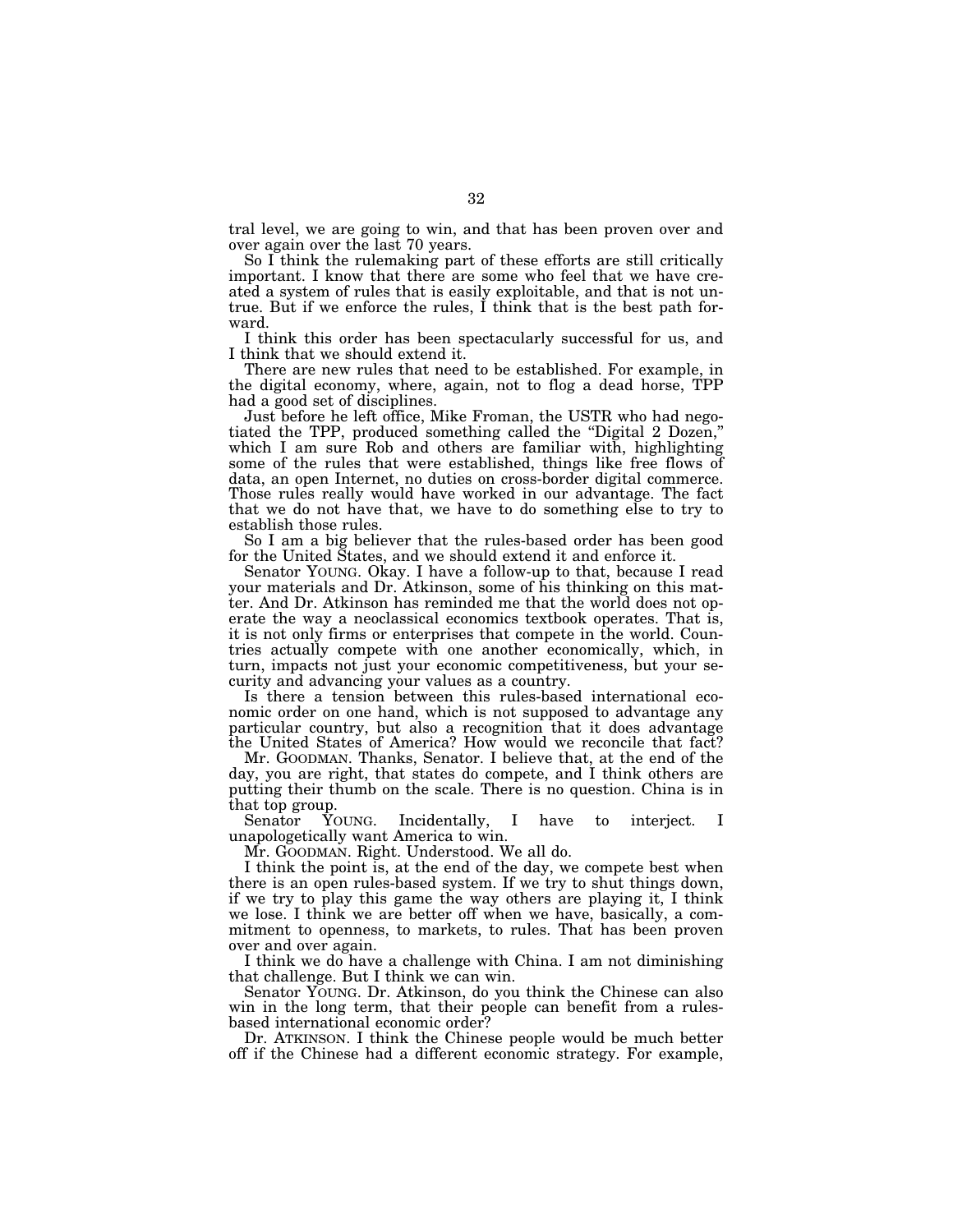when you look at a program they had called SEI, the Strategic Emerging Industries program, this was a massive funneling of hundreds of billions of dollars into a few industries. We calculated that, if they were successful in that, they would have achieved essentially an equivalent of what about 14 months of productivity growth would have been.

China, fundamentally, is going to follow the path of Korea and Japan, which is very high productivity and innovation in a few sectors that export, but the rest of their economy is incredibly inefficient, their retail sector, their banking sector. They fundamentally do not focus on that, and we do in the U.S. Our view is that markets should allow innovation and productivity in all sectors.

So I do not even think the Chinese strategy is a good strategy for the Chinese people. It is maybe a good strategy for the Chinese Government.

Senator YOUNG. When China joined the WTO, Dr. Atkinson, in order to get access to global markets and be protected from unilateral actions against its unfair trading practices, it made a binding set of commitments to all the other signatories that it was going to live by.

Dr. Atkinson, Mr. Wessel, for Americans who may not be following this issue as closely as you do, which is just about every single American, what general types of commitments did Beijing make in order to get WTO membership? And generally speaking, has Beijing fulfilled these commitments?

Dr. ATKINSON. So my colleague Stephen Ezell wrote a report for ITIF called ''False Promises.'' What it did is it looked at what the WTO president at the time was hearing from China and expected China to do in 2000 and 2001. There was an entire book that he wrote with a colleague, and they listed everything the Chinese were going to do: a less dominant role for state-owned enterprise, more protection of intellectual property, fewer subsidies, et cetera, et cetera.

We went through and looked at every commitment the Chinese made, and it turns out they committed to none of them. So they made, essentially, a wide array of false promises, and they did not live up to any of them.

Senator YOUNG. Mr. Goodman, your assessment?

Mr. GOODMAN. I agree. I have not actually read Stephen's report, but that sounds right. There were a lot of promises that have not been fulfilled.

On the other hand, China did do some things early on to formally implement WTO, and that produced some huge benefits for our companies who are investing there and trading there. So I think it is a little more complex than that, but I do not disagree that there are a large number of areas where they did not follow through.

Mr. WESSEL. Mr. Chairman, if I could just add, part of the problem is one of perception, in the sense of what we believe we mean when we negotiate and what they hear may be two very different things.

A good example was the MOU on cybersecurity 3 years ago. China committed that it would not engage in cybersecurity for economic gain. I think they left the negotiating table laughing be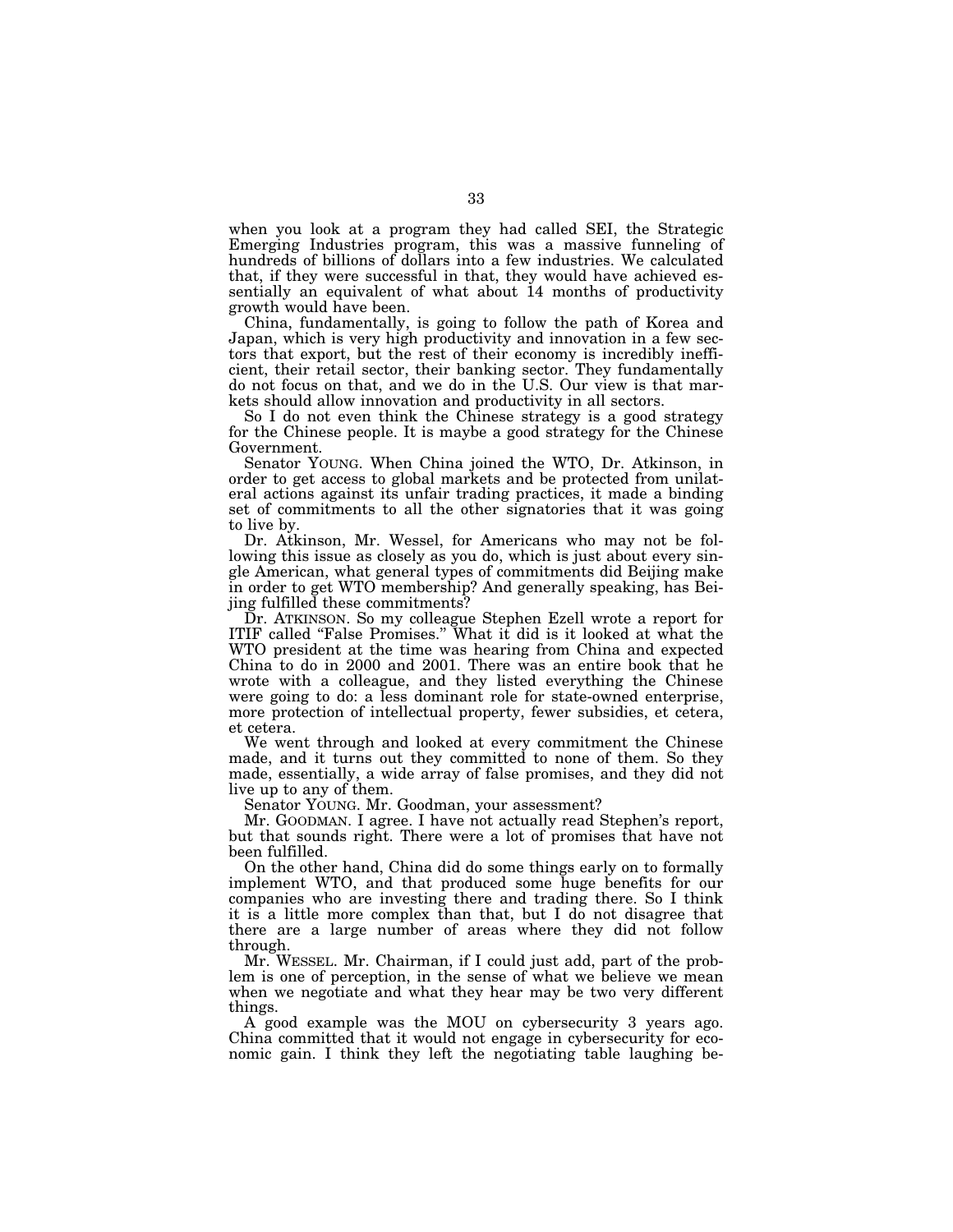cause, as your original proposition was, they view economic security and national security as the same thing. So committing to not engaging in cybersecurity for economic gain was easy. It meant nothing.

When you look at many of their early commitments, they are a non-market-based economy, state-led capitalism. They view the commitments in a different way from the ones that were being made.

Senator YOUNG. I am looking forward to asking some more detailed questions about particular ways the Chinese are violating this rules-based order we benefited from, but I am going to turn it over to Senator Merkley.

Senator MERKLEY. Thank you.

Dr. Atkinson, you mentioned that China often engages in stealing technology. One of the things they often do is require joint partnerships, joint ventures, for American companies doing business in China. When I looked into it, it appears that this is something that we agreed that they could do in the agreement when they entered the WTO. Is that correct?

Dr. ATKINSON. My understanding is, the WTO protocol says that you cannot condition market access on technology transfer. What the Chinese do is, they do not have a written rule. They do not have a law or regulation that says that. And they know specifically why they do not want to have that written down on a piece of paper, because it would bring a WTO case against them.

All of those conditions of market access—I should not say all, but a lion's share of those are all informal discussions. They are informal messages. They are subtle things that are very clearly, though, told to a company that, if you want to be in our market, you have to do a joint venture or you have to give technology access.

Senator MERKLEY. Okay, that is very interesting, because what I saw was saying that had been stipulated, that they had permission to do that.

Anyone disagree with that?

Mr. WESSEL. They do have the permission, and there are many areas where foreign participants are required to engage in joint ventures. I think what Rob was saying is that the government cannot condition the technology transfer by the government, but by requiring you to engage in a joint venture, and when you engage in that, your joint venture partner says, if you want to join with us, you have to transfer your technology. It is, again, going back to the way I described it earlier. It is form over substance.

Senator MERKLEY. So when the time comes when we need to renegotiate the terms for the accession to WTO, or their continuation, does it still make sense to have an agreement in which they can require our companies to be part of a joint venture but we do not require their companies to do the same?

Mr. Wessel.

Mr. WESSEL. Certainly, I think we should be eliminating most of those requirements, but I also believe that we have to be careful about using a bilateral investment treaty as the vehicle to do it. We have seen that the Chinese do not necessarily adhere to the rule of law. We do. So if we give them enhanced access to our invest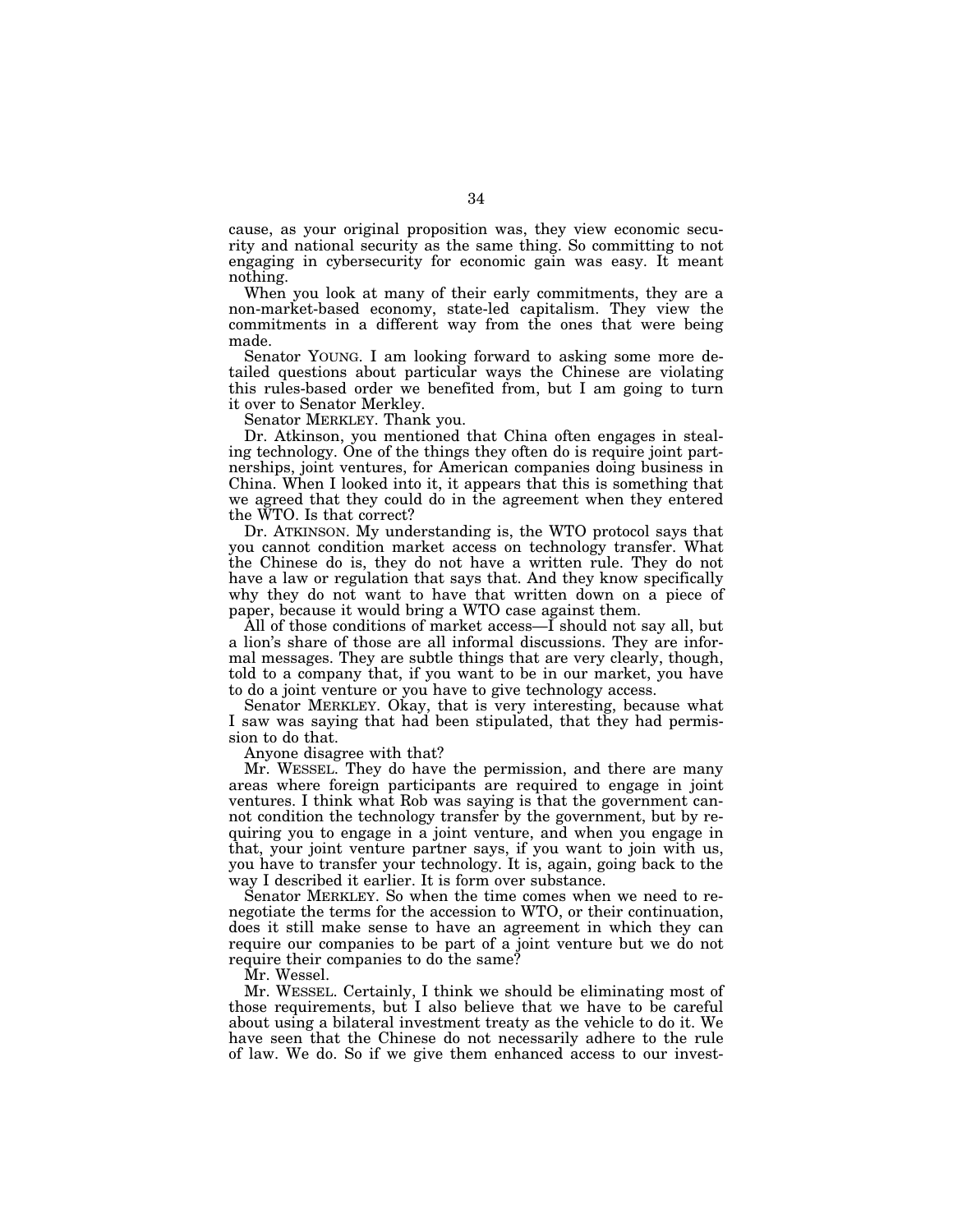ment market, our FDI, here, I am not so sure they are going to do it there.

Forty-six percent of Chinese exports emanate from foreign-invested enterprises. So the problem we may also have is, by easing the way for U.S. companies to move there without JVs, they may still use China as an export platform undermining job growth and production here in the U.S.

Senator MERKLEY. Thank you.

I want to show you all a few charts. I am going to start with a map of the United States. This essentially shows, state-by-state, the net U.S. jobs displaced due to the goods trade deficit with China as a share of total state employment.

Now, if you could see a list like the one I have in my hand, but would be too small to read, you would see that Oregon is at the top of the list for the most displaced jobs due to the trade deficit with China. Indiana is number 11.

I do find this interesting because, often, a coastal state such as mine says that this must be doing us a lot of good because we have all these links overseas. But here is the thing, when you have all those links, it is much easier for a company to take its business overseas, so you have a disproportionate impact. We see that with Oregon on this list and on this map.

I want to go to a second chart, which just shows the total U.S. jobs displaced by the growing trade deficit with China since 2001, obviously a steady upward climb.

Now I am going to go to a third chart. On this third chart, the line that is in blue has one slope up through 2001 and then an accelerated slope after 2001. Did our loss of manufacturing jobs as a result of the trade deficit with China increase significantly after their admission to the WTO?

Ms. Glas, is that something you would like to comment on?

Ms. GLAS. I think the chart speaks for itself, Senator. I think it illustrates the point that I think you are trying to make, that as part of China's accession to WTO, those are standards that we not only need to relook at, but we need to ensure that, if there is a renegotiation of China's accession to the WTO, that they are enforceable standards.

You are seeing this play out in key areas across the country. It is not just the industrial Midwest. It is coastal states. I think these are very illustrative of the really deep problem that we are seeing across America.

Senator MERKLEY. All we essentially see in this chart, in summary, is, as product penetration went up and increased substantially after 2001, American jobs lost to that trade deficit continued.

And it makes fundamental sense. If we have a company here that is abiding by American rules, and that means in wages, in environmental standards, certainly in labor standards, and we are competing against a company playing by Chinese rules, which may mean no enforcement of even minimum environmental standards, and you noted some of the examples in the case of NAFTA and what is going on in Mexico—this is different; this is China—then the foreign company is going to be able to make things for less. And our American company has two choices: one, go out of business; or two, move their factory overseas. So we would lose jobs.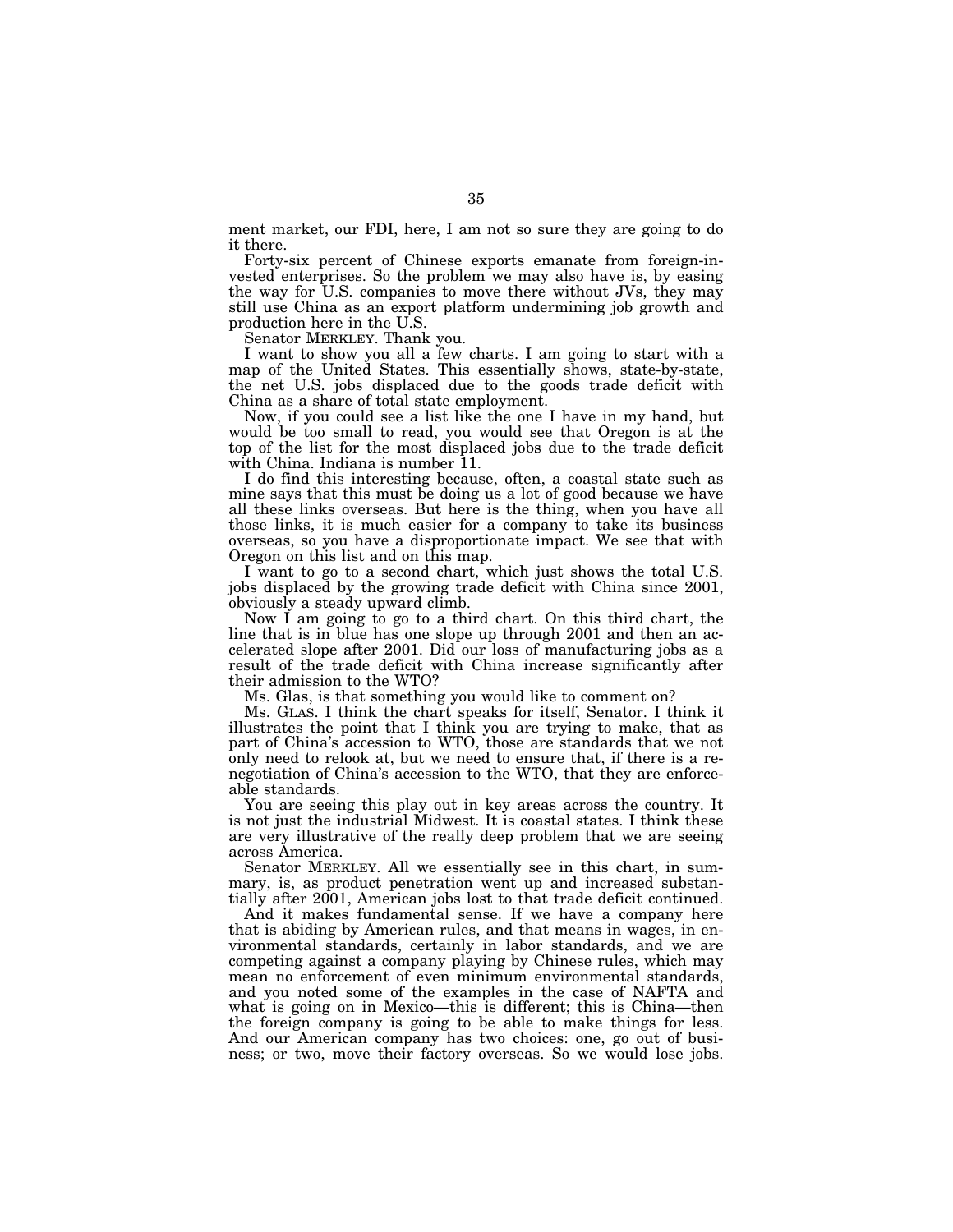I just want to keep accentuating this basic story, because it is something that seems straightforward, and yet people have a hard time getting their hands around it. If you let the competitor have full access to a market but play by a different set of rules, you give a huge advantage to your competitor, and that means the loss of American jobs.

So one of the things that I put forward—and, Mr. Wessel, you mentioned it—was the Level the Playing Field in Global Trade Act, which is essentially that very low labor and environmental standards in foreign countries, below the norm for their country, would, in fact, be a form of social dumping, and we could use American antidumping laws.

Does that strategy of building on an existing mechanism for a form of unfair subsidy that would address the race to the bottom make sense?

Mr. WESSEL. I think it not only makes sense, it is vital that we include a provision like that in future trade agreements. When we look at trade agreements and evaluate the opportunities that may exist by engaging those agreements with other countries, we have certain expectations about how they are going to develop their market, whether we are going to have consumers we can sell to, whether they have consumers who can buy their own products, whether our companies are going to outsource offshore, or whether we are going to have a fair and level playing field.

We have found, over time, that provisions on environment and labor have been difficult to enforce, if they are enforced at all. With Guatemala, it took 8 years to get a trade case to the arbitral panel, and then it failed because of a legal argument about a certain standard.

The result is that producers, workers, farmers, ranchers here in the U.S. have suffered because of the social dumping that is inherent in those agreements.

Senator MERKLEY. Thank you.

Ms. Glas, any comment on that?

Ms. GLAS. Absolutely. I think your legislation is innovative in terms of its approach. I think it is part of a more comprehensive strategy of addressing these predatory trade practices. It essentially penalizes countries and industries that do not play by the rules.

We have a huge overcapacity of steel issue in places like China, and there have been well-known documentaries done. There is one title that comes to mind called ''Under the Dome,'' which talks about the really significant public health impacts, the overcapacity of steel, and the fact that they have weak environmental laws. This documentary played for a couple days in China and was quickly taken down, because it started some social unrest there.

So what your bill is doing is essentially giving the United States companies a chance to compete. It is leveling the playing field. And we want to work with you on pushing forward this and your joint effort across the committee.

Senator MERKLEY. Thank you.

Senator YOUNG. We will now turn to the chairman of this committee's Subcommittee on East Asia and the Pacific, Senator Gardner.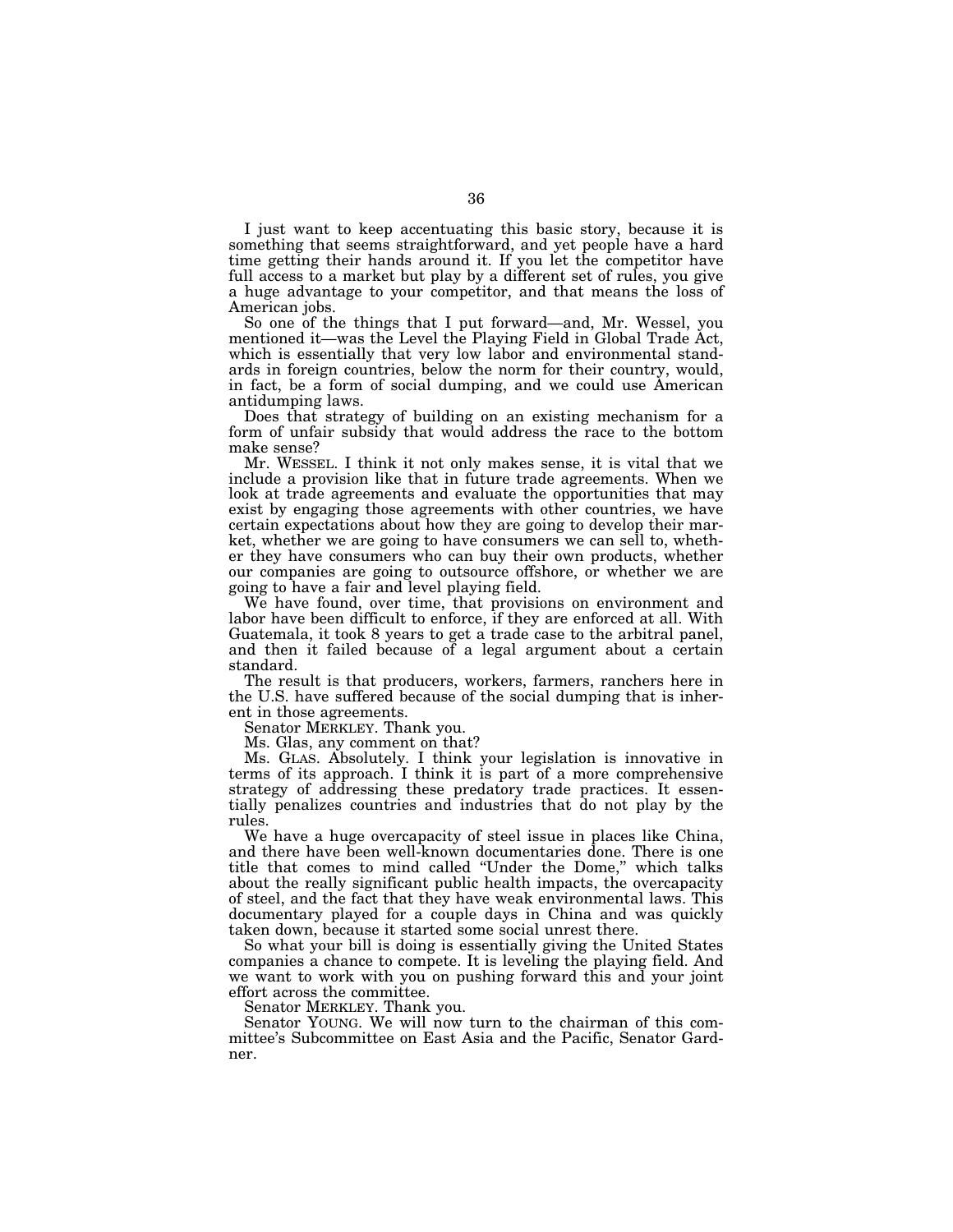Senator GARDNER. Thank you, Chairman Young. Thank you for holding this hearing today. Thank you to all of you for being here and a part of this. This is a very important issue, and I am grateful that this hearing is being held to discuss matters today.

Dr. Atkinson, it is great to see you in front of the Foreign Relations Committee. I normally work with you at the Commerce Committee. Dr. Atkinson was a key part of the reauthorization of the America COMPETES legislation, the American Innovation and Competitiveness Act, which went into effect last Congress.

So thank you for your great work on STEM education, engineering, science, and the research that we are able to further because of your outstanding work. Thanks.

And to all of you, thank you.

Senator YOUNG. He is a whole-of-Congress witness.

[Laughter.]

Senator GARDNER. A whole-of-Congress witness, that is right.

Thank you for your constant advocacy.

Chairman Young, also thank you for being a part of the bill that we just introduced a couple weeks ago, the Asia Reassurance Initiative Act.

Mr. Goodman, thank you for highlighting that in your testimony today. The chairman is a cosponsor of the legislation, S. 2736, the Asia Reassurance Initiative Act.

This hearing comes at a critical time. It is pretty remarkable to think that, by 2030, 66 percent of the global middle-class population will be in Asia. Fifty-nine percent of middle-class consumption will be in Asia. We know that the largest standing armies in the world are in and going to be in Asia. We know that five of our seven defense obligations are in Asia. We cannot afford to fall behind as a result.

According to the Asian Development Bank, 16 Asian countries have signed 140 bilateral or regional trade agreements, and 75 more trade agreements with Asian countries are under negotiation or concluded and awaiting entry into force.

In the meantime, the U.S. has signed trade agreements with only three nations in the Indo-Pacific region, namely Australia, Singapore, and the Republic of Korea. That is why ARIA, the legislation that we talked about, calls on the administration to engage in: one, multilateral, bilateral, or regional trade agreements that increase U.S. employment and expand the economy; two, formal economic dialogues that include concrete outcomes; three, high-standard bilateral investment treaties between the United States and nations in the Indo-Pacific region; four, negotiations with the trade and services agreements and the environmental goods agreements that include several major Asian economies; five, the proactive, strategic, and continuing high-level use of the Asia-Pacific Economic Cooperation forum, APEC, the East Asia Summit, and the Group of 20 to pursue U.S. economic objectives in the Indo-Pacific region.

ARIA also provides an authorization for a more robust U.S. commercial presence throughout the Indo-Pacific region to promote U.S. exports and additional trade facilitation efforts; authorizes the imposition of penalties on entities and governments engaged in the theft of U.S. intellectual property; and requires a new, comprehensive U.S. policy to promote energy exports to the Indo-Pacific.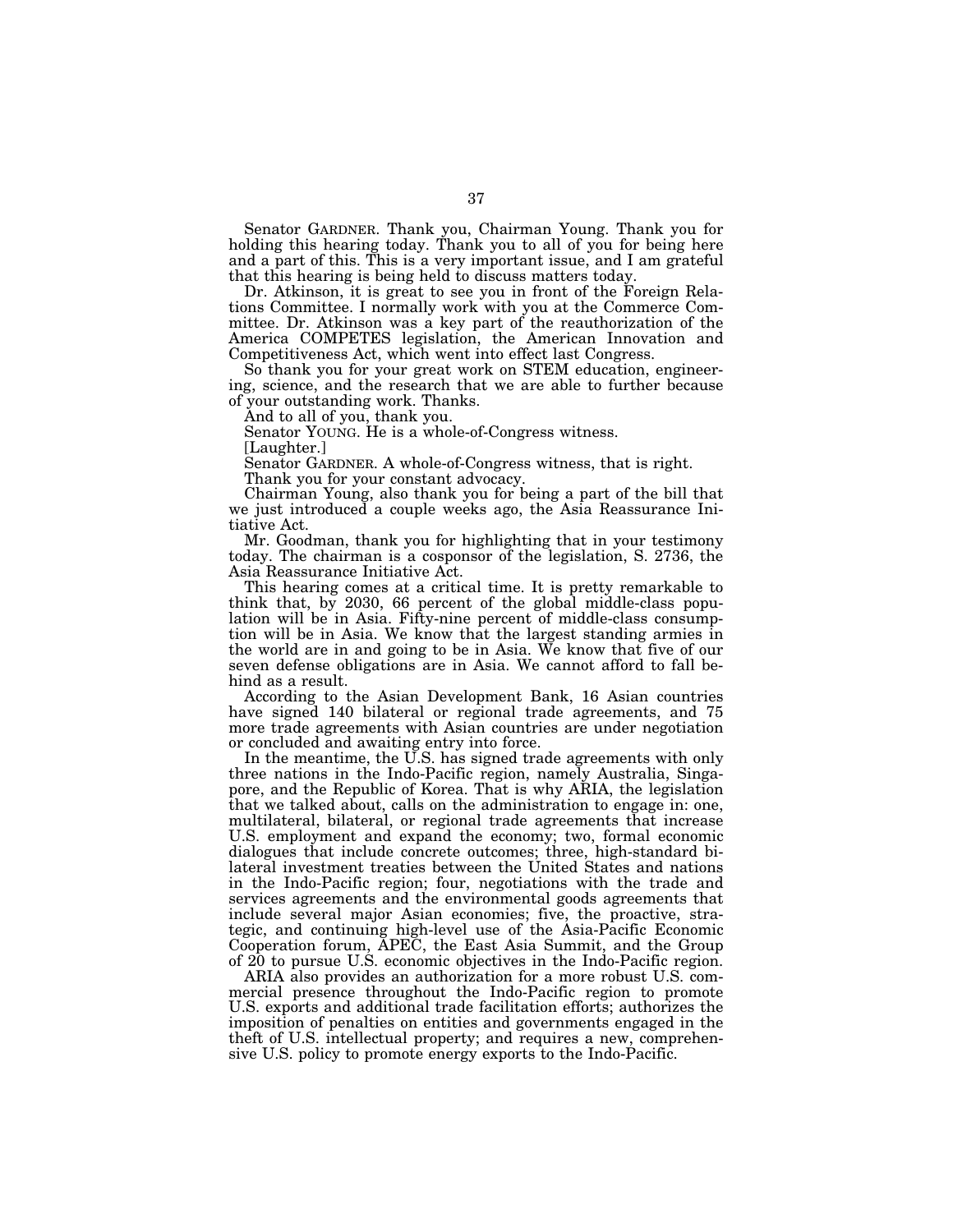I think, in addition to Chairman Young, we are joined in the legislation by Senator Markey, Senator Cardin, Senator Rubio. So it is a bipartisan effort to really create a generational strategy as we look at Asia.

I know the chairman is working on a national economic security strategy as well, and I appreciate your work on that, so thank you very much for that.

We will be holding hearings as well in the committee to talk about the bill but also to further this discussion because it is that important.

So I guess the question I would ask to all of you, and I think it is important, too—let me frame this. In recent discussions with some leaders in Southeast Asia, one of the highlights of a conversation was simply this: They worry that there are no more Ted Stevens, Dan Inouyes, or Bob Doles in the U.S. Senate as it relates to Asia. So the question is, what is this generation of Senators going to do, leaders in Congress, to be that face in Asia of the U.S., to make sure that we have that presence that is so desperately sought in Asia, especially those who wish to counter the rising power of China? I think ARIA can help do just that.

So do you agree or believe that initiatives like ARIA would help the U.S. to build a more robust, long-lasting economic commercial presence in the Indo-Pacific region?

Mr. Goodman.

Mr. GOODMAN. Absolutely. Thank you, Senator. I mean, I think this is a terrific effort. I do not worry about the makeup of the Senators interested in Asia, because you and some of the other Senators you mentioned, and others, Dan Sullivan and others, have been real leaders in this area, and I feel very optimistic that there is a great new group of people who understand the importance, as you said, of Asia.

It is about 50 percent of the world population, the world economy, and world GDP, and we have to be successful there. Being successful there means doing a lot of the things that you outlined there in the ARIA bill. And the region wants it.

I think this is where I am sort of more optimistic about our opportunities here, because I think there is a strong demand pull still for United States influence in that region. I was in Myanmar, of all places, a few weeks ago where you think that we do not have much traction there, and we have some very specific, difficult issues there. But every meeting I was in, they said that they want three things. They want electric power; they want human capacity; and they want an alternative to China, frankly.

So I think we can provide all those things. I think we are in a great position, and I think the kind of legislation that you are talking about, and the 2757, the National Economic Security Strategy Act, together, those things, I think, will put us in a very good position in the region.

Senator GARDNER. Thank you. Just to point out, too, that this committee has passed legislation, at least in an amendment to a bill that has passed out of the committee, on the electrification needs of Myanmar, so building on the successes that we have had with Power Africa, looking at that as an example of what we possibly can do in Myanmar. So I am glad that the committee has em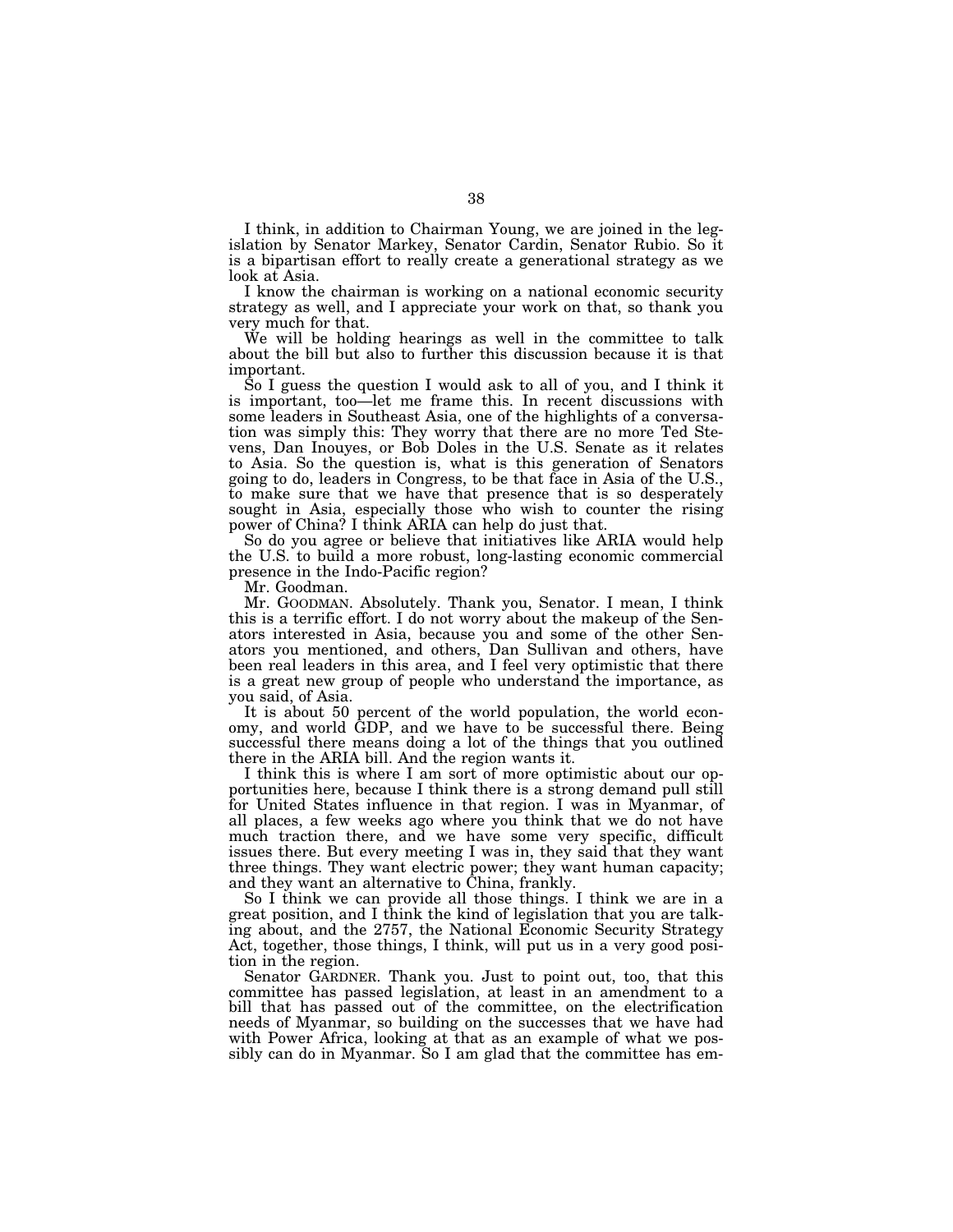braced sort of a Power Myanmar concept, because I know that it is critical to show that this new civilian government has made progress in Myanmar.

Mr. Wessel, Ms. Glas, Dr. Atkinson, quickly, we have about a minute left.

Mr. WESSEL. A quick comment, and, number one, thank you. I have to admit, I am not familiar with the legislation.

Senator GARDNER. It is just the best bill ever.

[Laughter.]

Mr. WESSEL. I will read it this evening, and I look forward to it. But I do not think there is any question that we need to be engaging in Asia and all around the world. I was in Vietnam as a government official for the commission 2 years ago. The embrace that we get from the Vietnamese Government, the people, in terms of American values, American vision, and American leadership, is something that is exhilarating. We have relations like that and opportunities around the region.

The real question is, though, what are the terms of trade as it relates to any kind of increased engagement? I think the Trump administration is looking at all the agreements that are on the books, determining whether there can be changes that are acceptable and be passable, and also acceptable, of course, to our trading partners.

So I think the engagement is vital. We have to look at what the terms of trade are.

Senator GARDNER. With the indulgence of the chairman, can I get the last two quickly?

Ms. Glas.

Ms. GLAS. I will save you some time. I agree with Mr. Wessel's assessment. Apologies, I have not read the bill, but I look forward to doing that.

Senator GARDNER. Thank you.

Dr. ATKINSON. Senator, I have not read the bill either, but from your description, I think it is vital that we counter the Chinese efforts there. They are trying to develop their own regional trade agreement on terms that many countries that I have spoken with, the officials do not like those terms, and they are basically presented with something they have no choice over. They would much rather have a global trading agreement where we are at the hub of that. I think that is central and critical for us to be able to move forward and do that.

Senator GARDNER. Great. Thank you all.

Thanks, Mr. Chairman.

Senator YOUNG. Thank you, Senator Gardner.

One of the key concerns I hear from my constituents is about the theft of our intellectual property. It inhibits our ability to grow not just jobs but incomes. It undermines our national security.

Dr. Atkinson, you provided some specific examples. One that I found compelling was this notion of a USTR mercantilist index that might, in turn, be used to apply pressure to different countries, if they happen to fall low on that index. I would ask you if there are additional measures that you believe, specific steps, that we might take to better protect American IP?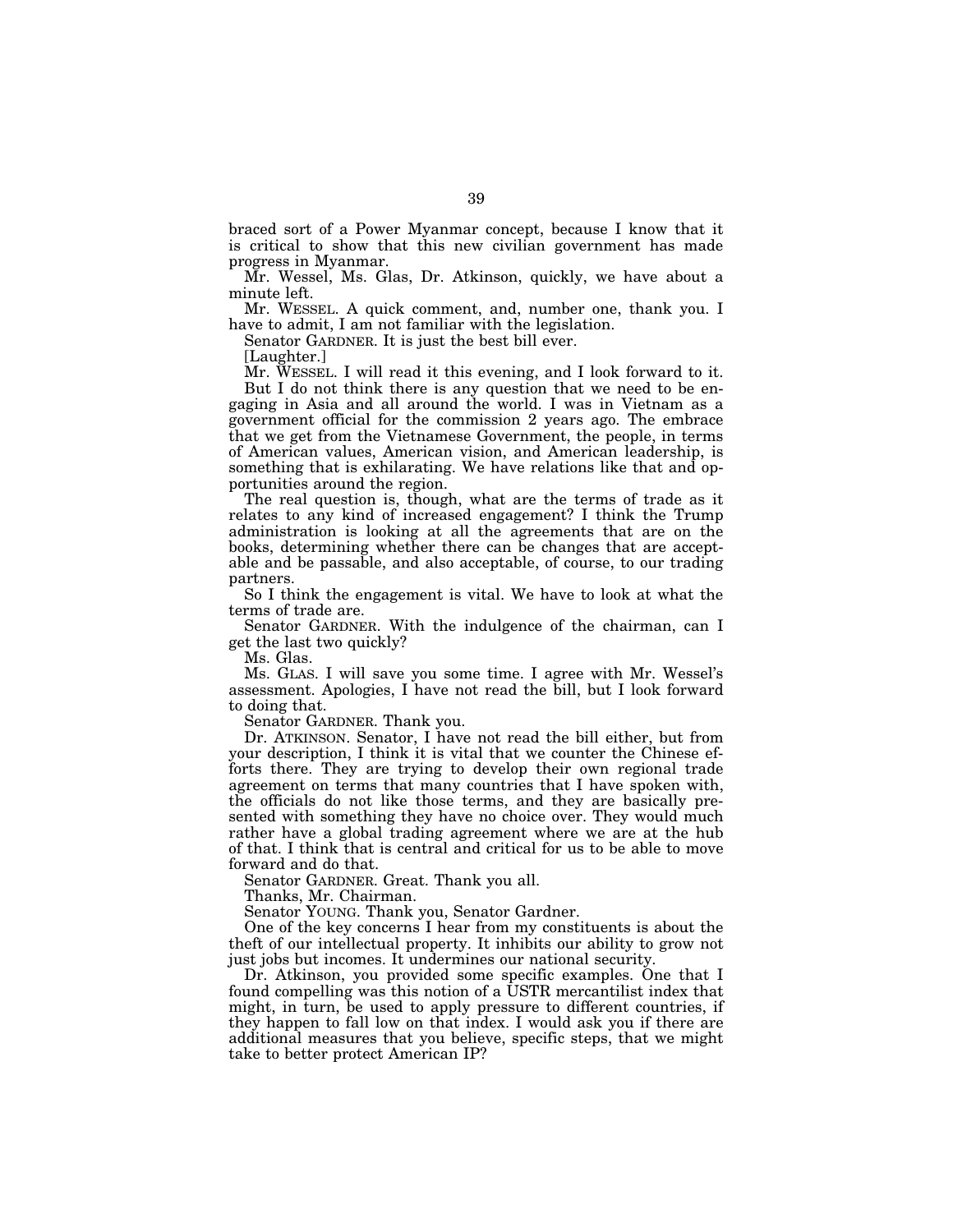And, Mr. Wessel, Mr. Goodman, if you have additional thoughts on this, I would appreciate it.

Dr. ATKINSON. One step, if you look at the USTR 301 report, it lists the scofflaws, the worst ones every year, and there really are no consequences for being on that list other than naming and shaming. For a lot of these countries, naming and shaming is not really a high-level motivation for them to not do that.

So we could do things like make sure that we simply do not give them economic aid, that we do not allow them to have tariff-free access to our markets. But I think, more importantly, the big kahuna here, if you will, really is China.

I think we made a big mistake with how we deal with China in the sense that they are not rules-based. We are trying to deal with them from a rules-based regime. We have to fundamentally switch to a results-oriented trading system with China, and we have to hold them, I would say, to two or three big results that we expect in the next 6 to 12 months. One, a massive reduction in their subsidies to their advanced industries—for example, \$160 billion they are giving to their semiconductor industry alone. Number two, real and demonstrable measures on no more forced technology transfer and significantly reduced cyber theft of our intellectual property. The FBI and other government agencies, they know how much cyber theft is going on. We can hold them accountable for those things.

I think, fundamentally, that is what our trading pressure has to do with China. Otherwise, they are just going to keep doing it.

Mr. WESSEL. If I could just quickly add, I think there are a number of other things. I agree with all that Rob just said.

Several years ago, 2014, as you may know, five PLA hackers went after five U.S. companies and the Steelworkers. The indictment was sealed. Because of that seal, the government was unable to give to the USTR the underlying information to potentially bring a trade case. That has ultimately been resolved, but we have a number of impediments internally in terms of how we coordinate activities.

Economic espionage does not qualify as espionage under the Espionage Act. It is national security. It is a very old statute. It is important, et cetera.

So I think there are a number of tools and cooperation that can be developed that would help us do a better job doing what we should be for U.S. companies and workers.

Senator YOUNG. Thank you. I will look into that.

Ms. Glas. Mr. Goodman.

Mr. GOODMAN. I agree that we need results, and I think in the areas that Rob mentioned, subsidies, cyber theft, that we should be much tougher with China. But I also believe in the rules.

I still think we need rules on things that will help constrain them. As I said, in TPP, there were strong digital-related rules there. There were strong intellectual property protections. I think if we had done that and had used our allies and partners who were aligned with us on those things, I think we could hold China's feet to the fire.

Senator YOUNG. Did you have something, Ms. Glas?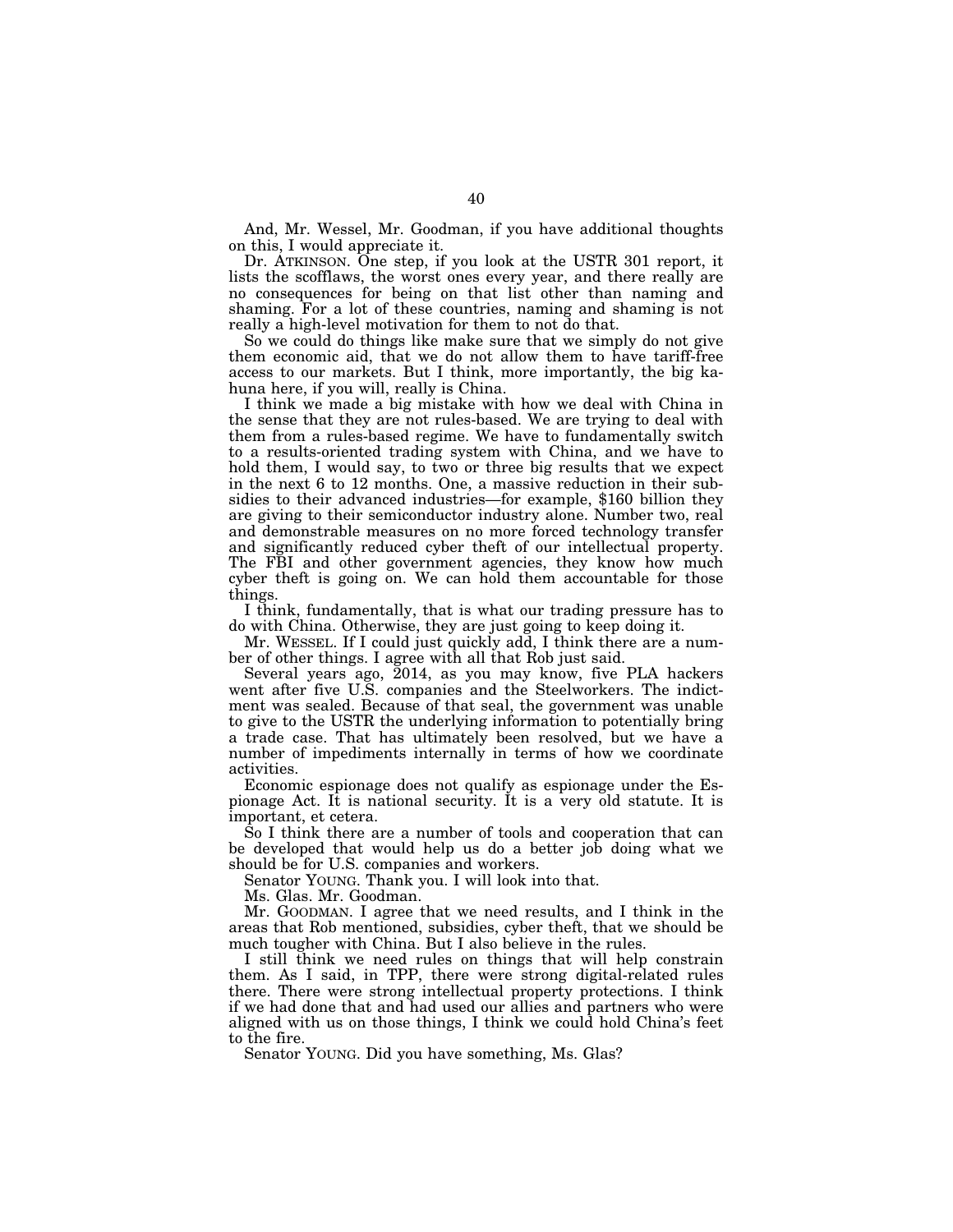Ms. GLAS. Just one thing to add, since I raised it in the last comment around the overcapacity in certain energy-intensive, trade-exposed industries, including steel and aluminum. China has made various commitments to curtail that overcapacity, has said that they will be transparent in that process of bringing the overcapacity in line, and that, in fact, reports coming out of China say that a lot of what they are sharing in terms of government documents is inaccurate. So what are the repercussions for not living up to agreements that we have made with the Chinese?

That is why a lot of our comments today, from almost all of us, about enforcement is a key priority for all of us.

Senator YOUNG. I would like to turn to the principle of reciprocity within the context of economic statecraft. What is it? Do we have it with China? If we do not have it, how do we get it? And then if you have additional views on this notion of reciprocity, I would welcome your sharing them with us.

Why do we not just go down the line? Dr. Atkinson, please?

Dr. ATKINSON. Reciprocity is the notion that they treat us the way that we treat them and vice versa. We definitely do not have that in a wide variety of areas. Again, because we are a rule-of-law country, we treat the Chinese differently, and their investments, and others differently.

I think, for example, with regard to CFIUS, we just need a regime that treats Chinese investment differently than we would, say, treat Canadian investment or German investment. The Chinese, as Mike Wessel has said, they do not allow us to invest in most of their industries without a JV. Why would we allow them to invest in our industries, if they do not give us that same reciprocity?

That is why I also agree with Mike Wessel on the whole notion of a BIT. I think us adopting a bilateral investment treaty with China would be a mistake, because it would mandate us to rules that we would have to live by, and they have shown that they are not going to live by the rules.

Senator YOUNG. Anything else, Ms. Glas, Mr. Wessel, Mr. Goodman, about reciprocity? Okay, if no, then I would like to briefly turn to this national economic security strategy, legislation that Senator Merkley has joined with me along with Senators Rubio and Coons in introducing last month, bipartisan in nature.

Dr. Atkinson, in your prepared testimony, you indicated that we should pass it. Why do you believe that Congress should pass this legislation?

Dr. ATKINSON. I think there are two main reasons to pass this legislation. One is, we simply do not have the kind of analytical capabilities and focus in the White House. And I am not saying it is this administration; all administrations, frankly, have not focused on this. Making that a mandate that they have to come up with a plan for Congress on the linkage between economic security and national security will just make them think harder about this and do the kind of legwork they need. That will lead to the kind of institutional cooperation we need with different agencies to move forward.

But I think perhaps even more importantly, we need a much stronger national consensus politically around our ability and need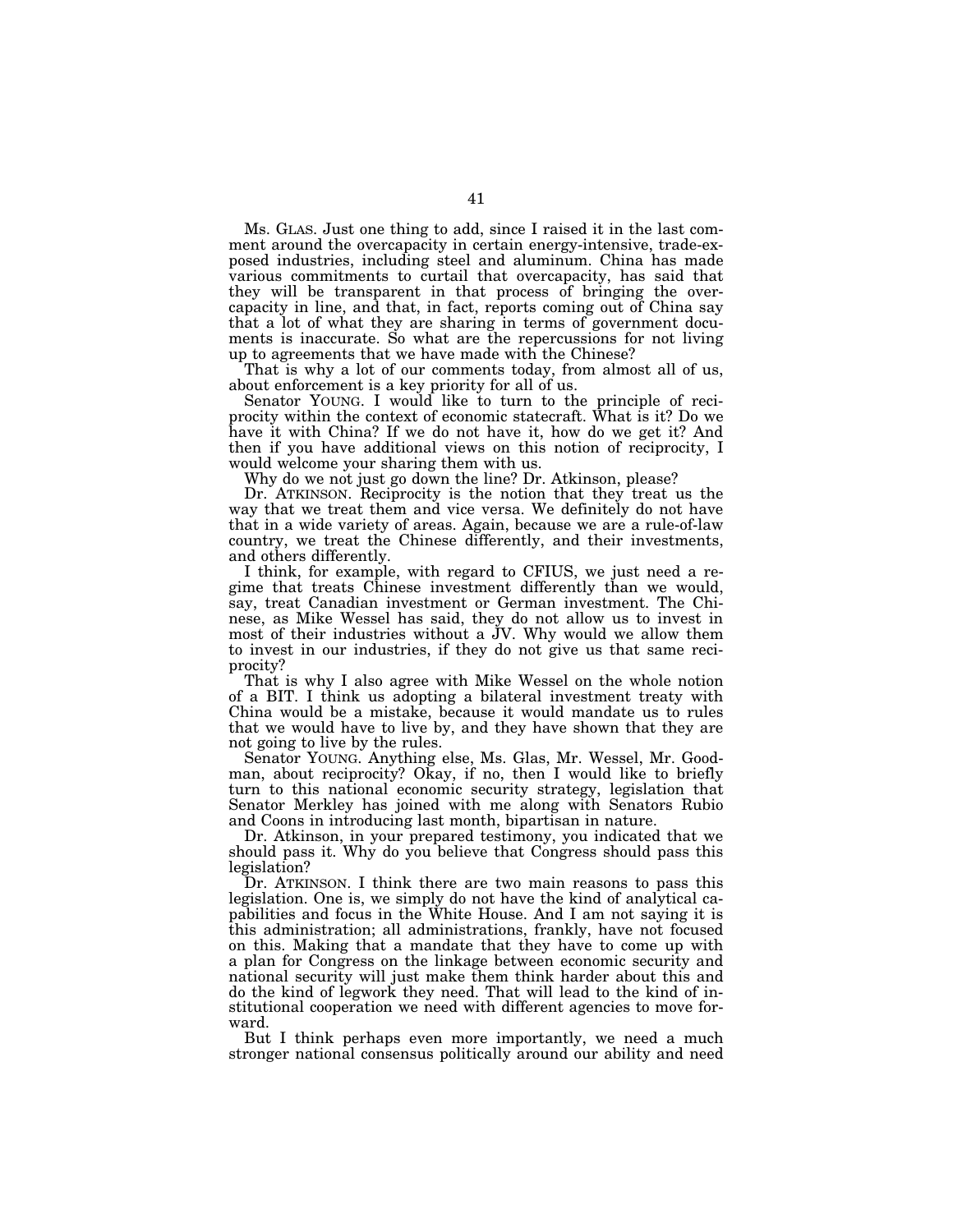and requirement to take stronger actions in these areas. That has been harder to do. When we link it to national security, it becomes a lot easier to do because everybody can get behind national security, and rightly so.

So I think tying economic security and national security together just makes it easier for us to take the kind of steps that we are going to need to take to be competitive and secure.

Senator YOUNG. Does anyone else have anything to add on the importance of this legislation?

Mr. WESSEL. I think it is a vital piece of legislation, and I believe I referred, in my testimony, it pales by comparison, but a similar challenge that occurred in the 1980s when we were looking at Japan's competitive threat, what they were doing in semiconductors and a number of other sectors.

The President convened the Young commission, which in many ways would do what you have suggested. And it is a good title, a new Young commission. That really raised the debate nationally. It looked at everything from what we were going to do in these leading-edge industries to what we were going to do about STEM education, what we were going to do about investments, et cetera. It helped give people an understanding that their government was on their side and that there was an action plan, and people were being led down that process.

It was an important action then. I think it would be very important now.

Mr. GOODMAN. Can I just have one point? This act was really, in a way, music to my ears, because I have worked in a foreign policy context at a think tank focused on foreign policy and national security in which economics is kind of an afterthought, or the tail on the dog. So my whole life is about trying to make the point that economics is a key part of national security and power. So I think it is totally in-line with what I believe we need to do.

We need to integrate this. And I think structurally in the government, we need to do a better job of integrating economics.

So, for example, the NSC and NEC, I think they need to work even more closely and seamlessly together in the White House. I think the State Department needs to have stronger economic diplomacy capabilities. The fact that there had been talk about diminishing that role or not funding it I think is a big mistake. I think at the Treasury Department, where I worked, I was on the international side with 200 people, and there were thousands of people doing domestic economics. I think we needed to have a better integration of those structures.

So I think there are a lot of things that we can do to structurally improve the way we handle economics and national security.

Senator YOUNG. I could not agree more, based on my consultation with you and others. And thank you for your encouragement.

Mr. Merkley.

Senator MERKLEY. Thank you.

Mr. Goodman, you mentioned that you had been in Myanmar, also known as Burma. Myanmar has just engaged in a massive process of ethnic cleansing. Was that a topic that you discussed with the officials while you were in that country?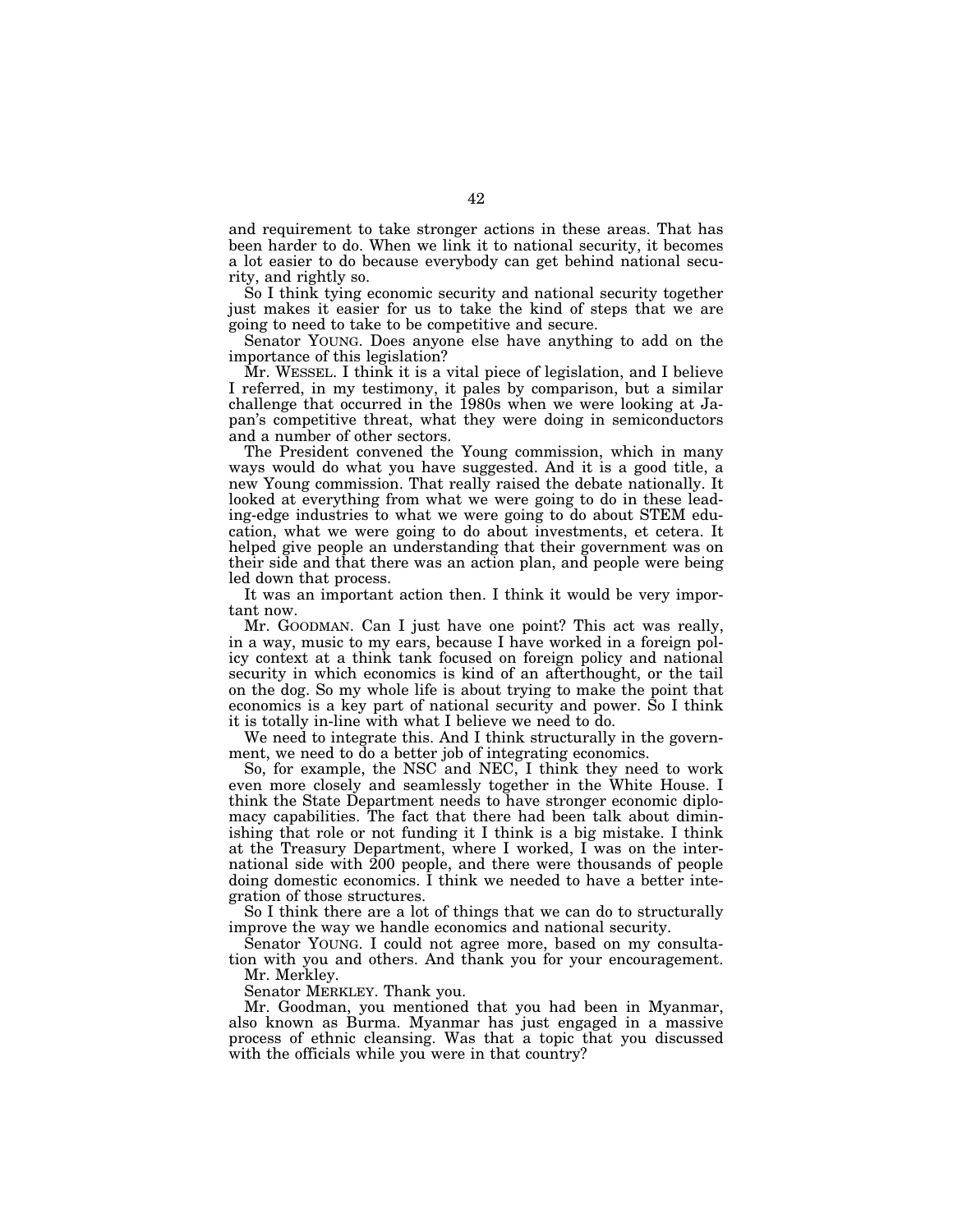Mr. GOODMAN. The purpose of my trip was to look at economic issues, and I did not focus specifically on that, but, of course, it was a major issue of concern when we met with the U.S. Embassy. It is a major focus of what they are paying attention to. We were looking at some of the activities of China in the north of Myanmar economically, and they have a special economic zone and a port up near the Rakhine area, so we were talking about their involvement economically in the context of that problem.

I am not an expert on that issue per se, so it is not something that we were particularly investigating on this trip. But it is a terrible problem, and one that the U.S. needs to be deeply engaged in.

Senator MERKLEY. It is horrific. And our Foreign Relations Committee has passed out sanctions against their military, but their military is engaged in the denigration of the Rohingya people since they took over in a military coup decades ago, to the point that the rest of the country views that ethnic minority as almost subhuman. The ethnic cleansing is tremendously popular.

If countries like the U.S. do not push back and stand up against the massacre of ethnic minorities and lead the world, who will? There is always a group that says, well, we should pursue the economic opportunities and kind of look the other way, but I certainly hope that is not the way our country proceeds.

Ms. Glas, I wanted to turn to your comment about the Buy Clean in California. Can you describe, just very briefly, very quickly, how California gives preference for clean products?

Ms. GLAS. So California passed this first-of-its-kind legislation this last legislative session, and it was signed into law by Governor Brown at the end of last year. Essentially, it provides benchmarking. Under California law, there is not a Buy America requirement for procurement of products. There were actually a lot of newspaper articles around pollution and the overcapacity of the steel industry in China and how that was impacting air pollution on the West Coast in the United States. Because that started getting media attention and people started looking at, ''Well, where are we procuring our steel from? Where are we getting some of our insulation products?'' For some of these heavier industries, what could we be doing here in the State of California to really reward the good players, not just U.S. companies, but the better than average in terms of environmental standards?

So there is a lot of benchmarking that exists out there for some of these heavy industries. It is an innovative piece of legislation. The State of Washington is moving forward with a sort of demonstration bill that we would love to work with you on.

Senator MERKLEY. Thank you. I wanted to note that you started by describing how that was inspired in part by the Chinese steel being used in the San Francisco Bay Bridge. That particular instance was done through something called the segmentation loophole where the contractors split the cost of that bridge into small sections in order to bypass Buy America at the national level.

That is an issue that I put on the floor of the Senate as an amendment, and we did get bipartisan support to close that loophole, so they could not, today, build that bridge in that fashion,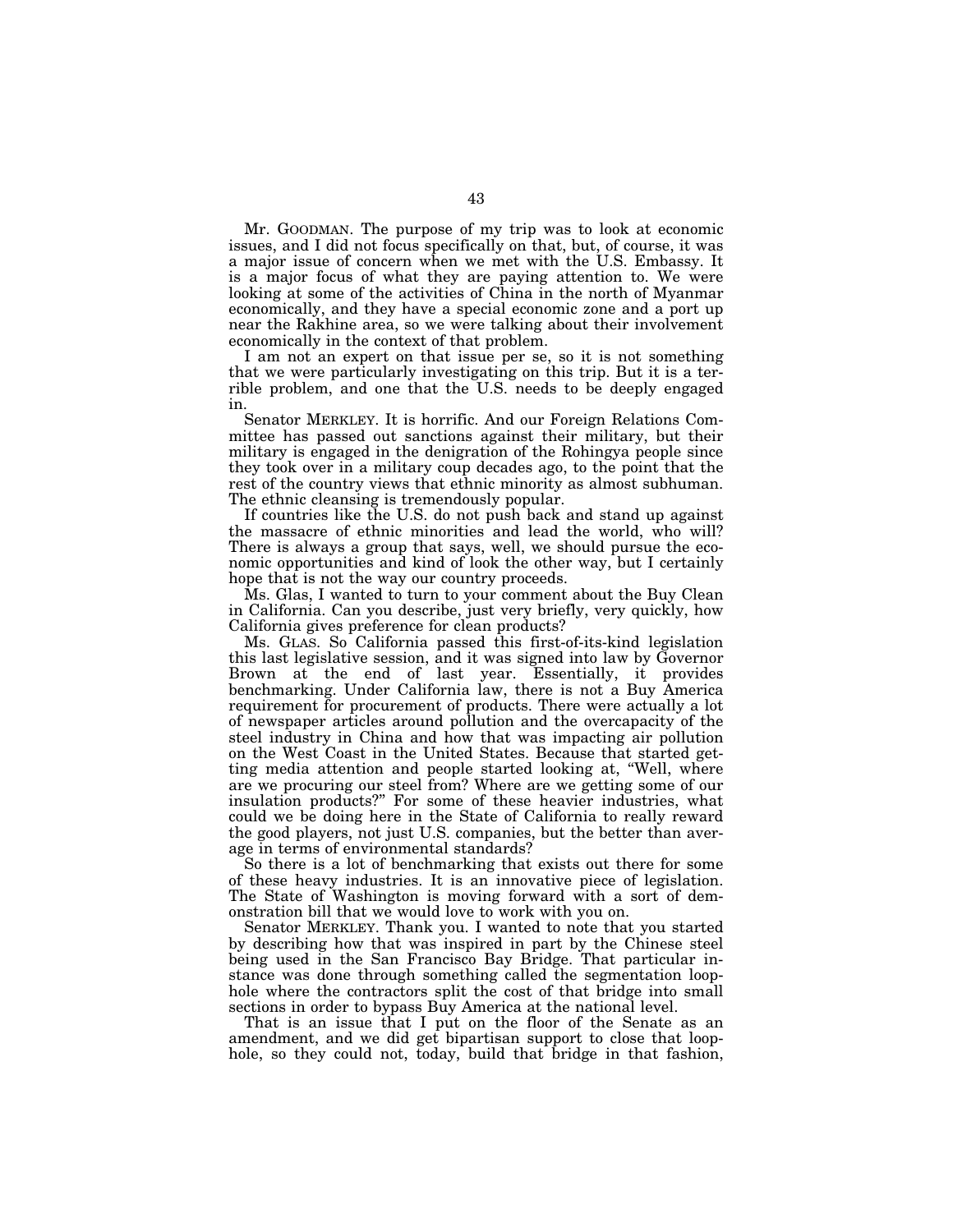thankfully. But I had never thought about the pollution effects of that, so thank you for bringing those up.

I wanted to turn to a piece of the strategic puzzle, which is, when China runs up a massive trade surplus, what do they do with the funds that they have piling up in China? One of the things they do is they buy American companies. Another thing they are doing is prestige projects around the world, like stadiums and highways infrastructure to gain goodwill. A third thing they are doing is buying up mineral assets around the world that will be very important in the future economy.

As we look at that part of the strategy, which often gets forgotten, does it add anything to understanding how important it is to take on this imbalance?

And by the way, Dr. Atkinson is very involved in Oregon, so I wanted to mention how delighted we are that you are bringing your expertise to our State or contributing to the world from our State.

Dr. ATKINSON. Thank you. I am a proud Duck.

I think people make a mistake when they say, well, China used to buy our T-bills and now they are investing in our companies, so is that not good? There is no difference. In fact, the latter is worse. They are recycling their money in order to keep their currency lower, but they are also buying up our companies.

They are using that surplus cash to come buy up our companies as a direct way—or invest in our companies. I think I mentioned the DUIX report in my testimony where they have estimated—I believe it is 10 percent to 20 percent of all venture funding now in Silicon Valley is Chinese-backed. So they are recycling the money, basically, to buy our technology. In many, many cases, that is what they are doing, and then taking that technology back to compete with us.

Senator MERKLEY. So we should recognize that as a competitive challenge.

Yes, Mr. Wessel.

Mr. WESSEL. We certainly should do that, and I think Rob has talked about the need for CFIUS reform. I think there are number of things that will get at the venture capital funds and accretive transactions, et cetera, that are now sort of going under the radar.

In addition to that, and I believe Rob talked about it in his testimony, in the area of 5G, which is the new telecom standard, the South China Morning Post said China is spending \$411 billion. So building up these massive reserves is also giving them the capital they need to be able to invest in these technologies to buy companies to ensure that they have the wherewithal to succeed and make mistakes, because in all of these developments, you are going to make mistakes.

In a market-based economy, as you know, you make a mistake, it is hard sometimes to get the next round of funding. China does not have that problem.

Senator MERKLEY. Yes, Mr. Goodman?

Mr. GOODMAN. Can I just add one other dimension, which you alluded to, which is China's Belt and Road-related initiatives of building infrastructure around the Asia-Pacific and the world? This is a major—in fact, I would say it is the central legacy item for Xi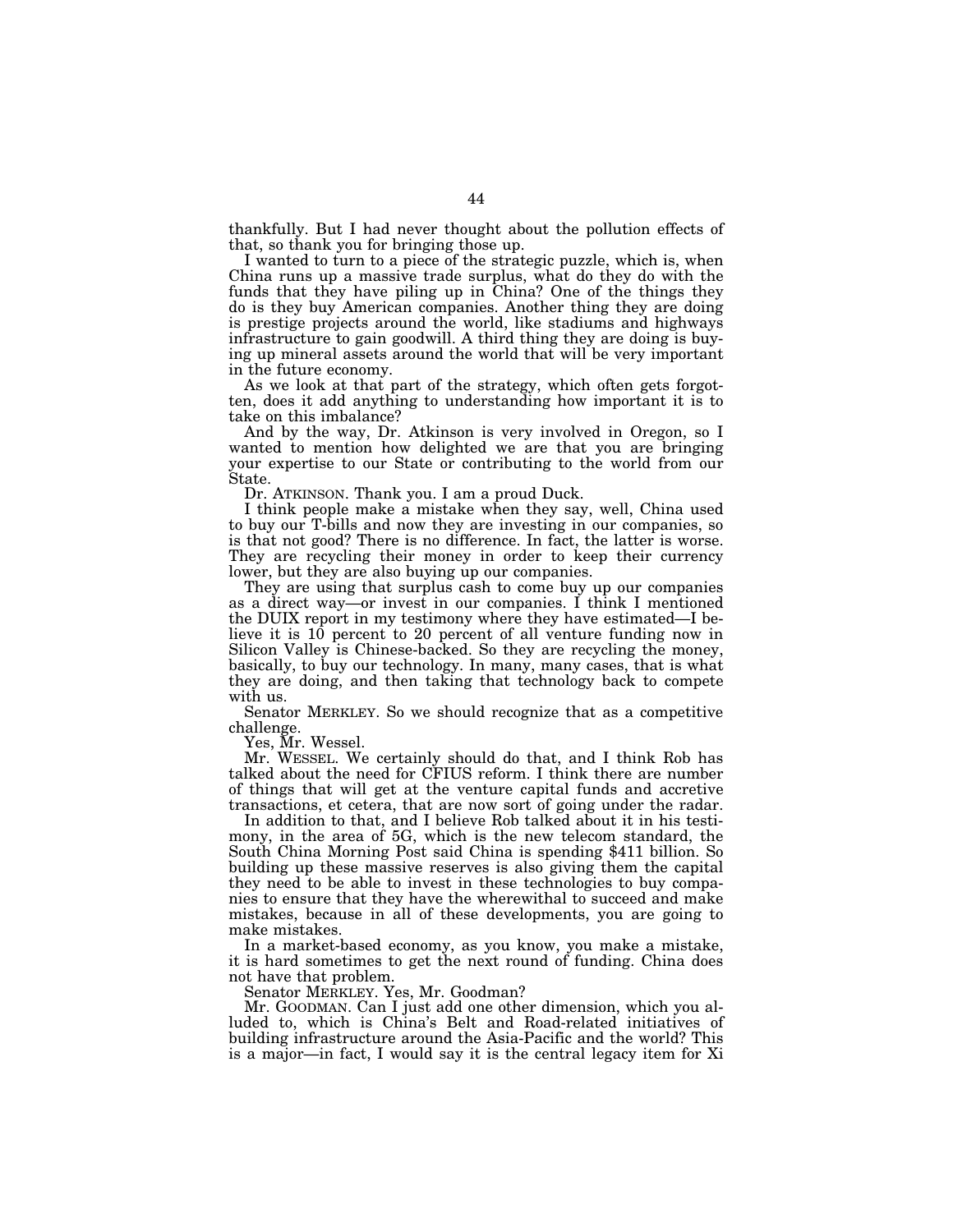Jinping in terms of external power projection. He has this ambitious plan that may be \$1 trillion of spending, ultimately. A lot of that money is going to be wasted, by the way. Talk about money that is spent poorly. But some of it is going to stick.

And I think we need to be in this game. I know it is a faraway story, and infrastructure is four syllables that puts people to sleep, but it is actually a really important competition out in that region. As I mentioned, in Myanmar and other places, one of the first things you hear is people want infrastructure. And they know that the United States is not going to bring \$1 trillion of government money, but we might liberate, if we do the right things, a lot of pension monies. We have trillions of dollars that would come into infrastructure as a long-term investment class, if, life insurance money, others, if they thought they could get a return on this investment.

That gets to the conditions under which this investment is made, and we bring a lot of the best practices that would help make for better infrastructure investment in the region, not create social and environmental damage in these countries, not create huge debt problems for the borrowing countries, which is a huge issue that the IMF and others have expressed warnings to.

So I think it is really important for us. And in that context, I mentioned breathlessly, because I was running out of time, in my opening statement that the BUILD Act, which some other Senators are sponsoring to move forward with a new, supercharged OPIC with some additional funding capability, the ability to invest in equity positions, is very important.

It is much smaller than the China Development Bank's firepower, but it is an important piece of what we bring to the table: great companies, great products and services, rule of law, and an ability to sort of release this trillions of dollars of private money.

Mr. WESSEL. If I could just add quickly with regard to OBOR, One Belt, One Road, but also, as you noted, investments in other nations, China often brings its own people over there, often their own workers. They often supply the materials, so that the benefits to those economies are limited. They often build a rail line simply from the mine to the port, so that they can get the materials for their own use rather than really investing in the country, the kind of things that we do to ensure broadly shared prosperity.

Senator MERKLEY. Yes, a significant difference there.

I did have to smile for a moment, Mr. Goodman, when you were talking about the BUILD Act, because we now have three BUILD Acts. We have my former legislation from last cycle, which was about restoring shop classes across America as part of a CTE effort, and then we have the BUILD Act you referred to, and now we have the BUILD Act, which is the new name for the TIGER grants. So we are all going to be very confused in the conversation going ahead.

Thank you.

Senator YOUNG. At least the BUILD Act has one syllable.

[Laughter.]

Senator YOUNG. Dr. Atkinson, this proposal that you have advocated for, Congress mandating USTR producing a global mercantilist index, this report would comprehensively identify all of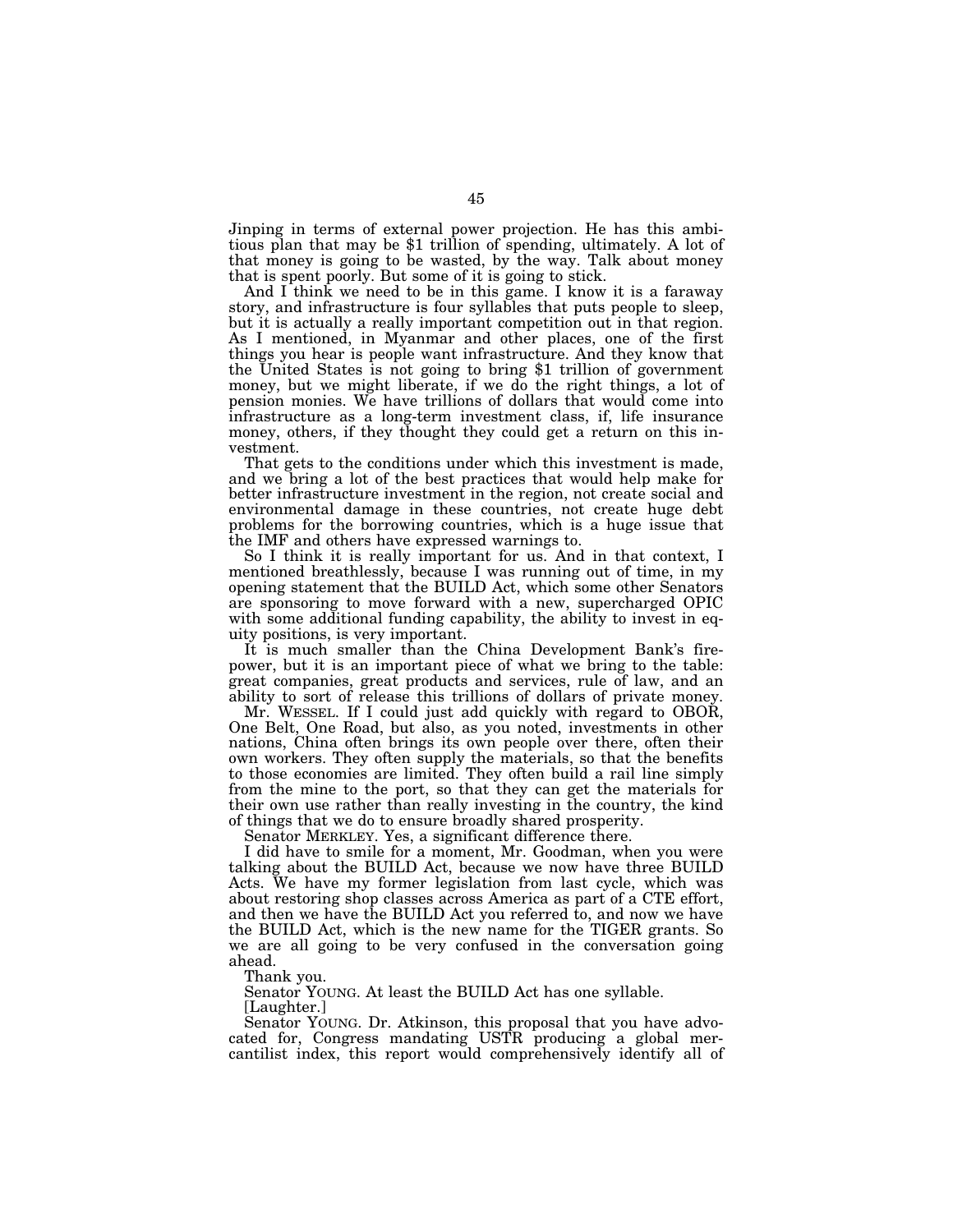the innovation mercantilist policies of America's trading partners and rank the worst offenders.

My question for you is this. Should a low ranking trigger more scrutinizing treatment under CFIUS?

Dr. ATKINSON. I certainly would think it should trigger more scrutinization of many, many things that we do as a government to help other countries. I think with regard to CFIUS, yes, but it does not necessarily mean that it should trigger it. It means that it should have a review.

So some countries are mercantilist, but they do not really have a strategy to buy up our companies. Sometimes, when the acquisitions are made, they really are business-to-business. They are capitalists in their country with our capitalists. I think what is different about China is even the private sector investments are really government-led, government-backed. That, to me, is the fundamental difference.

But I agree, it should certainly trigger some deeper look.

Senator YOUNG. Okay, thank you.

I am going to turn to the topic of using existing tools more effectively.

Mr. Wessel, you write in your prepared statement that you believe we already have many tools we need to address China's predatory economic practices, but we just have not been willing to use them, have not found the wherewithal, or we have not been creative in bringing them to bear.

Can you briefly elaborate on that point and highlight maybe one or two of the most effective tools that are available to us that we are not optimally employing right now?

Mr. WESSEL. A quick piece of history, very quick, which is, right after China joined the WTO, there was a honeymoon period. People wanted them to abide by the rules, et cetera, and give them time. That honeymoon period was far too long. We gave them too much leeway.

Congress has the ability, and I think it was mentioned earlier, of reclaiming jurisdiction over Congress' section 1, chapter 8 authority over international trade to self-initiate cases or to demand that cases be filed. So when one looks at what this administration has now done on intellectual property with the 301, that case could have been filed 7, 8 years ago.

All the things that we are experiencing now could have been done then. Congress had the authority and, I believe, should have stepped in. That is true in green technology, in auto parts, and in any number of things. That is number one.

Number two, finding out about subsidies is very hard, but U.S. companies, those that are publicly traded, are under the jurisdiction of the SEC, and that information is material, and the SEC, without releasing the data to the public, can help gain information from what is happening with these companies, both in terms of the subsidies they are getting as well as the IP that they are being forced to transfer, and action can take place on that.

There are a number of other self-initiation authorities, section 201, section 337, and others, all of which together would send a message to the public that our laws are going to be properly enforced.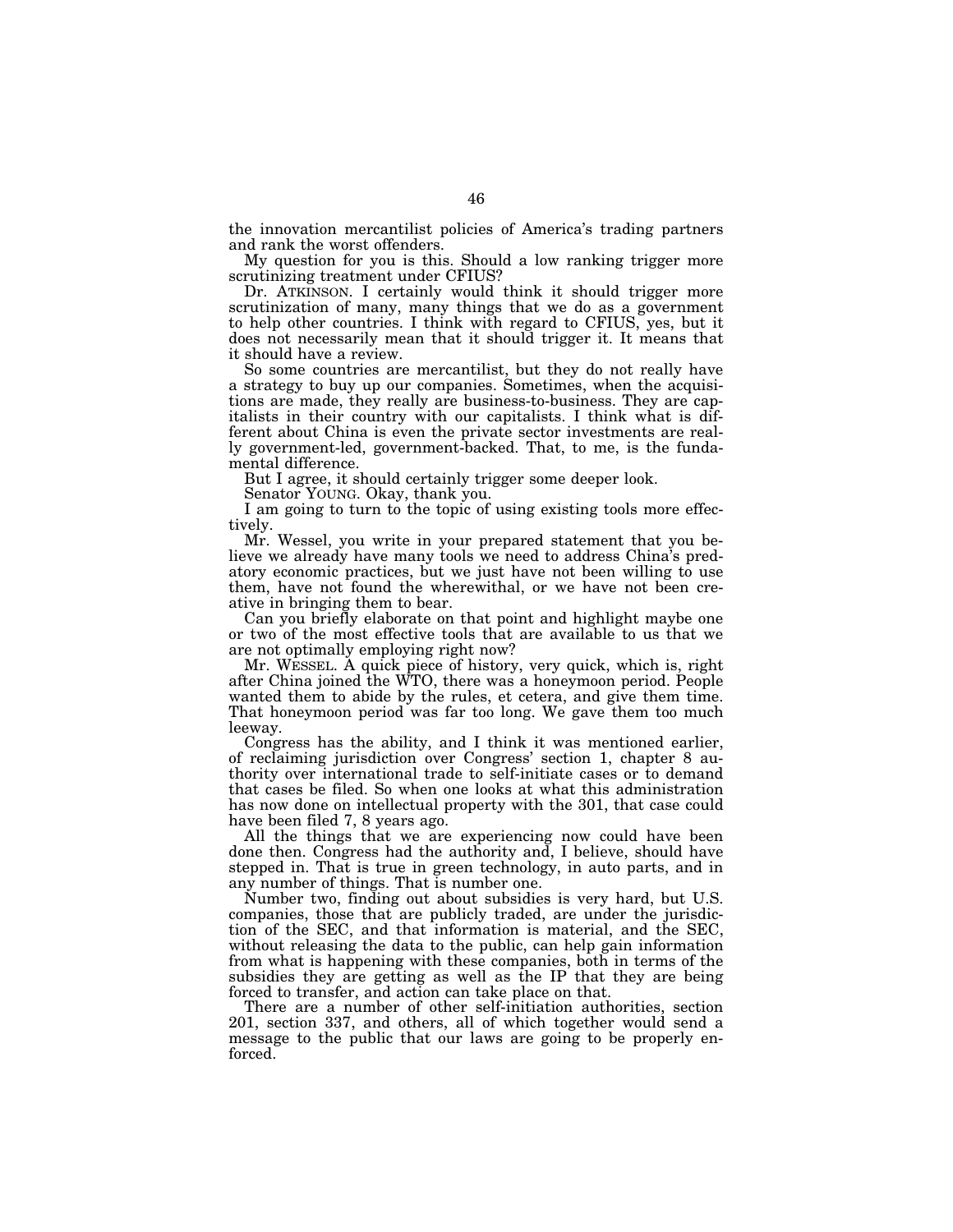Senator YOUNG. You mentioned the Public Company Accounting Oversight Board, or PCAOB. What specific action do you believe Congress should take with respect to reciprocity and this board?

Mr. WESSEL. The fact is that China has refused to sign a memorandum of understanding that would allow our auditors to get access to the work papers. That is something vital under the SEC— I believe it is the 1934 act—so that investors will have adequate information. If China does not allow that, we should not be allowing them to list on U.S. exchanges.

Senator YOUNG. Very good. Do our other witnesses have anything to add on the topic of using existing tools more effectively?

Dr. ATKINSON. I would add one to what Mike said, and that is, under the WTO rules, the Chinese are supposed to report all subsidies and trade-distorting measures to the WTO, and they have not really done it. Therefore, we are somewhat in the dark on that.

We need to insist on that. And if they do not do it, we need to bring a WTO case against them for doing that.

Assuming that they do it, that will then open up a whole other set of avenues to bring cases against them for WTO-illegal subsidies. That is something we could do quite quickly.

I 100 percent agree with Mike on self-initiation. One of the reasons we have not brought more cases is the USTR looks to industry to bring cases. Industry will oftentimes not want to bring cases because they know they will be singled out for punishment by the Chinese Government. So we need to start self-initiating cases on behalf of both U.S. industry and the U.S. economy.

Senator YOUNG. Thank you.

Mr. Goodman, in your written testimony, you say that Washington needs to leverage the private sector better. Moments ago, you referenced the opportunities that we might have to open up investment from public pension funds, from insurance, and others in infrastructure overseas. As certain public pensions are seeking higher ROIs, it might make some sense to allow them to do so domestically as well as internationally. We are already looking into that as an office.

Are there other ways in which you believe the Federal Government can better work to bring to bear the private sector to respond to international predatory economic policies?

Mr. GOODMAN. Yes, Senator. I think it is critically important to have the private sector engaged in this. As you said, they have access to huge amounts of capital but also to great goods and services.

I mentioned, in Myanmar, this human capacity point. A lot of these great companies like GE and others bring Myanmarese engineers to the U.S. and train them. I think we need the private sector in a lot of ways involved in this story.

I think that we could engage them more through mechanisms that are similar or equivalent to what we have in APEC, as somebody alluded to—I think you did, or Senator Gardner—the Asia-Pacific Economic Cooperation forum, where they are integrated into the policymaking formulation process. I think if we did that in other contexts, that would be quite helpful.

I agree that we need them. I mean, I agree with Rob's point that they are afraid of filing cases, and they are afraid of really sticking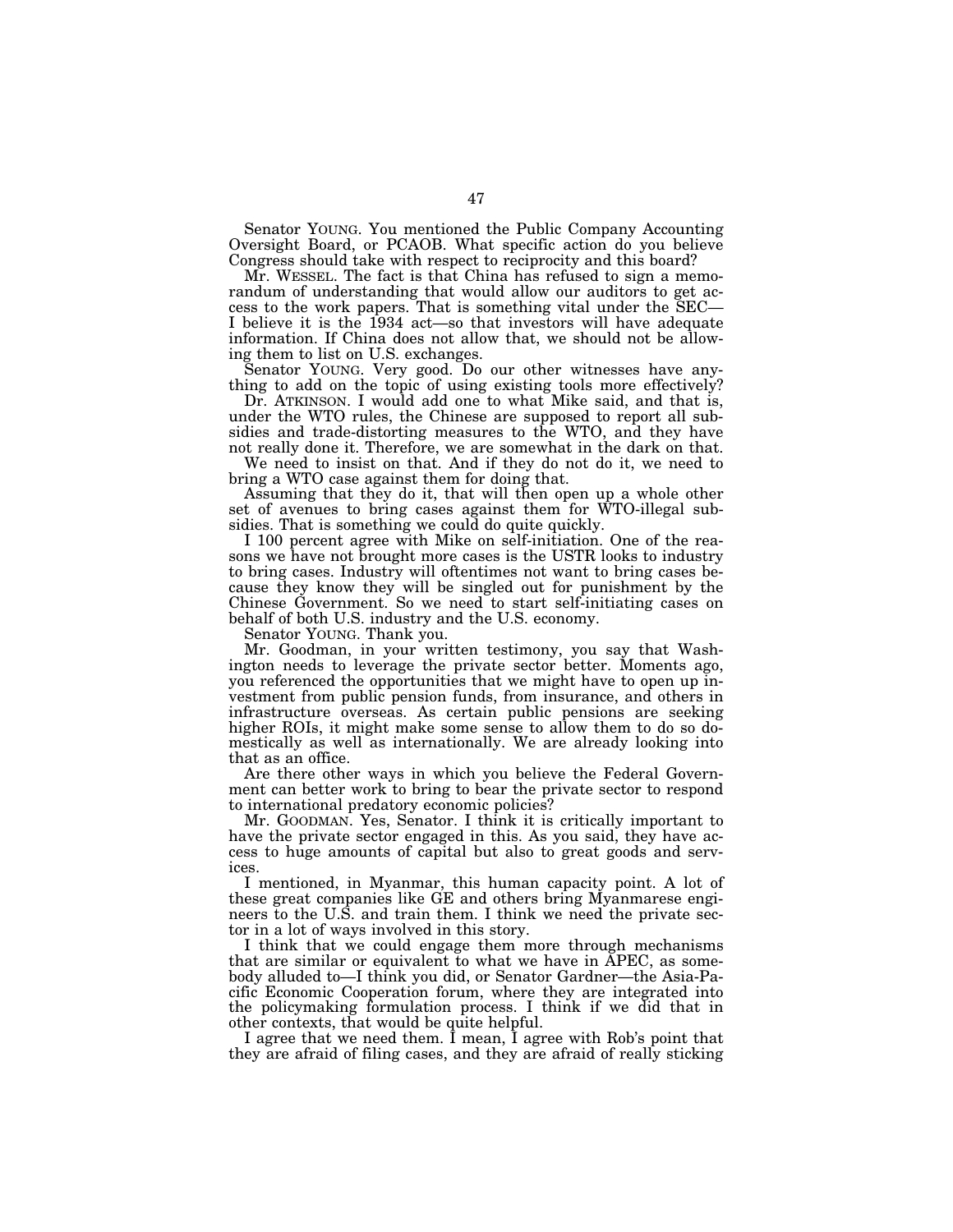their necks out, because they have a lot at stake in China, for example. I think that we should find ways to encourage them to, if not file cases, at least provide more evidence, more willingness to step forward and say what the real problems are, because there are serious problems for our investors over there, and I think they could be very helpful in shining light on those practices.

Senator YOUNG. There might be instances in which we could anonymize the information and encourage private companies to report to our government, so that we might, in turn, where appropriate and where possible, be able to respond diplomatically in other policy realms. Does that make sense?

Mr. WESSEL. As I understand it, and I will supply you some more information afterward, but I believe it was the cotton case against Brazil where the administration, through a WTO case, was able to aggregate the market effect rather than have to show a specific injury for a company. There are ways of doing that across-the-board in steel, in paper, in any number of areas where you could show that there has been hacking, for example, and that there has been a market effect in terms of penetration by the Chinese or other players, et cetera.

So I think a lot of work could be done here that would protect companies, which we are not looking for them to be bloodied in the fight, as well as advance U.S. interests.

Senator YOUNG. With respect to the WTO, are there other things we might be doing to improve the dispute settlement procedure? It is often 2 years, 5 years, sometimes longer, as I understand it, before final relief is available. Justice delayed is justice denied, in the economic realm.

How about ways to more expeditiously adjudicate these situations and provide relief? Any recommendations on what we might advocate for?

Mr. GOODMAN. There is no question that the WTO dispute settlement mechanism is unwieldy and needs reform. I think this is a bipartisan issue. The Obama administration, I think, was trying to work on that. Obviously, the Trump administration is very concerned about that.

At the same time, we win most of the cases we file, so we want to not throw out the baby with the bathwater. I think it is important to try to use those mechanisms. The fact that we have filed a case on forced technology transfer I think is a good thing.

I have not myself studied the dispute settlement system to be able to give you detailed recommendations, but there are people who have done that. Maybe the gentlemen here have done more work on that. But I think there is definitely a need to improve it and make it faster and more likely to produce the kind of results that are going to challenge practices like China's.

Senator YOUNG. Thank you.

Senator Merkley.

Senator MERKLEY. So China charges us 15.5 percent tariff on our Ag products, and we charge 5.2 percent on theirs. Why should we not charge them the same tariff that they charge on us? Anyone who would like to jump in?

Dr. ATKINSON. We wrote a report before the administration came out with its tariff proposal, and one of the arguments we made, if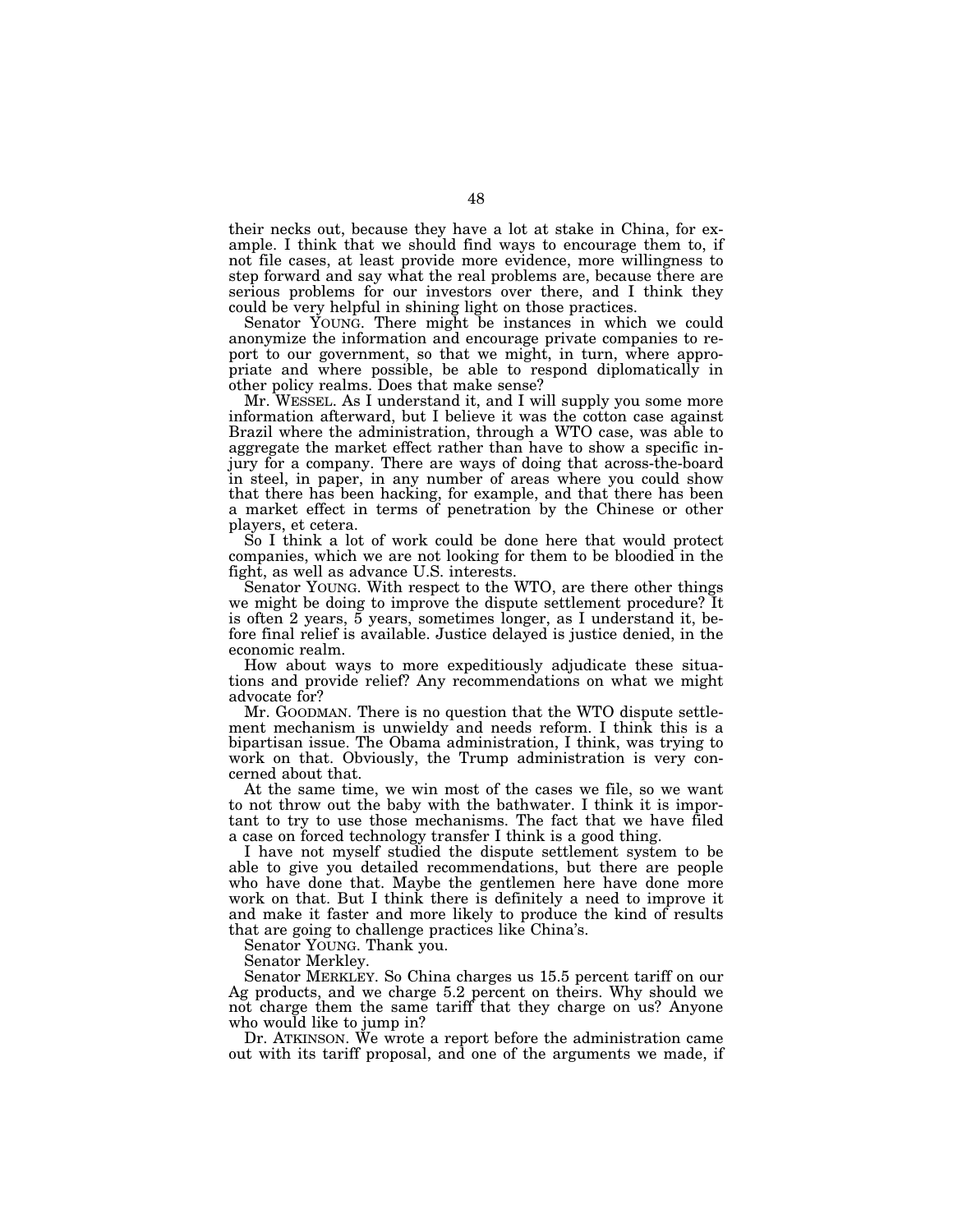you look at what the Chinese have threatened with their retaliatory tariffs to the President's tariffs, they were largely all on consumer final goods, wine and things like that. The administration had many more of its tariffs on producer goods and capital goods, including things like computers.

So my nuanced answer, Senator, is, yes, we should have reciprocity in general, but there are certain things like, for example, when a U.S. company buys a machine tool to improve their productivity or buys a server to improve their productivity, putting tariffs on those Chinese products basically raises the cost of capital goods for our companies and makes them less competitive. So I would fully agree on many, many products, particularly consumer products like food and others, it makes perfect sense. Autos would be another example.

Senator MERKLEY. The auto tariff differential is 25 percent versus 2.5 percent. But would it not kind of catch their attention if we said we are going to invoke reciprocity?

Dr. ATKINSON. It is a little bit like hitting a mule over the head to get them to come to water. You have to use a lot of sticks there, and this would be one stick to get their attention, absolutely.

Senator MERKLEY. I think it would get their attention. I am not saying necessarily that is directly the right thing to do, but the fact that we have set up a system where we continue to give them far lower tariffs in our market than vice versa says something is wrong.

I think at one point we viewed their economy as so far behind ours that this made some sense, but, I must say, I have had different trips to China. I went there and saw back in the 1990s a lot of bicycles. I went back and saw a lot of cars. I went back again and saw a huge amount of infrastructure, bullet trains, metro systems, and came back and said, in many ways, on my most recent trip, their cities look more developed than ours.

I mean, that bullet train trip I took was the very first one from Beijing to Tianjin. Now they have a whole network of them around the country. I mean, massive changes there. So that buildup of resources from the trade surplus with the United States is not only helping in all those other things that I mentioned but also investment in their own internal infrastructure.

It seems to me like we may have come to a point where the impact on our jobs in this country, not just the factories but the supply chains to the factories, and not just the supply chains but the loss of those paychecks in our retail stores, so it hits us three different ways. Maybe we should start rethinking it.

In that regard, I wanted to turn, Mr. Wessel, you made a reference to the ''Made in China 2025'' strategy, which is specific, intense planning by the Chinese Government to be self-sufficient in 10 key sectors. So they have that plan, and then they have this other plan massively subsidizing their manufacturing to undercut the market in the United States, run a trade surplus, take those funds, by strategic minerals, do prestige projects around the world, buy shares in American companies or buy control of American companies.

They have a plan, and they are moving forward with massive momentum. Where is our plan?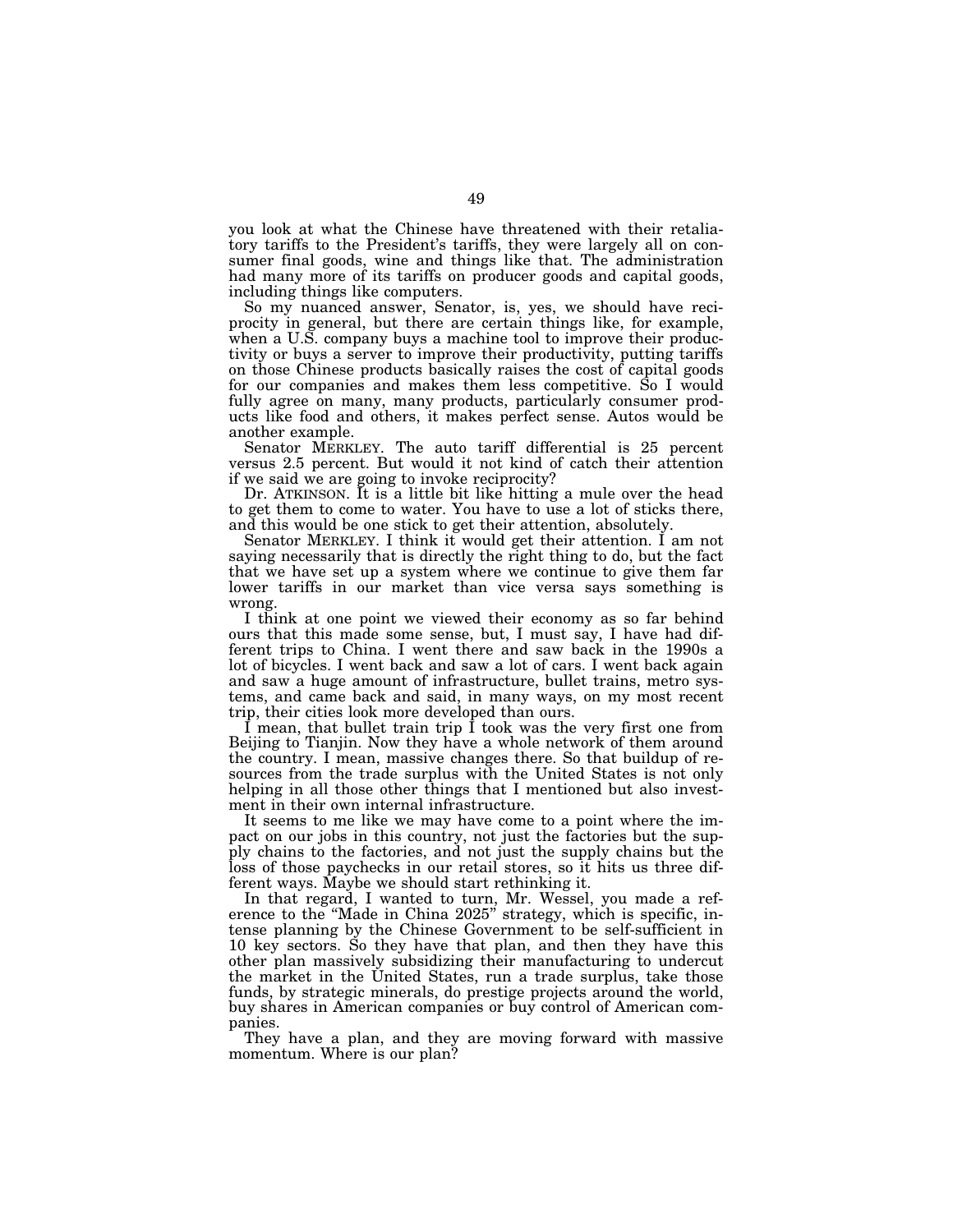And after Mr. Wessel completes, I think it is an important enough question to have any of you weigh in.

Where is our plan?

Mr. WESSEL. My response is that plan will probably come after the bill that you two have co-authored passes and is implemented by the administration.

I think we are just waking up to the challenges and threats of China's activities, not only China 2025, the 13th Five-Year Plan, what is known as the Thousand Talents Program, the 111 Plan, a whole slate of programs that, quite frankly, I do not think we really had our hands around or understood the impact.

China now has the two fastest high-performing computers in the world. We will probably catch up, and it will be traded back and forth. 5G, Huawei, I believe, has 10 percent of the patents.

We are seeing the Chinese succeed because of the massive amounts of capital being invested; our companies who are assisting willingly and unwillingly at times; of course, technology transfers; and outright theft of intellectual property.

We need a plan. Your bill would help do that. I think this administration is looking carefully at it. Their National Security Strategy did have more of an economic component than I think past strategies did. But we are essentially asleep at the switch still.

Senator MERKLEY. Where is our plan, Ms. Glas?

Ms. GLAS. I will reiterate everything that Mike Wessel said, but I would say to you that that is the right question to be asking.

I can speak from some of my own personal experience having worked at the Commerce Department on trade issues, and I traveled extensively to Southeast Asia. Reflecting on some of the conversations I had with chief economic officers in the region, not just China but in Vietnam and other locations, all of these countries are strategizing around their economic development plan, not just China. China has seen exponential growth that you have seen with your own eyes in your trips over the past few years and the past few decades.

It is time to change the conversation with China. We should be demanding more. We should be asking for more. And this will take leadership from both you and others in Congress, and the administration, to put feet to the fire on this issue.

We should be asking for reciprocal market access for our goods that we are making here. We should be constantly evaluating new goods that are emerging in our various tariff categories that are growth opportunities for U.S. producers to export product abroad. These are conversations that need to continue to evolve and not just be reflective of when China joined the WTO.

So that is the right question to be asking. It is time to get much more tough on China than we have been. With both of your leadership, we look forward to engaging in that effort.

Senator MERKLEY. Thank you.

Mr. GOODMAN. I think the fact that you had to draft that legislation shows that we do not have a plan and we need one, so I think it is a great start.

I do think that we have to also, and this is kind of in a way heretical because the term ''industrial policy'' in the United States is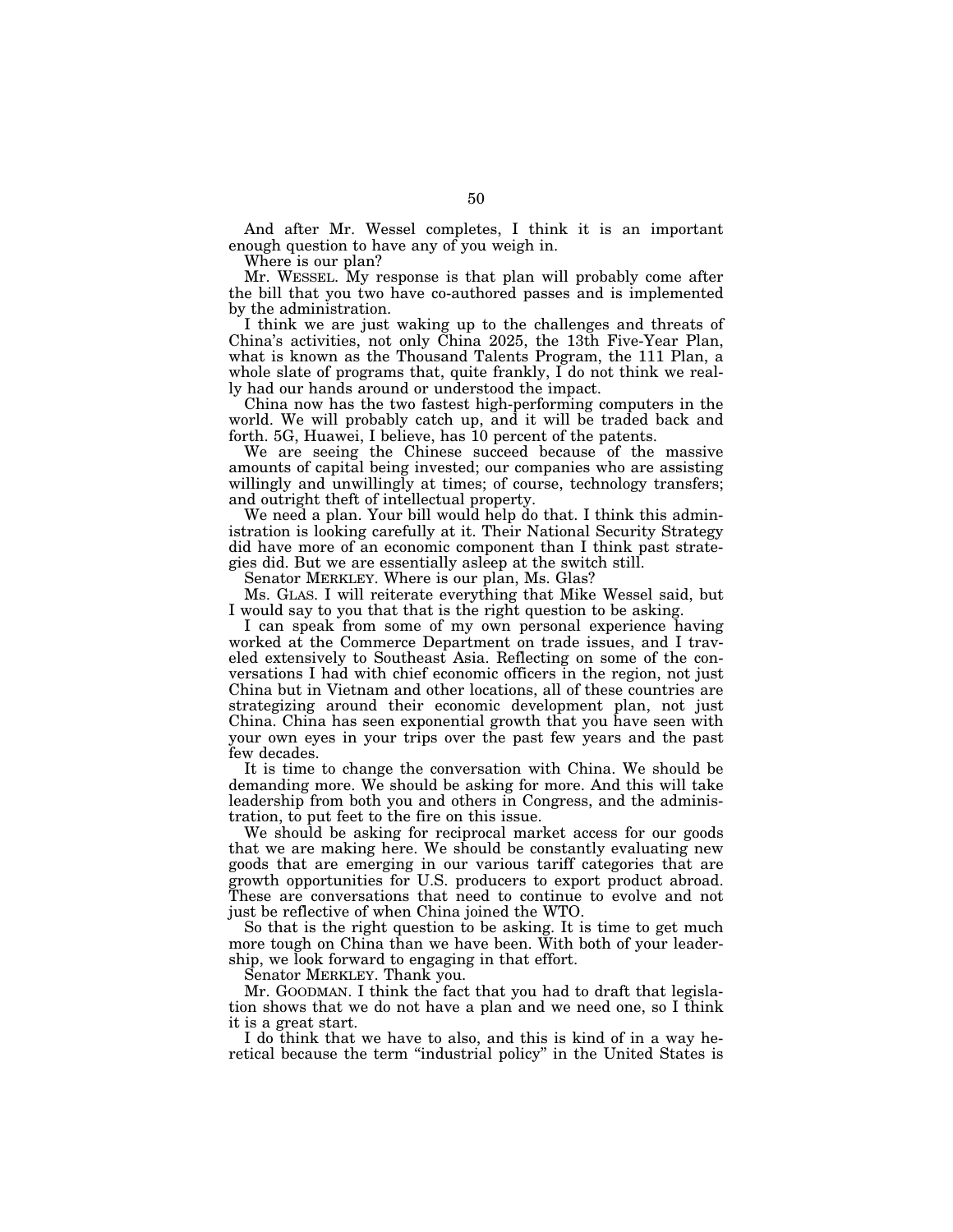a dirty word, and I think sort of rightly so. We do not do that. We do not do that in a sort of organized way and should not.

But the fact is we have invested strategically in the past in things like the Internet, in biotechnology through NIH, and so forth. We, I think, need to be more focused on those targeted, strategic—back in the 1980s, I am originally a Japan guy, and back in the 1980s, when we were threatened by the Japanese in the semiconductor space, we got together with 15 or 16 companies and set up SEMATECH, and that actually worked.

So I think if it is done in a smart way, I think a targeted plan of trying to invest in strategic technology is right. I do not think we should do across-the-board industrial policy, but targeted investments like that make sense.

Can I just circle back on your earlier question, Senator Merkley? China as a developing country, they should not be allowed to get away with that anymore. Yes, they still have 500 million, 600 million people who are in abject poverty that they need to bring out of poverty, so to be fair to them, they have a huge challenge there domestically still. But as you mentioned from your example of seeing the advanced technology and the infrastructure and so forth in China, this is an advanced country in the ways that matter in this conversation, and I think that we should be holding China to a higher standard in terms of being an advanced country. So they should not have 25 percent tariffs on automobiles, at this stage.

I personally am a little uncomfortable saying we ought to try to be as market-restrictive as they are. In other words, the goal of reciprocity should be to get them up to our level of openness. I mean, they should be lowering those things. As a means to an end, we may need to threaten to do things to get their attention, as you said, but the goal should be to bring down their tariffs and other barriers to advanced country levels.

Senator MERKLEY. Absolutely. But they are very happy with the situation as it is with low tariffs to our market and high tariffs to theirs. So at some point, we have to be determined to have the leverage to change that.

My time is up. Thank you very much.

Senator YOUNG. Dr. Atkinson, I would like to turn to our industrial base, our defense industrial base. How have China's predatory economic policies undermined our industrial base and, thus, our ability to provide the most sophisticated, most capable weapons to our warriors?

Dr. ATKINSON. Thank you. This is, I think, one of the most important components of your legislation. There is, I think, a fairly widely held view in the government that there is a thing called defense industries and non-defense industries. If you are defense industry, think of Lockheed Martin or Raytheon, as long as they are doing okay, everything is fine. I think part of it misses the fact that there are many, many industries that are not in that space but are suppliers of or have capabilities that are related to that.

So, for example, capabilities in the U.S. economy related to advanced fiber and materials that can go into jet engines and wings and the like, those are not all going to be developed by defense contractors. They are going to be developed by commercial companies in the U.S. that our defense contractors could use.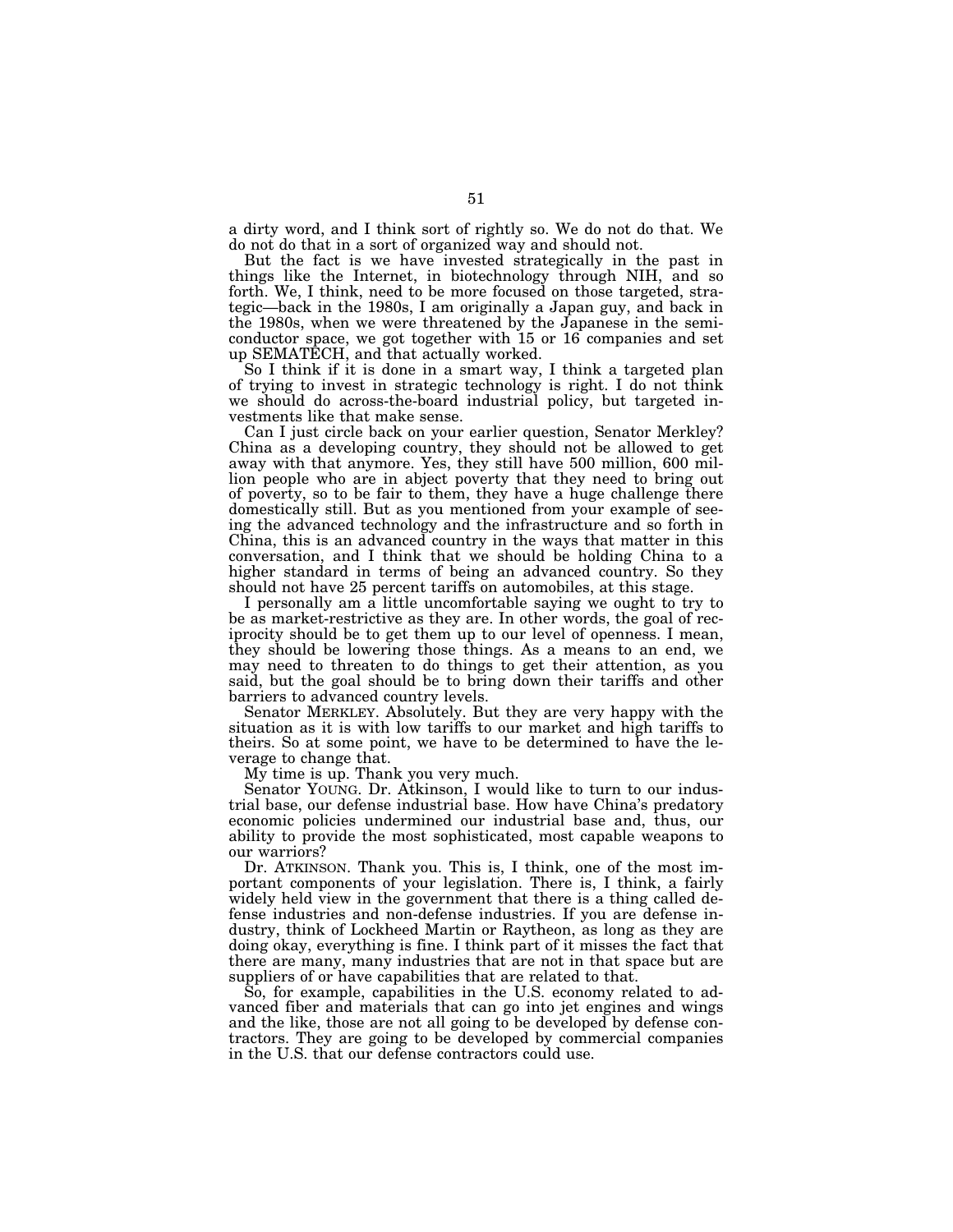The same thing with semiconductors. If we lose semiconductors, we might still be able to have the Defense Department say we will mandate or we will subsidize a few fabs for defense-specific chips. But if we do that, the cost for those chips goes massively through the roof, and the technical capability of innovating in that space goes way, way down.

So to answer your question, we have lost, I think, in a number of different areas. Some of the folks who have done good work on that are Willy Shih at Harvard Business School. For example, things like thin films or flexible displays—flexible displays is a really important technology for the Defense Department going forward. We simply do not have the capabilities that we should have in that technology. We could have had them. Another is optoelectronics on-chip computing. We certainly have not done well there, as much as we should.

So I think there are a number of different areas where the Chinese have shown that they are advancing quite rapidly, and we have not been able to catch up as much as we should.

Mr. WESSEL. Mr. Chairman, one quick comment on this as well. We also have to understand that our military capabilities are second to none. You know that. But China is looking at asymmetric warfare. So our capabilities in terms of fighter jets that are fourth, fifth generation are unquestioned. So they are looking at cyberspace and space. Many of the technologies that Rob was talking about are in those domains.

That is where China is trying to advance its interests quickly. They think the next war is going to be fought with bits, bytes, and bots, as they say.

Senator YOUNG. A related point that I think is worthy of mentioning is that we have defense supply chains, and they cross borders now. So one area that has received particular attention is trusted microelectronics. We have to be able to trust that the microelectronics that are part of our weapons systems are not going to be compromised. They will not fail when our warriors need them most to protect us.

Does that suggest that we need a robust and reliable domestic U.S. capability to produce and certify technologies like trusted microelectronics?

Dr. ATKINSON. There was a CRS report, I believe, a number of years ago that looked at that. I do not remember the exact numbers at the time, but it was a very concerning number of processors that were in our supply chain that had flaws that appeared to be intentional. You do not know exactly how those flaws would play out if a missile is fired or a jet is in combat. Would they play out then?

We are never going to make all our equipment in the United States. The world is too complex now. We are not big enough anymore to do that. So, certainly, when we have supply partnerships with our allies, I think we can generally trust those to be in our interests.

I think it is concerning that we are increasingly relying on China for many, many, many of our technology products. I think that is a very risky path to go down. If they wanted to, they could cut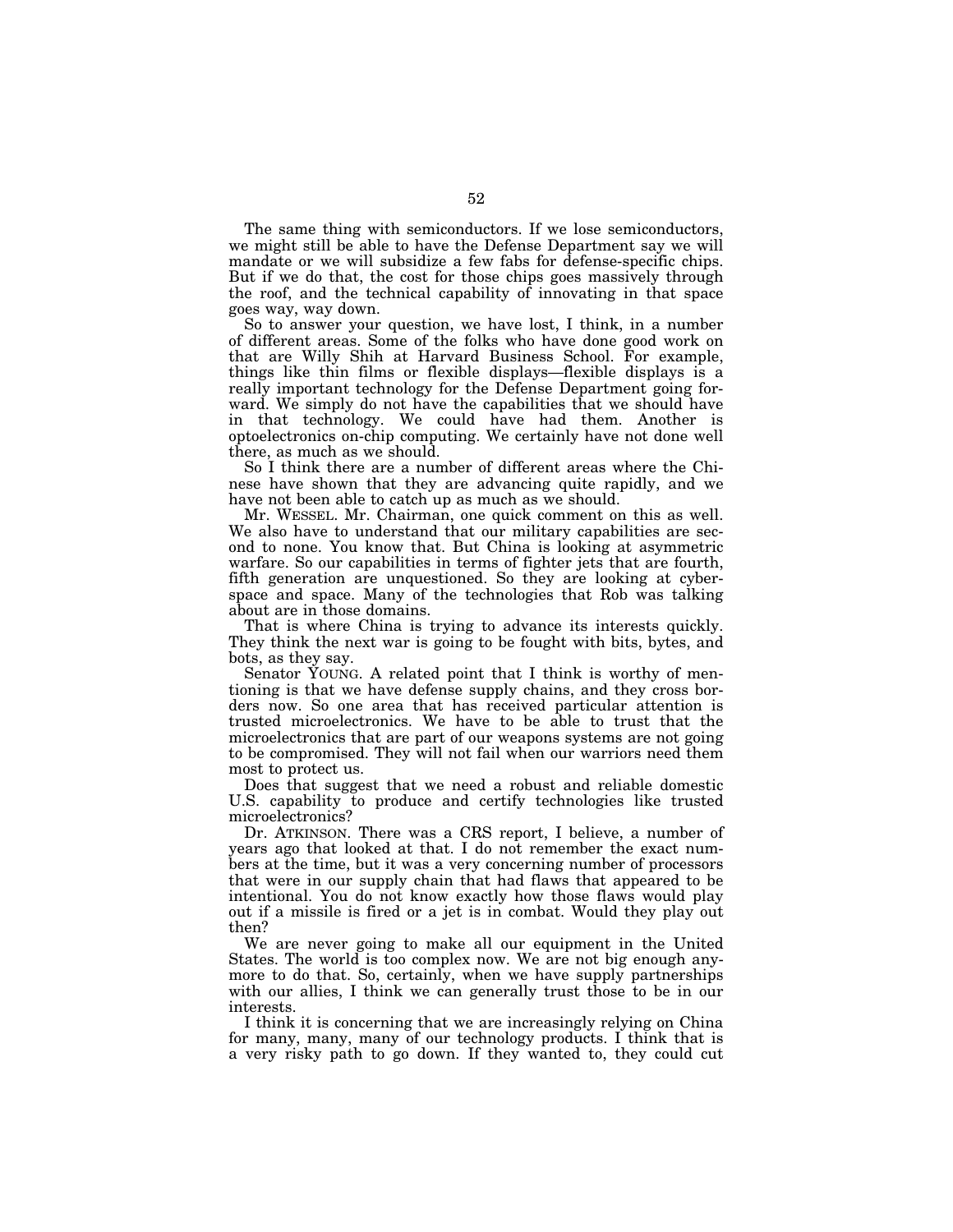those off. There is certainly some potential for infiltration or manipulation of those products.

There is also a big problem, frankly, with fraudulent products. We need to do a better job. One of the things that we have argued is we need to step up our border controls. The massive amount of Chinese intellectual property that comes back into this country in products that are pirated or fraudulent, we should have a zero tolerance policy toward that.

Mr. WESSEL. Let me also add, probably 2 decades ago, I believe it was the Defense Science Board looked at this issue and the Trusted Foundry program was set up. I believe we have one remaining Trusted Foundry. So your idea of looking at key components and having trusted foundries here in the U.S. that hopefully are at the first generation and not two and three generations old, that would be a very worthy idea.

Senator YOUNG. We will continue for roughly 10 minutes, so I want to you to know that there is light at the end of the tunnel here. Your stamina has been impressive, and we are grateful for your thoughtful testimony.

Mr. Goodman, in your prepared testimony, you argue, ''Washington needs to do more to coordinate with States and cities, which are most directly impacted by both the opportunities and risks of economic ties to China.''

I have certainly heard from Hoosiers regarding the problems they encounter conducting business in China, entrepreneurs all the way up to our large, publicly traded companies. Can you provide some suggestions for us on how the Federal Government can more effectively coordinate with States and localities to counter international predatory economic policies?

Mr. GOODMAN. I admit that this is more something that we are starting to explore because of the lessons I learned in the last election. The debate on both sides about our position in the world was that it was so deeply linked to what is happening on the ground in local communities and the economies of States and localities. I think folks like me, who had been focused on making the case for our international engagement, were not having our eye on the ball on what was actually going on. So that was the spirit of what I was trying to say. We need to understand those local challenges and problems.

So we are starting a new line of work at CSAS to look into those issues and try to make connections with Governors and mayors and local community leaders.

To try to answer your question, I will be honest, I do not have a good list of recommendations today. But I think that it is critical to come up with solutions that help address both the anxieties and problems economically in those localities and to tap into the huge opportunity that those States and localities can provide, because they have huge opportunities to sell into overseas markets. And we need them to succeed at that, so we need to help them as well with that business.

But I will, as we develop this program, try to come up with some recommendations to help you with that.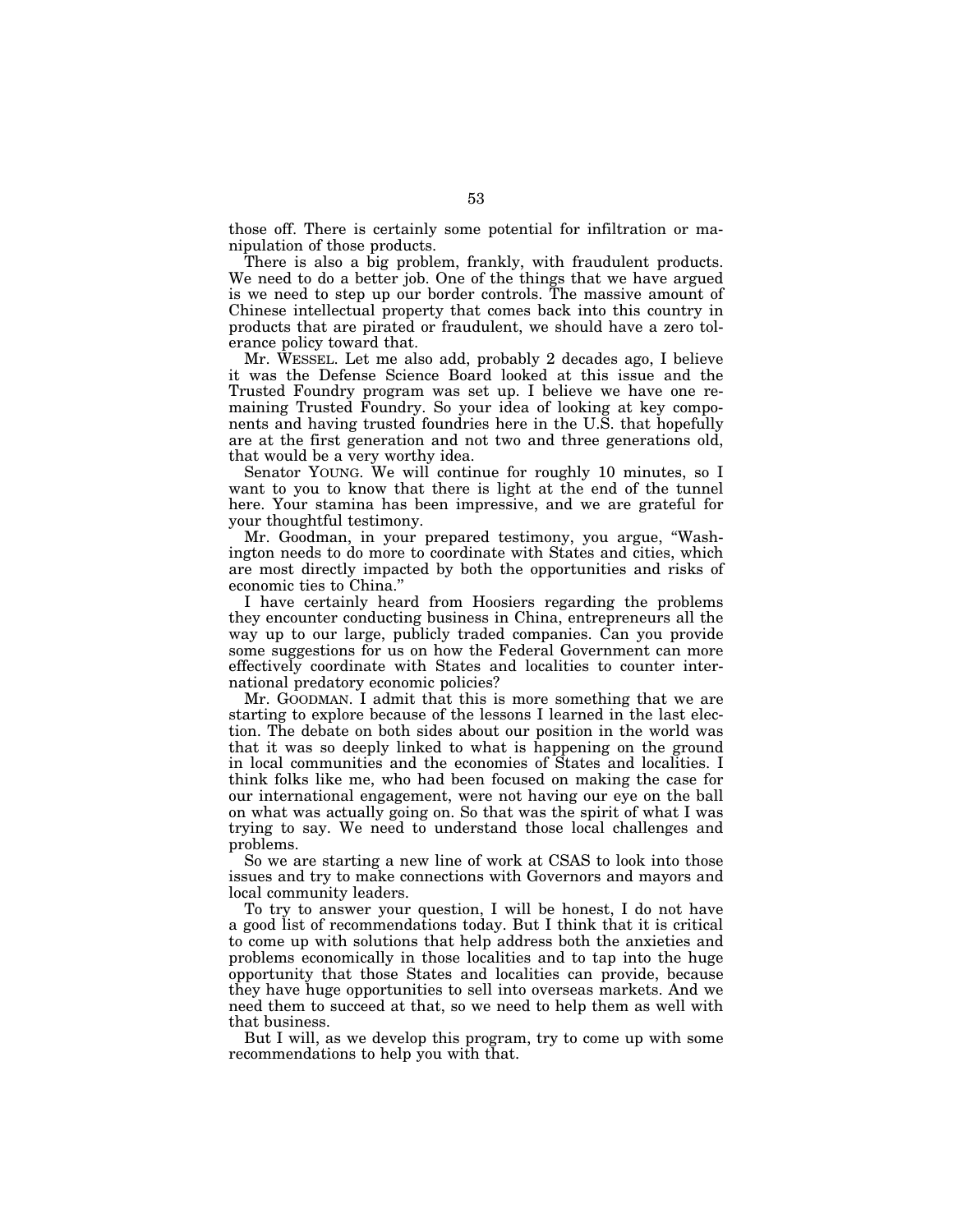Senator YOUNG. Thank you very much. Maybe one of the tens of individuals who is still tuned into this subcommittee hearing will have some suggestions as well that I would invite them to submit.

I will just close with a final line of questioning. I have concern, you might call it an international predatory economic policy sort of domino theory. It is not my theory, but I have concerns about this dynamic, that other countries are going to observe the Chinese state capitalist model and begin adopting and try to replicate it. It may be ill-advised for their countries or for their citizens, but nonetheless, I am under the impression that the Indians increasingly are moving in this direction, the Brazilians, perhaps some others.

Would any of you care to comment?

Dr. ATKINSON. So we have coined a term. Obviously, there was this famous term, the Washington Consensus on trade, which is a set of principles that I think, frankly, was a little too rigid for a lot of places. But now, I would argue, there is a Beijing consensus on trade, and the Chinese Government is exporting that.

It is basically saying, look at what the U.S. did. They had the financial collapse. They are not really going to be a great power anymore. Look at us. We have had this great growth. You really need to follow our model.

One of the things that I believe is very troubling is we basically under resource the State Department. I was just down in Brazil. The State Department asked me to come down and meet with government officials down there to explain to them how we have been successful on innovation and why our model is better for them than either the Chinese model or, frankly, the European model, in this case, because some of it dealt with data and technology issues.

This is very happenstance. We simply do not do that very well. I think we really have to step up our efforts to go around the world and explain to these countries why a more bottom-up, marketbased, but still with the right government policies around investment in research and skill training and infrastructure and all that, intellectual property protection, why that is the right path to innovation success. I just do not think we do that anywhere near enough that we should.

Mr. WESSEL. Just as a quick comment, I think this administration's focus on these issues, on China's predatory practices as well as your hearing, is the right start, because India and other countries have been able to get away with it because there has been no real response from the  $\check{U}$ .S. To the extent that they see a response, to the extent that we can educate them and reach out, we can alter the path. But if we do nothing, they are going to go down the path they are on.

Mr. GOODMAN. I will just put an accent on all that by saying I agree with your concern. I agree with the point that, if we are not in the game, we are not going to win this argument, so we have to do the kinds of things that were just described and the ones I talked about earlier about enabling our companies to come in with their products and services and rule of law and the rest of it.

The good news is that there is still, as I said, a demand pull for our model. I think people are not stupid. They know in a lot of these countries—Myanmar, I think, knows that what China is selling does not feel right. But if they do not have an alternative, they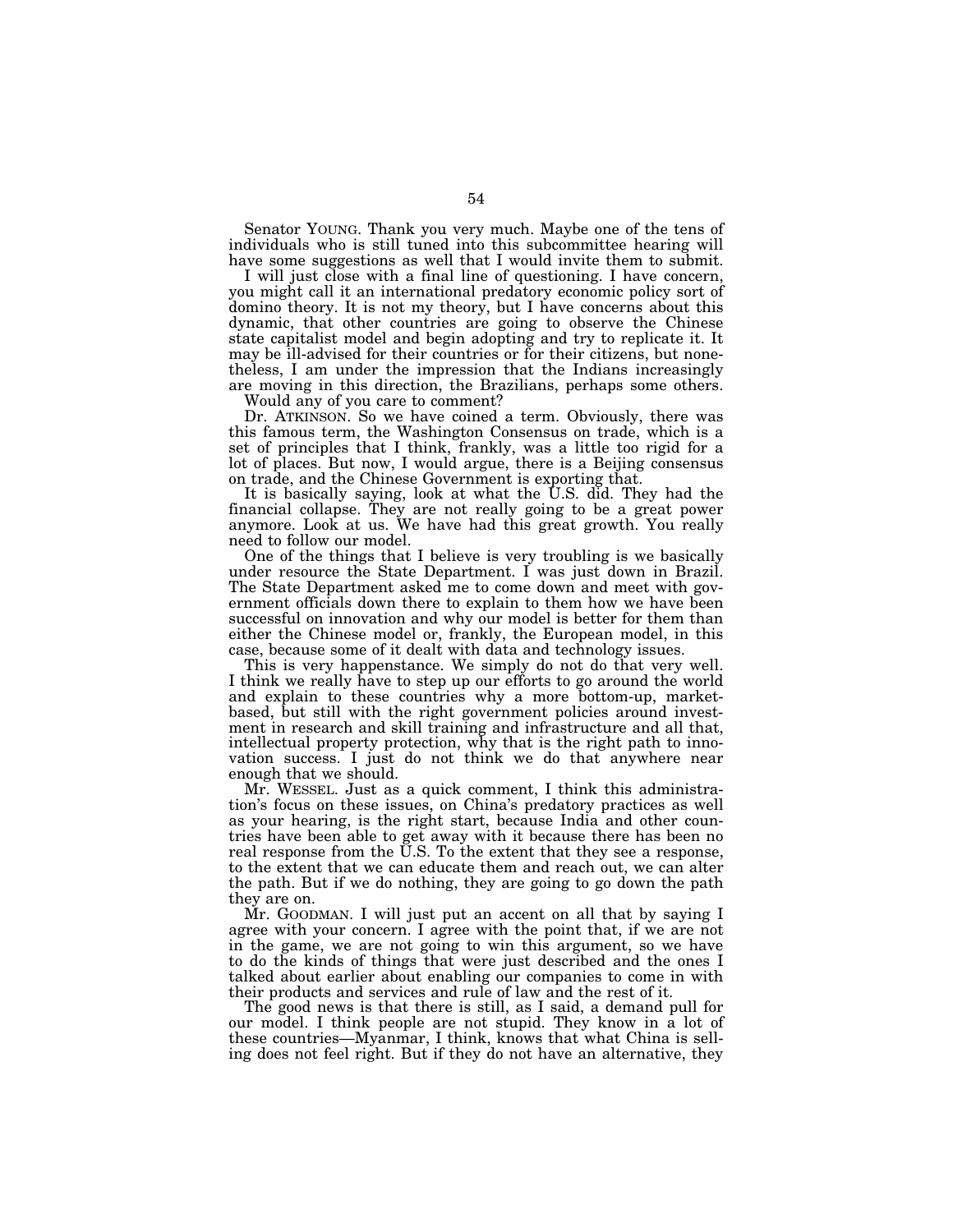are going to take the Chinese model, because they do not know any better or we are not offering anything. So we have to be involved. Senator YOUNG. Thank you.

Senator Merkley, I will allow you to bat cleanup.

Senator MERKLEY. So I want to bring in a topic we have not really addressed, and that is automation. I have seen some extraordinary examples of automation. The one that always sticks in my head is that of a robotic dairy where the cows live in the barn, and when they want to get milked, they go get milked. The machines milk them, and they will return. And they will get milked maybe four or five times a day instead of twice, and they are very happy.

When I took a tour of this barn, the owners said, I really do not like to do this. I said, in what aspect? He said, I really do not like to walk through the barn because cows are not used to being around people.

It is just an extraordinary thing to see the machinery reach out, clean the udders, sterilize it, put cups on, take the cups off. There is nobody involved.

In theory, having machines do all these productive roles should be a strategy to be able to increase the standard of living massively, to produce goods at low cost for everyone in the world. But it creates a big dilemma, which is a company spending its money on buying equipment rather than paying wages.

So what happens to the jobs? Without a job, you do not have structure to your life. You do not have income. So if even, in theory, the machines are contributing something, maybe it is basically not contributing in a way that creates a foundation for living-wage jobs.

So this is a fundamental dilemma, and as we think about this, we could note that Germany has really done a lot to be a machinebuilder. The making of machines, the servicing of machines, and maintaining machines does not come close to replacing the man hours of actually doing the work directly.

But should the United States position itself, work massively to try to have the machine-making role be something that is done here in the United States of America and exported to the world? What other insights are there for us about the benefits and the challenges posed by automation?

Mr. ATKINSON. Senator, we have done an enormous amount of work on that question. In fact, we were recently asked by the Canadian Government to produce a report for the G7 ministerial 6 weeks ago in Montreal on this question.

I am less concerned about the number of jobs. The evidence from virtually every economic study is, as long as you have the right monetary policy and the right labor market policies, you are not going to have structurally high unemployment.

The real question is, are the workers who are affected by that able to move to something else? Frankly, we do not have very good policies in this country to enable that to happen. I think that is our big challenge.

You alluded to the fact, should we become a machine-building country? Absolutely, we should. It is easy to forget companies like Cincinnati Milacron, which was the dominant machine-builder in the world, and now we do not have that anymore.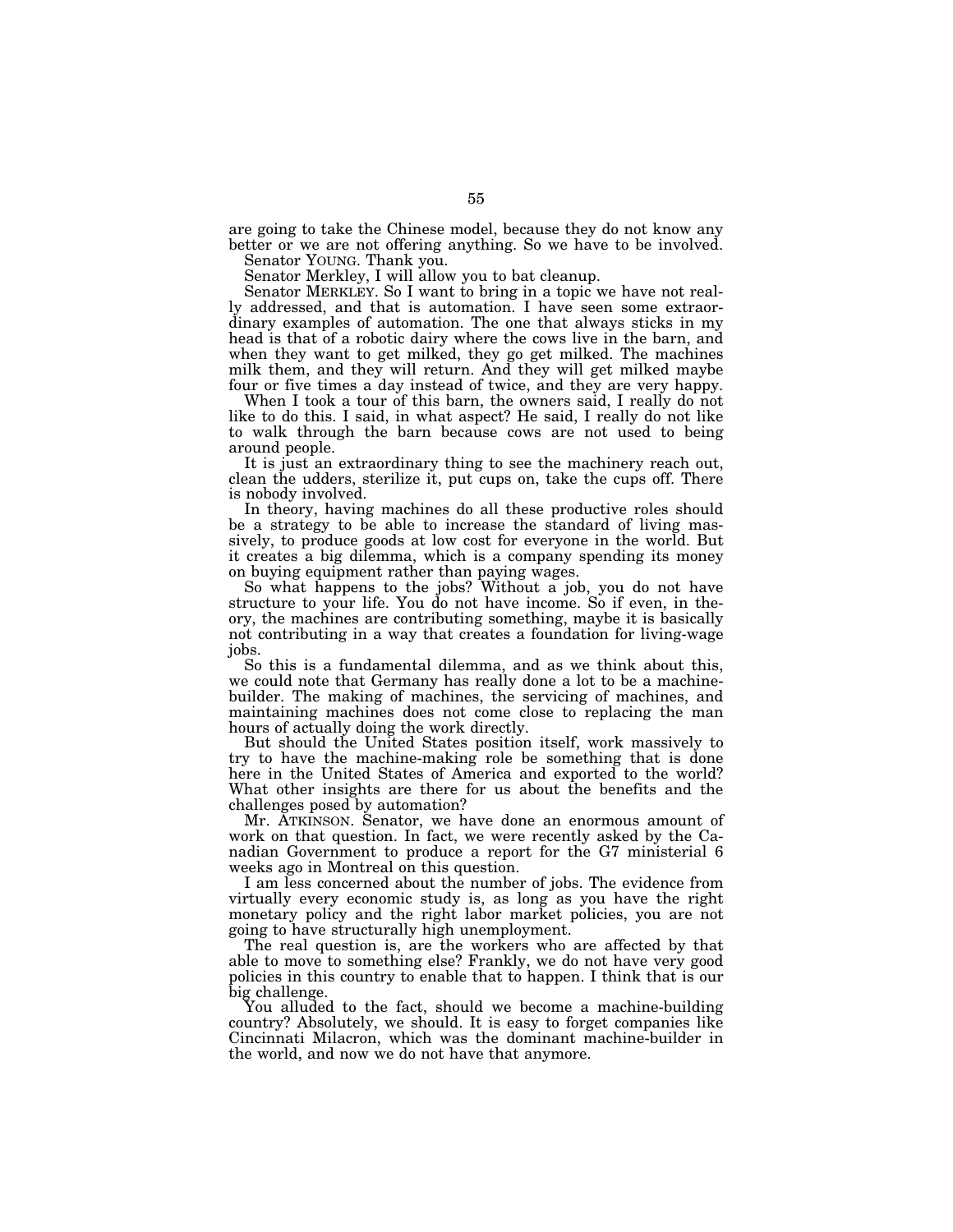Every time I visit a U.S. company, a manufacturer or a biotech company, and I walk around the shop floor or the labs, I always look at the machines and where they are built. Very few of them are built in the U.S. You have Japan, Korea, Taiwan, Germany, et cetera.

One thing we could do, if we were serious about that, it is we could establish a Manufacturing USA institute for machine-building. We still have machine-builders. We could establish a National Science Foundation engineering research center on machine-building and machine tools.

So I could not agree with you more that having a strong machine-building and capital goods industry is very important for us. It creates good exports. It creates good jobs. But I do think we need some help from the government to make that a reality.

Mr. WESSEL. Senator, it is a great question. Last year at the AFL–CIO's annual convention, or several-year convention, they created a committee on the future of work. So the issue that you are raising and many others is, how do workers gain a proper share of the economic benefits they are creating? It is a key one, and it is one that will be constantly evolving.

In my testimony, I talked specifically about robotics, and the Chinese hope to be 70 percent self-sufficient in robotics by 2025. It is part of their plan. They bought the major German firm Kuka 2 years ago, I believe it is.

There is certainly going to be a lot of work servicing robots.

I worry about whether we are going to have the work actually producing them, whether we are going to be doing the technology to develop those robots, whether we are going to be making the materials to fuel them—steel, aluminum, whatever else. If we do not do something about China's predatory practices, we are going to lose that sector as well.

Mr. GOODMAN. Can I just add one other thing? This is a huge issue, and the future of work is another one that we are trying to do more investigating ourselves on at CSIS. We had an event a couple weeks ago with two interesting speakers. One was your colleague, Senator Warner, who has done a lot of thinking, I think, on these issues. He has some ideas about benefit portability; about tax credits for training, because companies do not have the incentive to train somebody who is going to get up and leave; supporting the new economy in several creative ways. I am not sure all of those ideas make sense or are going to happen, but I think it is an interesting discussion. There is some interesting food for thought there.

The other thing is we had the Danish Finance Minister on this panel, and he was talking about, in Denmark, they have a disruption council, I think it is called, where they look at these issues of technology disruption and what its implications are. It brings in governments, the private sector, labor, academics, and they discuss what the implications of these are. I thought that sort of thing was creative and interesting. So this is a topic we would love to continue talking to you about.

Senator MERKLEY. Thank you all very much. Senator YOUNG. Thank you, Senator Merkley.